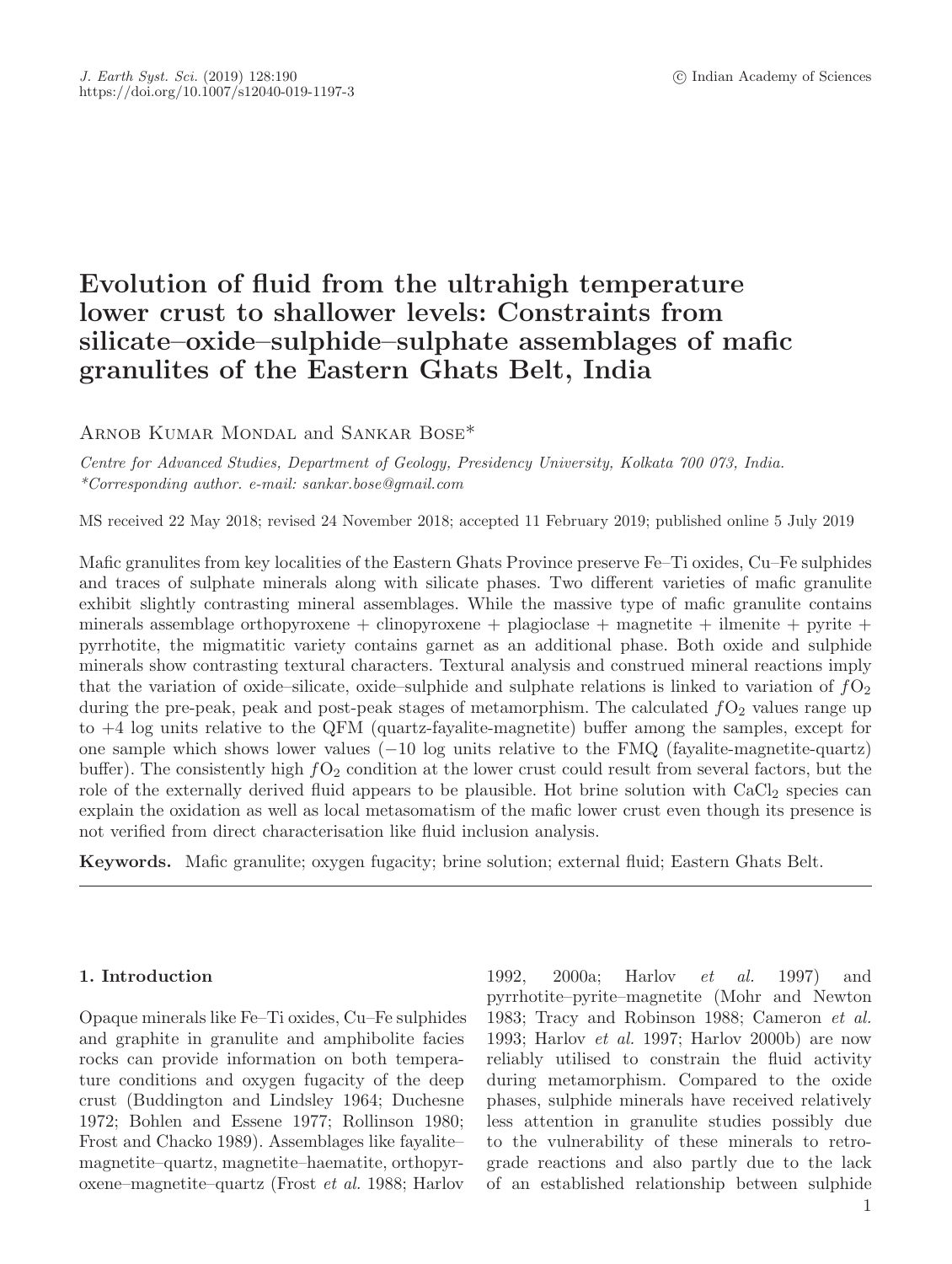and common silicate and oxide minerals. Petrological information from regional granulite terranes like the Bamble Sector, Norway provides some constraints on textural relation among pyrrhotite, pyrite and magnetite from metabasites and mafic dikes (Cameron *et al.* 1993). Replacement of pyrrhotite and pyrite by magnetite in such rocks was achieved by interaction of highly oxygenated fluid, well above the FMQ buffer at deep crustal condition. Oxide and sulphide minerals in Rb-depleted Archaean granulites of the Shevaroy Hills Massif, South India bear the signature of a similar interaction of highly oxygenated fluid at a lower crust (Harlov *et al.* 1997). Although meagre in reported occurrences, these studies imply that high oxygen fugacity favours precipitation of pyrite over pyrrhotite (Harlov *et al.* 1997, 2005). It is thus evident that oxide–sulphide phase relations, in combination with silicate minerals, can help in elucidating the role of fluids in oxidising and/or reducing large regions of the lower crust during granulite facies metamorphism. Notably, mafic granulite has a bulk composition where oxide, sulphide and silicate minerals can coexist during a major part of the evolutionary history. Other minor species like the sulphates can also provide additional constraints on solid–fluid interaction, particularly at the later part of the evolution (Hanor 2000).

In this study, we document intricate textural features of silicate–oxide–sulphide mineral associations in mafic granulite samples collected from the Eastern Ghats Belt (EGB), India. Textural and compositional characteristics of these mineral associations have been used to understand the metamorphic history, particularly the fluid evolution during the peak and retrogressive stages.

# **2. Geological setting**

The EGB, trending NE–SW along the east coast of the Indian peninsula, extends for a length over 1000 km (figure 1) and consists of high-grade orthogneisses (mafic granulite and charnockite



Figure 1. Generalised geological map of EGB showing the location of the study area. Subdivisions of the Eastern Ghats Province are given after Dobmeier and Raith (2003). Abbreviations used: MSZ: Mahanadi shear zone; VSZ: Vamshadhara shear zone; NSZ: Nagavalli shear zone; SSZ: Sileru shear zone; KSZ: Koraput–Sonepur shear zone; EGBSZ: Eastern Ghats Boundary shear zone. The numerical values inside the circle represent isotopic domain names after Rickers et al. (2001).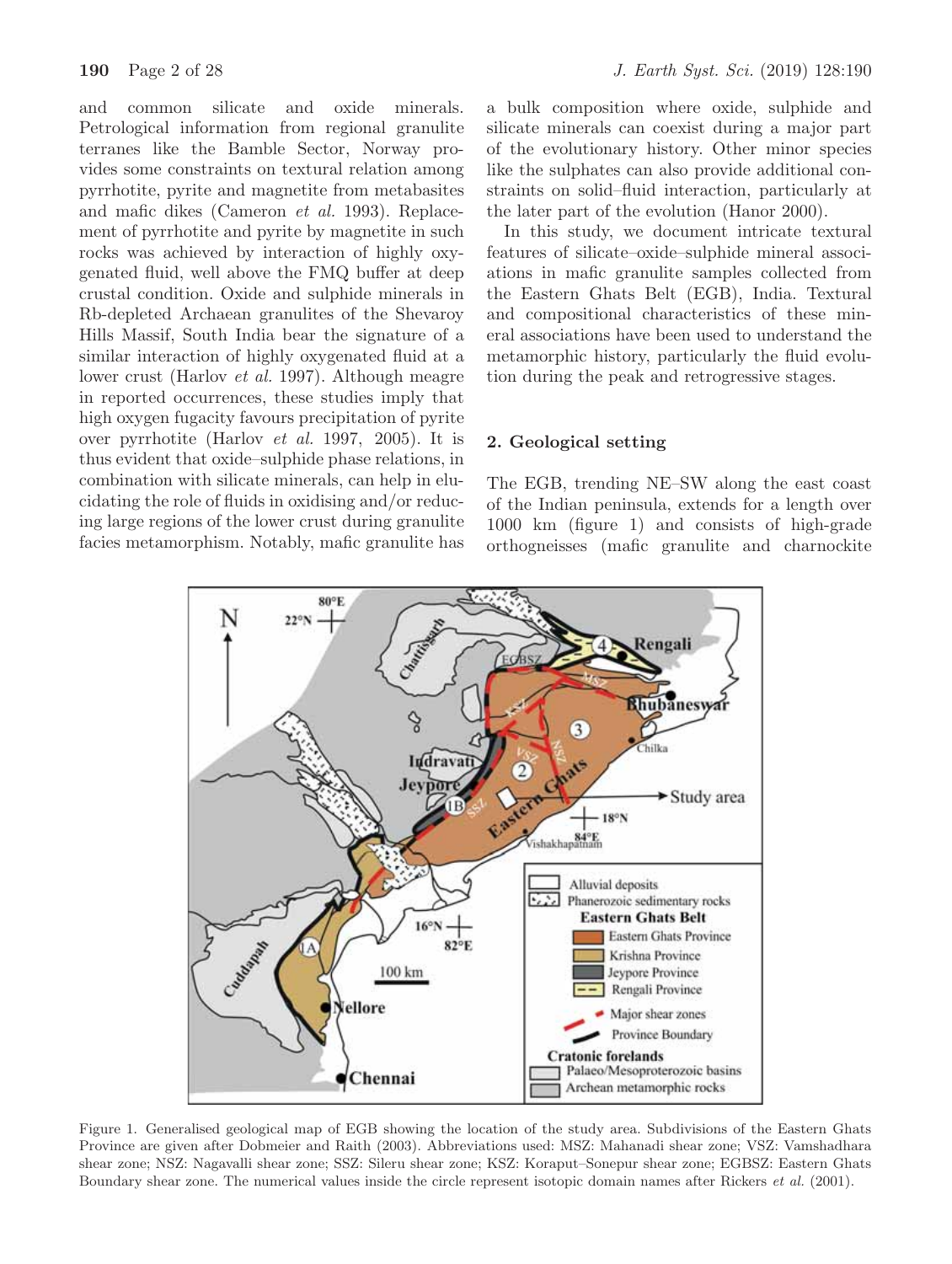gneiss) and paragneisses (pelitic granulite and calc-silicate granulite) along with intrusives of granitic, basic, alkaline and anorthositic rocks (Ramakrishnan *et al.* 1998). Numerous studies have shown that the EGB rocks preserve the evidence of an early ultrahigh temperature (UHT) metamorphism ( $>900\degree$ C) at a pressure of 8–10 kbar (Lal *et al.* 1987; Sengupta *et al.* 1990; Dasgupta *et al.* 1995; Bose *et al.* 2000, 2006; Bose and Das 2007; Das *et al.* 2011; Korhonen *et al.* 2013a; Ganguly *et al.* 2017) followed by near-isobaric cooling along an anticlockwise P−T path (reviewed in Dasgupta *et al.* 2017). Recent reviews focus on the role of EGB during the assembly of supercontinents Columbia, Rodinia and Gondwana (Bose *et al.* 2011; Dasgupta *et al.* 2013, 2017). It is argued that the evolution of EGB took place by repeated subduction and accretion during the major part of the Proterozoic era (ca. 1.80–0.50 Ga; Dasgupta *et al.* 2013, 2017). While the pressure–temperature evolution of the EGB rocks has been deciphered with certainty (reviewed in Dasgupta *et al.* 2013, 2017), the role of the lower crustal fluid has not been described in detail except for a few occurrences

(Mohan *et al.* 2003; Sarkar *et al.* 2003; Bose *et al.* 2009, 2016; Ganguly *et al.* 2017). These latter studies show that high-density  $CO_2$  fluid ( $>1.0 \text{ g/cm}^3$ ) was responsible for dehydrating the lower crust and maintaining sustained high temperature conditions. Bose *et al.* (2009) studied oxide mineral assemblages from a suite of granulites and demonstrated how high oxygen fugacity was maintained throughout the evolutionary history of the lower crust. These studies mostly rely on fluid inclusion data and their direct implication on mineral assemblages represented by silicate and oxide phases. Sulphide phases represent important constituents of mafic granulites, but have not been explored so far from the EGB to characterise the fluid evolution history.

The samples of mafic granulite for the present study were collected from several locations along the Araku–Paderu transect (figure 2). These locations include Anantagiri (sample 17EG14; N18◦ 16'58.7" and E82°57'45.3"), Muliyaguda (sample 17EG16; N18°14′28.8″ and E83°01′49.6″) and Loteru (sample 9C; N18°19′36.5" and E83°04′22.5"), all situated within the Visakhapatnam district



Figure 2. Broad geological map of part of the Eastern Ghats Province showing major lithological units and sample locations (modified after Ramakrishnan et al. 1998).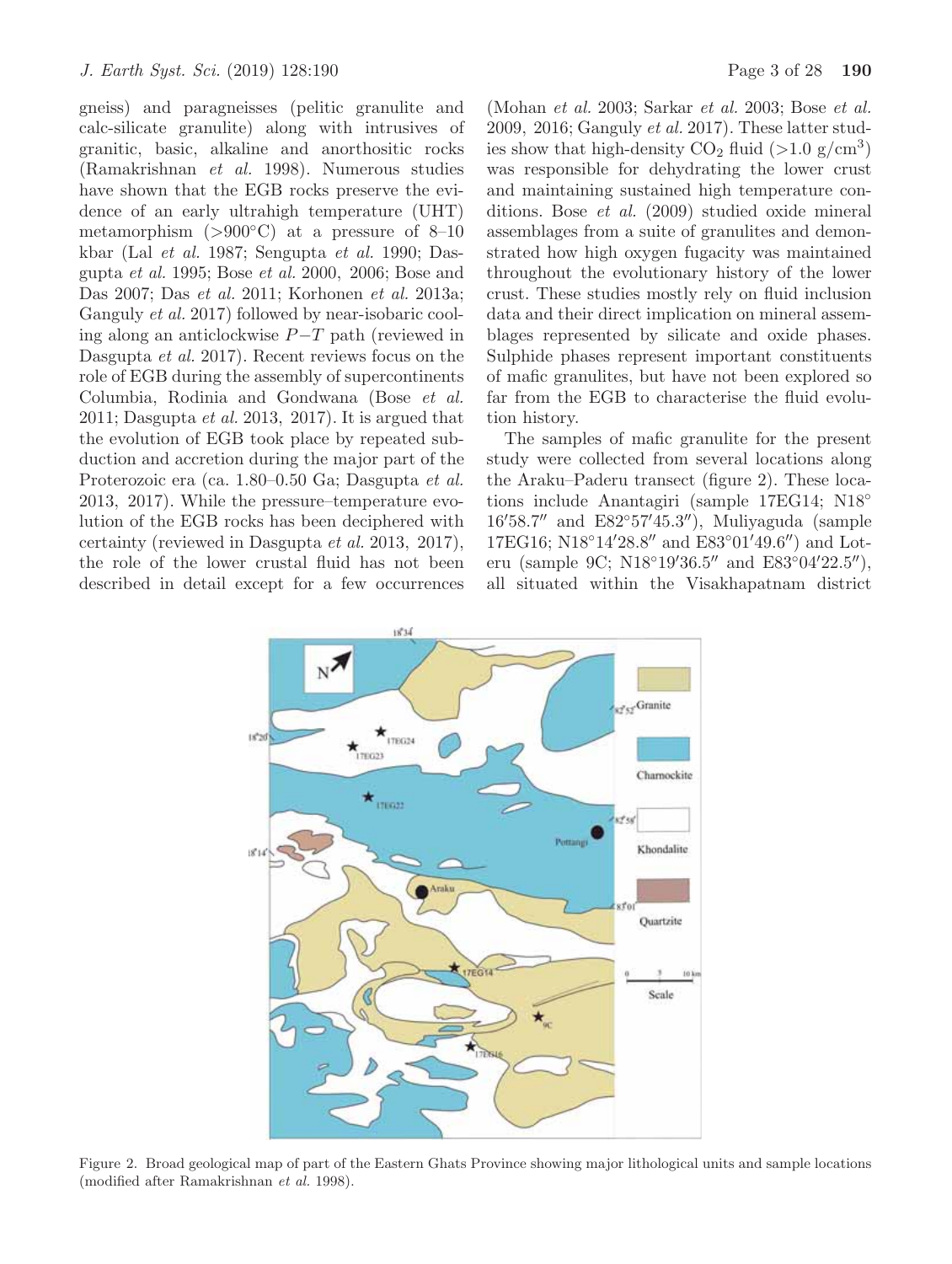-



Figure 3. Field features of mafic granulite: (**a**) foliated and migmatitic appearance of mafic granulite. Note the presence of a mafic enclave within the rock and (**b**) patchy leucolayer in the migmatitic mafic granulite.

of Andhra Pradesh. The other locations include Duruva (sample 17EG22; N18°21′36.2″ and E82° 44 29.1), Arlaput (sample 17EG23; N18◦24 06.3" and E82°40'34.4") and Balda (sample 17EG24; N18°26'41.8" and E82°40'52.2"), situated within the Koraput district of Odisha (figure 2). Petrological data from the Anantagiri area suggest that UHT metamorphism occurred at 8–9 kbar pressure along an anticlockwise *P*–*T* path (Sengupta *et al.* 1990; Korhonen *et al.* 2013a). The sample 17EG14 was collected from the very locality from where the UHT aluminous granulite was reported. Aluminous granulite from the Loteru area showed UHT metamorphism unveiled from textural features of aluminous orthopyroxene (Bose *et al.* 2006). The present sample (sample EG 9C) was collected from the same locality where aluminous granulite reported by Bose *et al.* (2006) occurs. These two samples, along with the one exposed near Muliyaguda, are massive in appearance. On the other hand, mafic granulite from the Duruva area is foliated in nature but mafic granulite from Arlaput and Balda are both foliated and migmatitic in appearance (figure 3a). The leucosome layer within the migmatitic mafic granulite occurs as irregular patches and lenses, up to 3 cm in width. Occasionally, the leucosome part is patchy for the Balda sample where mm-thick fractures develop (figure 3b). These fractures are filled by barite as revealed from a petrographic study described later. In all the occurrences, the mafic granulite is hosted within foliated charnockite gneiss. The general trend of the foliation varies from NE–SW near Anantagiri and Duruva to NW–SE near Muliyaguda and N–S near the Arlaput–Balda area.

# **3. Petrography**

## 3.1 *Silicate–oxide phases*

We have subdivided the mafic granulites into two distinct assemblages based on mineralogy as described below.

*3.1a Assemblage A.* Mafic granulite samples from the Anantagiri, Muliyaguda, Loteru and Duruva areas show similar assemblages comprising orthopyroxene, clinopyroxene, plagioclase, K-feldspar,  $\pm$  hornblende, biotite, ilmenite, apatite  $\pm$  magnetite and sulphides. Overall, these phases show a granoblastic texture. Both ilmenite (Ilm) and

Figure 4. Photomicrographs and BSE images of mafic granulite assemblage A:  $(a)$  magnetite  $(Mag<sub>4</sub>)$  vein within plagioclase (Plg) in association with orthopyroxene (Opx) and clinopyroxene (Cpx), (**b**) thin film of K-feldspar (Kfs) along the margin of orthopyroxene (Opx), (**c**) ilmenite  $(\text{Ilm}_2)$  occurring along the margin of orthopyroxene  $(\text{Opx})$ and antiperthitic K-feldspar (Kfs) within deformed plagioclase  $(PIg)$ ,  $(d)$  ilmenite  $(Ilm<sub>2</sub>)$  partially engulfs magnetite  $(Mag<sub>2</sub>)$ , (**e**) fine trellis haematite (Haem) intergrowth within ilmenite (Ilm2), (**f**) haematite (Haem) lamellae within ilmenite  $(\text{Ilm}_2)$ , associated Mag<sub>4</sub> vein partially rims pyrrhotite (Po) and chalcopyrite (Cp), (**g**) tripartite grain of magnetite  $(Mag<sub>2</sub>)$ , haemo-ilmenite  $(Ilm<sub>2</sub>)$  and pyrite  $(Py)$  in association with plagioclase (Plg) and orthopyroxene (Opx),  $(h)$  magnetite  $(Mag<sub>1</sub>)$  inclusion within clinopyroxene  $(Cpx)$ . Note the thin rim of quartz (Qtz) separating the two. (**i**) Tiny grains of orthopyroxene (Opx) along the margin of hornblende (Hbd). (**j**) Bipartite grain of magnetite  $(Mag_2)$ and ilmenite  $(\text{Ilm}_2)$ .  $(\mathbf{k})$  Myrmekitic intergrowth of plagioclase (Plg) and quartz (Qtz) at the margin of perthite (Kfs). (**l**) Cuspate grain boundaries of K-feldspar (Kfs) and quartz (Qtz) in the leucosome layer (shown in arrows) of migmatitic mafic granulite.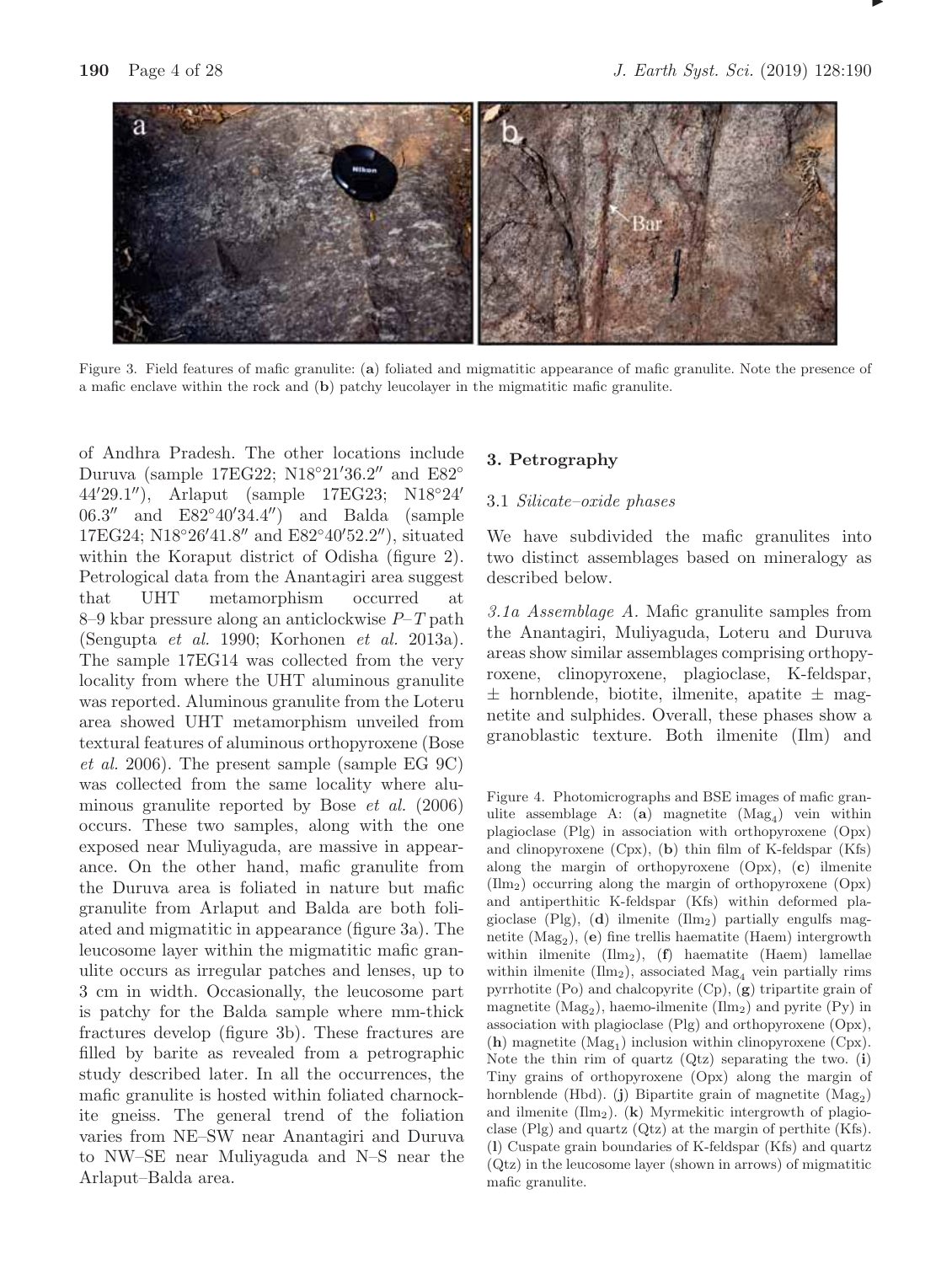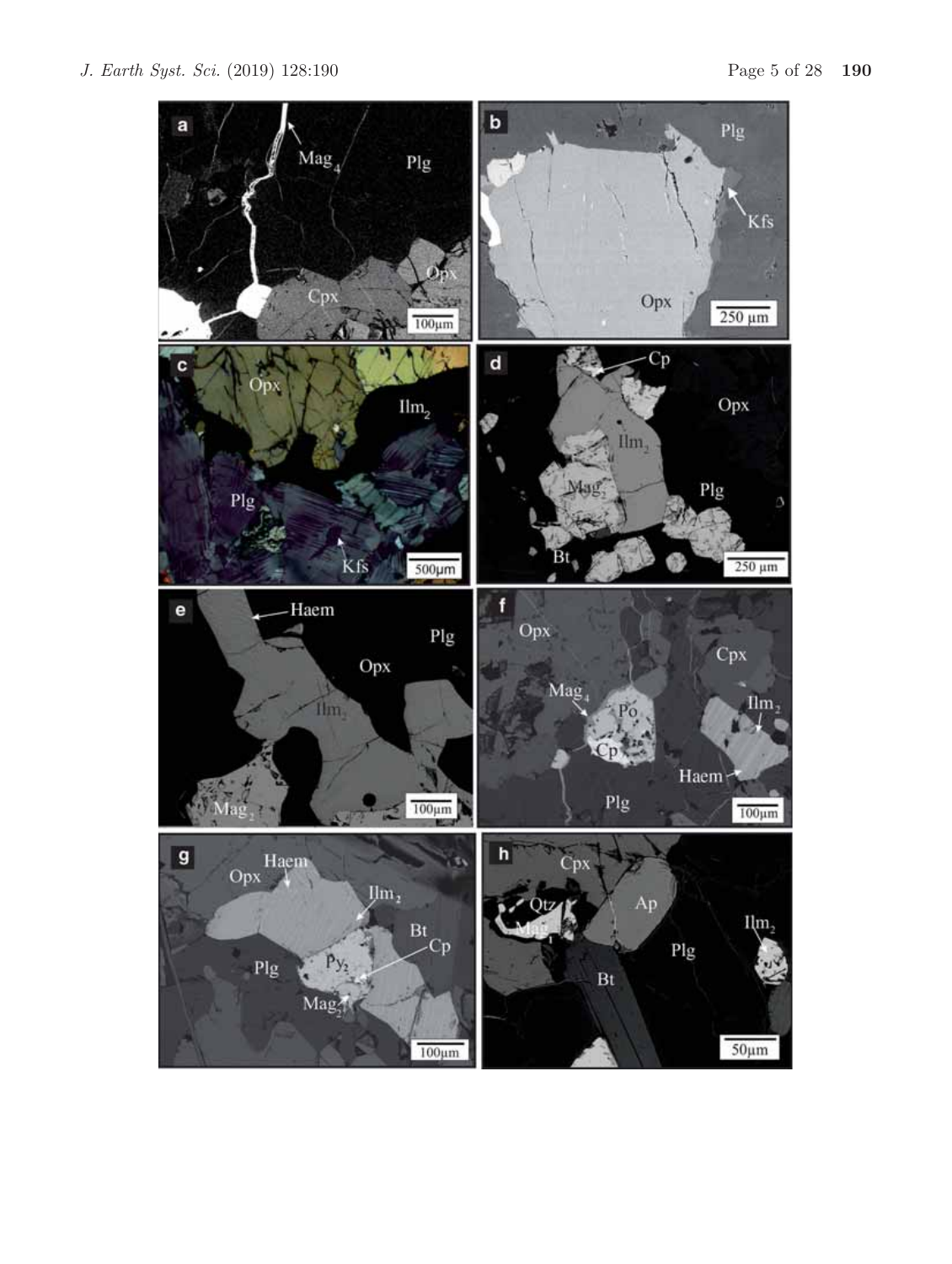

Figure 4. (Continued.)

magnetite (Mag) grains locally show different modes of occurrences. We have classified them as: (i) oxide phases occurring as inclusion within the porphyroblasts, termed as  $\text{Im}_1$  and  $\text{Mag}_1$ ; (ii) oxide phases adjacent to porphyroblastic phases and as discrete grains, termed as  $\text{Ilm}_2$  and  $\text{Mag}_2$ ; (iii) magnetite occurring with the sulphide phase like pyrite replacing pyrrhotite, termed as  $Mag<sub>3</sub>$ ; and (iv) fracture filling magnetite vein, termed as  $Mag<sub>4</sub>$  $(2-6 \mu m)$  thickness, figure 4a).

In sample 17EG14, both orthopyroxene and clinopyroxene contain exsolved lamellae while discrete ilmenite  $(\text{Ilm}_2)$  grains are mostly free of exsolved lamellae. Plagioclase grains are porphyroblastic, containing deformed twin lamellae. Locally, these are recrystallised to smaller strainfree grains along the margin. Sometimes K-feldspar micro-veins occur along the grain boundaries of plagioclase. A discontinuous thin film of K-feldspar occurs along the margin of pyroxene grains (figure 4b). Ilm<sub>2</sub> ( $>400 \mu$ m along the maximum dimension) occurs adjacent to porphyroblastic orthopyroxene and clinopyroxene grains (figure 4c). Antiperthite texture is shown by patches of Kfeldspar in plagioclase (figure 4c). Myrmekitic intergrowth is formed along the boundary between K-feldspar and plagioclase.

The same assemblage in the sample 17EG16 shows recrystallisation and the rock exhibits a weak gneissic fabric. Marginal granulation and stretching along the foliation of the porphyroblastic grains are common features. Smaller feldspar grains also show recrystallisation with annealed polygonal grain boundaries. A notable feature of this assemblage is the occurrence of exsolved haematite lamellae in ilmenite (haemo-ilmenite:  $\text{Ilm}_2$ ) along with some discrete lamellae-free  $\text{Ilm}_2$ and  $Mag_2$ . Locally,  $Ilm_2$  (lamellae-free) grains partially engulf granular Mag<sub>2</sub> (figure 4d). At places, fine trellis intergrowth (not covering the entire grain) of haematite is also observed in  $\lim_{2}$ which shares grain contact with  $Mag<sub>2</sub>$  (figure 4e). On the other hand,  $\lim_{2}$  in contact with porphyroblastic pyroxene exhibits up to two generations of exsolved lamellae (figure 4f).  $\text{Mag}_2$  $(3-10 \mu m)$  thickness, figure 4g) often occurs as tripartite grains along with haemo-ilmenite and pyrite within the feldspathic matrix. Locally, inclusions of both  $Mag_1$  and  $Ilm_1$  (lamellae-free) occur within porphyroblastic clinopyroxene where these are separated from the host by a quartz rim (figure 4h).

Sample 9C contains hornblende in the mineral assemblage. Porphyroblastic orthopyroxene grains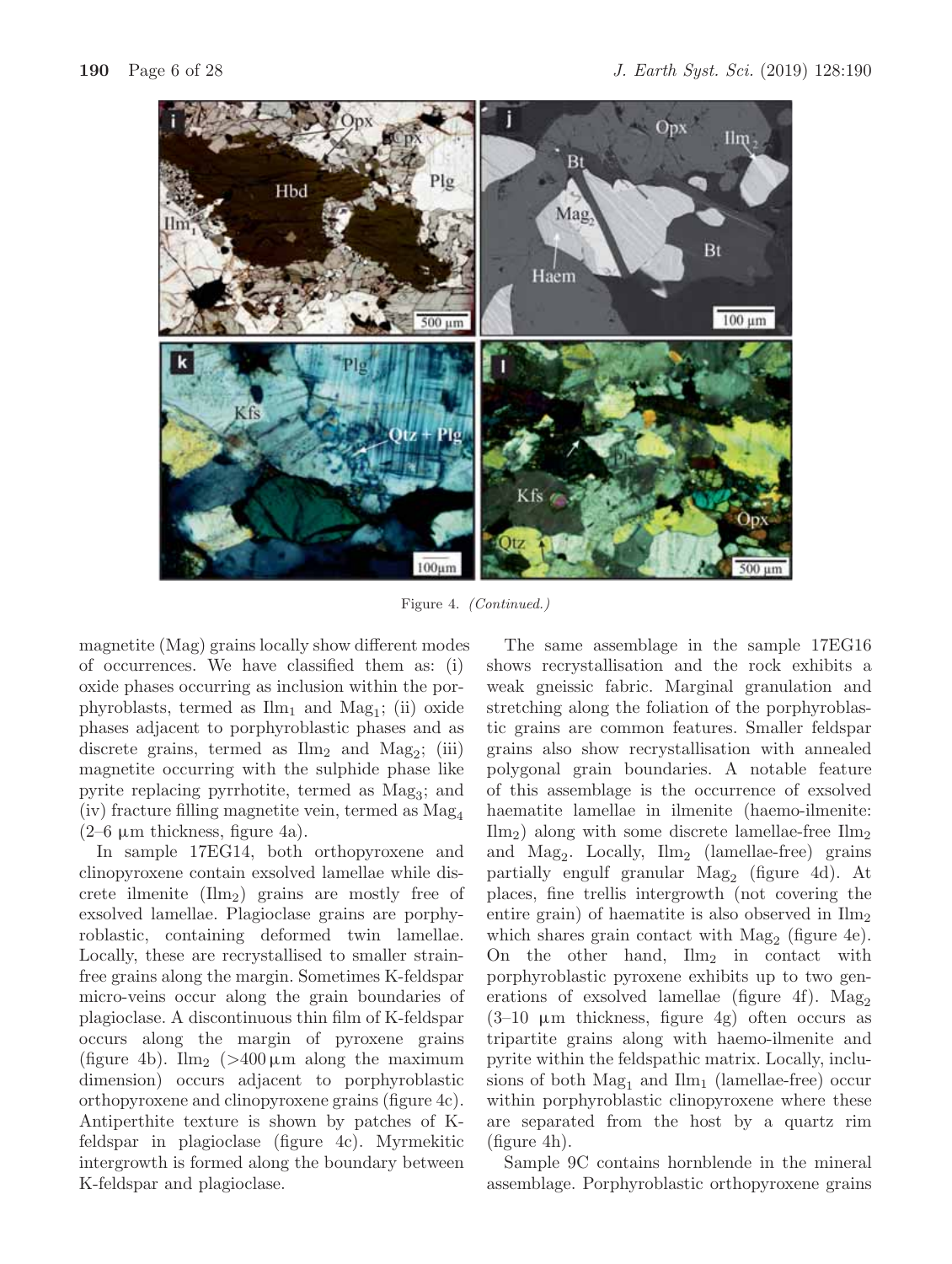

Figure 5. Photomicrograph and BSE image of the mafic granulite assemblage B: (**a**) garnet (Gt) corona along with quartz (Qtz) around clinopyroxene (Cpx) and (**b**) porphyroblastic clinopyroxene (Cpx) contains exsolved lamellae of orthopyroxene (Opx).

are subidioblastic, containing the inclusion of small biotite and hornblende grains. Hornblende also occurs as patches on porphyroblastic orthopyroxene. Tiny recrystallised orthopyroxene grains occur along grain boundaries of biotite and porphyroblastic hornblende (figure 4i).  $\lim_{1}$  grains are present as inclusion within porphyroblastic phases and contain haematite exsolution lamellae. Bipartite grains of  $\text{Mag}_2$  with  $\text{Ilm}_2$  (with exsolved haematite) are found along the margin of porphyroblastic orthopyroxene grains but  $Mag<sub>2</sub>$  occurrences close to patchy hornblende and retrograde biotite are a notable feature (figure 4j).

The sample 17EG22 shows a gneissic fabric. Orthopyroxene and clinopyroxene grains contain exsolved lamellae of each other. Marginal granulation of porphyroblastic phases is common. Perthitic feldspar shows a myrmekitic texture (figure 4k). Cuspate grains of quartz and feldspar in the leucosome layer are present (figure 4l).  $\lim_{2}$  grains are free of exsolved haematite. No discrete  $Mag<sub>2</sub>$  is present in this sample, but Mag<sub>3</sub> grains are locally found in contact with pyrite.

*3.1b Assemblage B.* Mafic granulite samples 17E G23 and 17EG24 contain garnet in addition to orthopyroxene, clinopyroxene, plagioclase and ilmenite as a porphyroblastic phase along with quartz, K-feldspar, sulphide and sulphate phases and a trace amount of calcite. The leucocratic layer is composed of quartz, K-feldspar and plagioclase, while the melanocratic layer contains garnet, orthopyroxene and clinopyroxene. Garnet occurs in two textural modes: (i) as a porphyroblast (sample 17EG23) and (ii) as a reaction corona with or

without intergrown quartz separating porphyroblastic orthopyroxene and clinopyroxene from plagioclase (figure 5a) in sample 17EG24. Evidences of grain-scale deformation like recrystallisation and formation of quartz ribbon, deformed feldspar grains and a relatively stretched nature of the porphyroblastic phases are prominent. Clinopyroxene grains show exsolved lamellae of orthopyroxene (figure 5b). Discrete grain of  $\lim_{2}$  is free of exsolved haematite. Discrete Mag<sub>2</sub> grain is absent, but Mag<sub>4</sub> occurs along the fractures. Sulphide grains are rare.

#### 3.2 *Oxide–sulphide phases*

Three different types of sulphide phases are present: pyrrhotite (Po), pyrite (Py) and chalcopyrite (Cp). Both Py and Cp grains occur in association with Po grains. Texturally, two different types of pyrite are present in the assemblages. Larger pyrite grains  $(Py<sub>1</sub>)$  share equilibrium contacts with  $Ilm<sub>2</sub>$  and Mag<sup>2</sup> forming the peak metamorphic assemblage (figure 6a). The other variety of pyrite  $(Py_2)$  occurs as a replacement along the margin of Po, with or without  $Mag<sub>3</sub>$ . In sample 17EG14, Po is the dominant sulphide phase. Locally,  $Py_1$  occurs as a relict within the Po grains wherein exsolved blebs of Cp are notable (figure 6b). All these sulphide phases occur in association with exsolution-free  $\text{Ilm}_2$ . No magnetite grain (in any mode) occurs in association with sulphide phases in sample 17EG14. On the other hand, Py dominates over Po in sample 17EG16 where Cp is the other sulphide phase. Po occurs as a relict within the  $Py<sub>2</sub>$  or is replaced by both  $Py_2$  and Mag<sub>3</sub> (figure 6c). Here, both  $Py_2$  and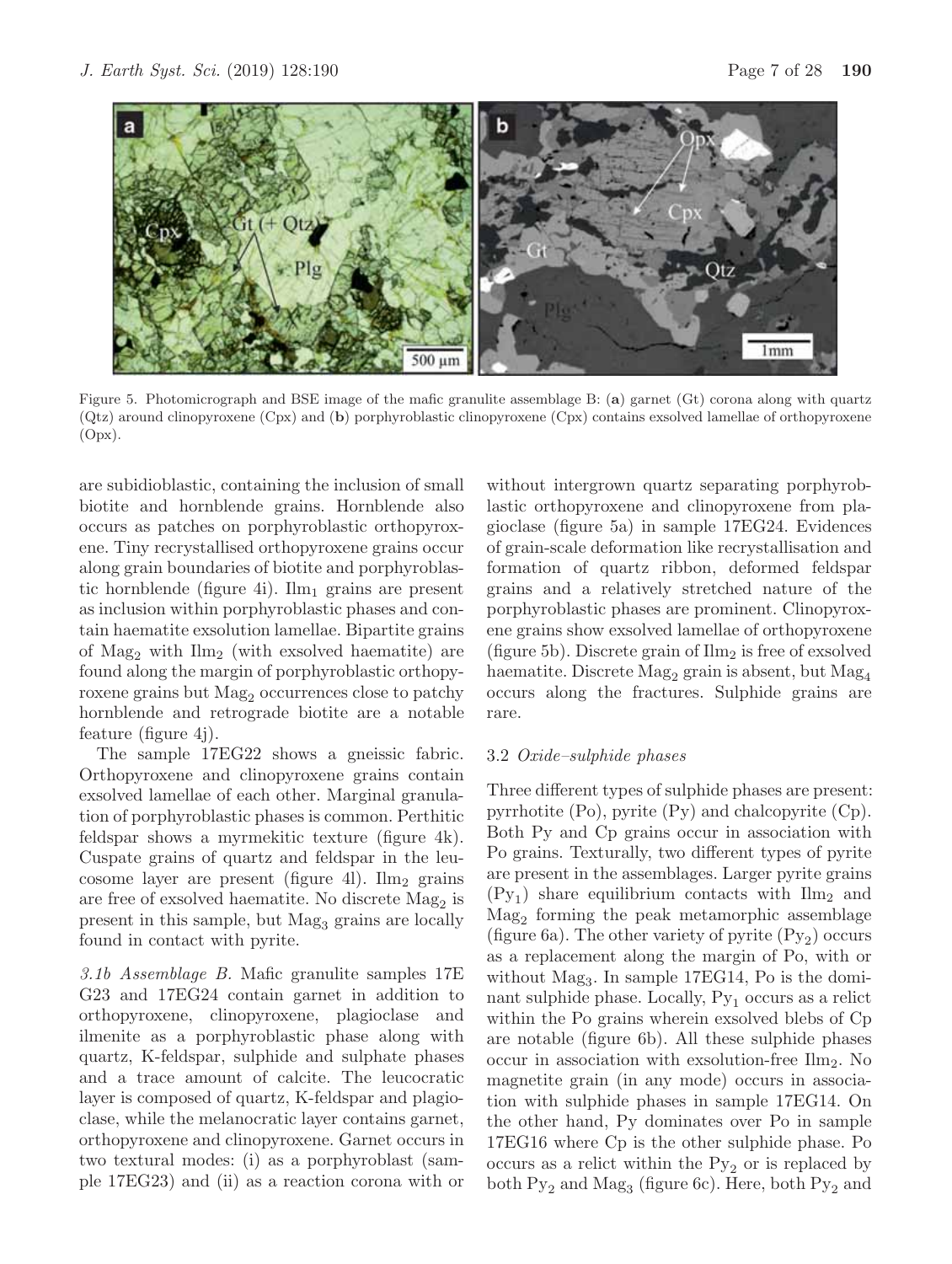

Figure 6. BSE images showing oxide and sulphide phases of mafic granulite: (a) pyrite  $(Py_1)$  in equilibrium contact with ilmenite  $(Ilm<sub>2</sub>)$  and magnetite  $(Ma<sub>2</sub>)$ ,  $(b)$  relic pyrite  $(Py<sub>1</sub>)$  within pyrrhotite  $(Po)$ . Also note the tongue of chalcopyrite (Cp) in Po. (c) Pyrite  $(Py_2)$  marginally replaces pyrrhotite  $(Po)$ , (d) pyrrhotite  $(Po)$  is completely replaced by pyrite  $(Py_2)$ and magnetite (Mag<sub>3</sub>). Note the relic of Po within Py<sub>2</sub>. (**e**) Pyrrhotite (Po) and chalcopyrite (C<sub>p</sub>) share a convolute mutual boundary within plagioclase (Plg) and  $(f)$  mantle of magnetite (Mag<sub>3</sub>) on pyrite  $(Py_1)$ .

Cp are associated with the haemo-ilmenite  $(\text{Ilm}_2)$ and magnetite  $(Mag<sub>2</sub>)$  grain within the silicates (figure 4g). Intergranular fracture filling veins of  $\text{Mag}_4$  (2–4 µm thickness) often partially engulf Po grains. In sample 17EG22, sulphide phases (dominated by Po) occur in close association with  $\lim_{2}$ . At places,  $Py_2$  and Mag<sub>3</sub> are found to replace Po (figure 6d). Locally, Cp and Po show a convolute mutual boundary (figure 6e). Sample 9C contains Py and Cp with the rare occurrence of Po. A

notable feature is the patchy alteration of Py to a mixture of K, Fe, Si, Al, S (confirmed by SEM-EDS analysis). Tiny grains of Py and Cp occur as relics within this alteration while  $Py_1$  occurs with a mantle of  $Mag<sub>3</sub>$  (figure 6f). In assemblage B (samples 17EG23 and 17EG24), sulphide phases are less prominent. Locally,  $Py_2$  grains are found along with  $Mag<sub>3</sub>$  in a quartzofeldspathic matrix containing relicts of both Cp and Po. Fracture filling veins of  $Mag<sub>4</sub>$  and  $Mag<sub>3</sub>$  rims over  $Py<sub>2</sub>$  are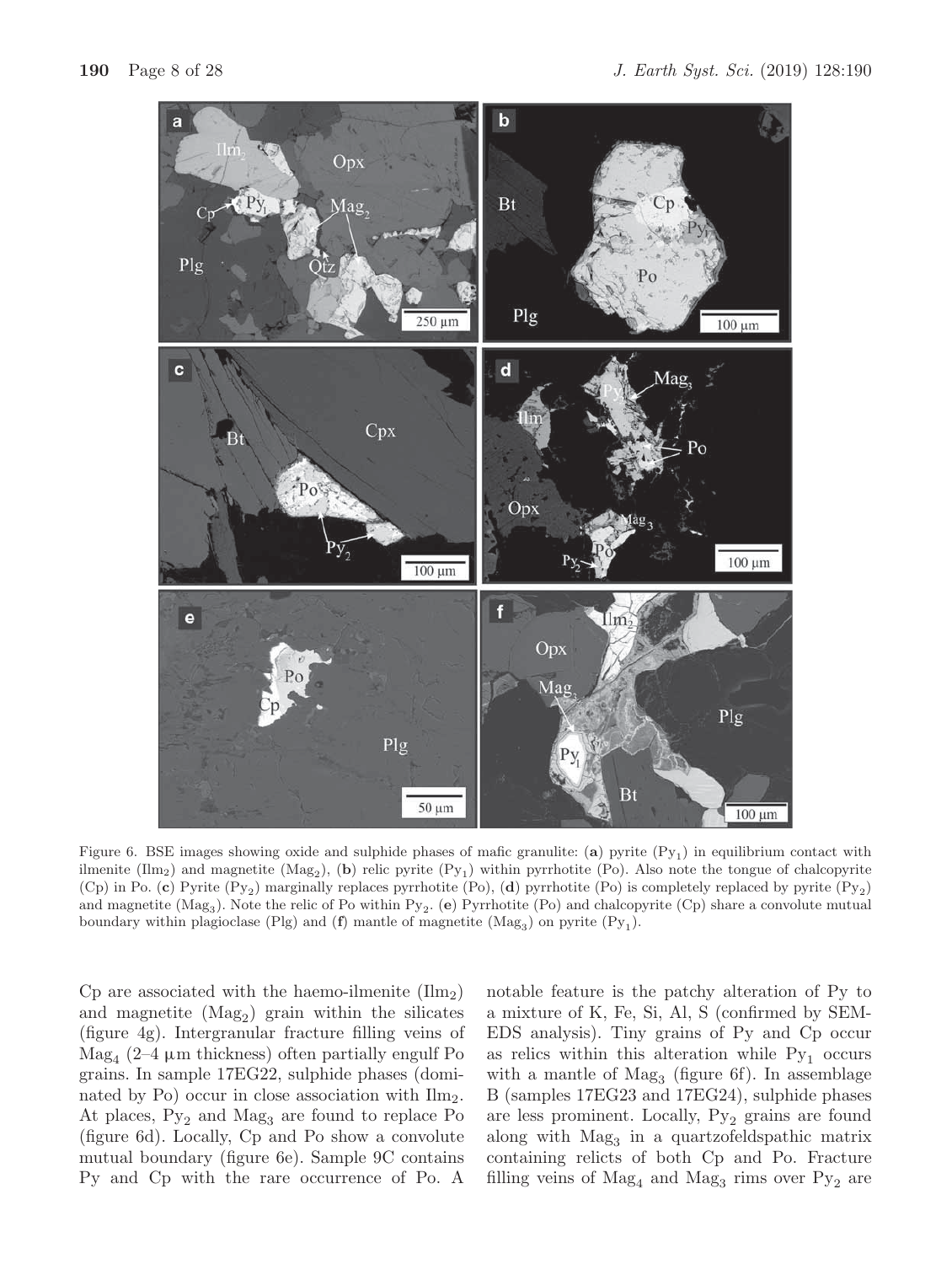common. Locally,  $Py_2$  veins (patchy) occur along intragranular fractures of plagioclase.

On the basis of textural characters, we have classified two sulphide–oxide associations

- 1. Py-dominated association where Po occurs as relicts within Py; magnetite vein  $(Mag_4)$  is replaced by pyrite;  $Py<sub>2</sub>$  rims form over Po; and haemo-ilmenite  $(\text{Ilm}_2)$  occurs as discrete grains.
- 2. Po-dominated association where discrete Po grains occur in association with plagioclase and Ilm<sub>2</sub>; P<sub>y<sub>1</sub></sub> occurs as a relict within Po, with no discrete  $Mag<sub>2</sub>$  or lamellae of haematite within  $\lim_{2}$ .

Chalcopyrite is common in both the associations.

### 3.3 *Sulphide–sulphate phases*

Barite occurs in association with pyrite  $(Py_1,$  $Py<sub>2</sub>$ ) in sample 17EG24. It occurs in three textural modes: (i) replacement of Py grains within plagioclase (figure 7a), (ii) discrete grain within calcite along the quartz–feldspar grain contact (figure 7b) and (iii) thin vein (width varies from 2 to 5 μm) within plagioclase and K-feldspar (figure 7c). Locally, Fe–oxide inclusions are present within barite. A partial rim of barite also occurs surrounding minute sulphide–sulphate mixes whose compositions were only identified from EDS analysis.

### **4. Mineral chemistry**

All minerals were analysed using a CAMECA SX100 electron microprobe at the Indian Institute of Technology, Kharagpur, India. The instrument was operated at 15 kV acceleration voltage using 12 nA current. One micrometre probe diameter for the spot size was used for the point analyses. Natural silicate and oxide standards were used for calibration, except for Ti and Mn (synthetic standard material used). For sulphide mineral characterisation, we used a Vega-Tescan scanning electron microscope at the Presidency University and EDS data were acquired for spots to identify the elements within pyrite and pyrrhotite grains in different samples.

#### 4.1 *Assemblage A*

Orthopyroxene in sample 17EG14 is slightly Mg-rich  $(X_{\text{Mg}} = 0.53{\text -}0.55)$  and contains  $(0.98{\text -}0.53)$ 1.21 wt%  $\mathrm{Al}_2\mathrm{O}_3$ ; table 1). Clinopyroxene is magnesian too  $(X_{\text{Mg}} = 0.70)$  and shows a decrease in



Figure 7. BSE images showing oxide, sulphide and sulphate phases of mafic granulite: (a) pyrite  $(Py_2)$  in contact with ilmenite (Ilm<sub>2</sub>) is partially replaced by barite (Bar). Note the presence of thin veins containing Bar. (**b**) Discrete grain of calcite (Cc) and barite (Ba) in the matrix. (**c**) Thin barite (Bar) vein cutting through plagioclase (Plg).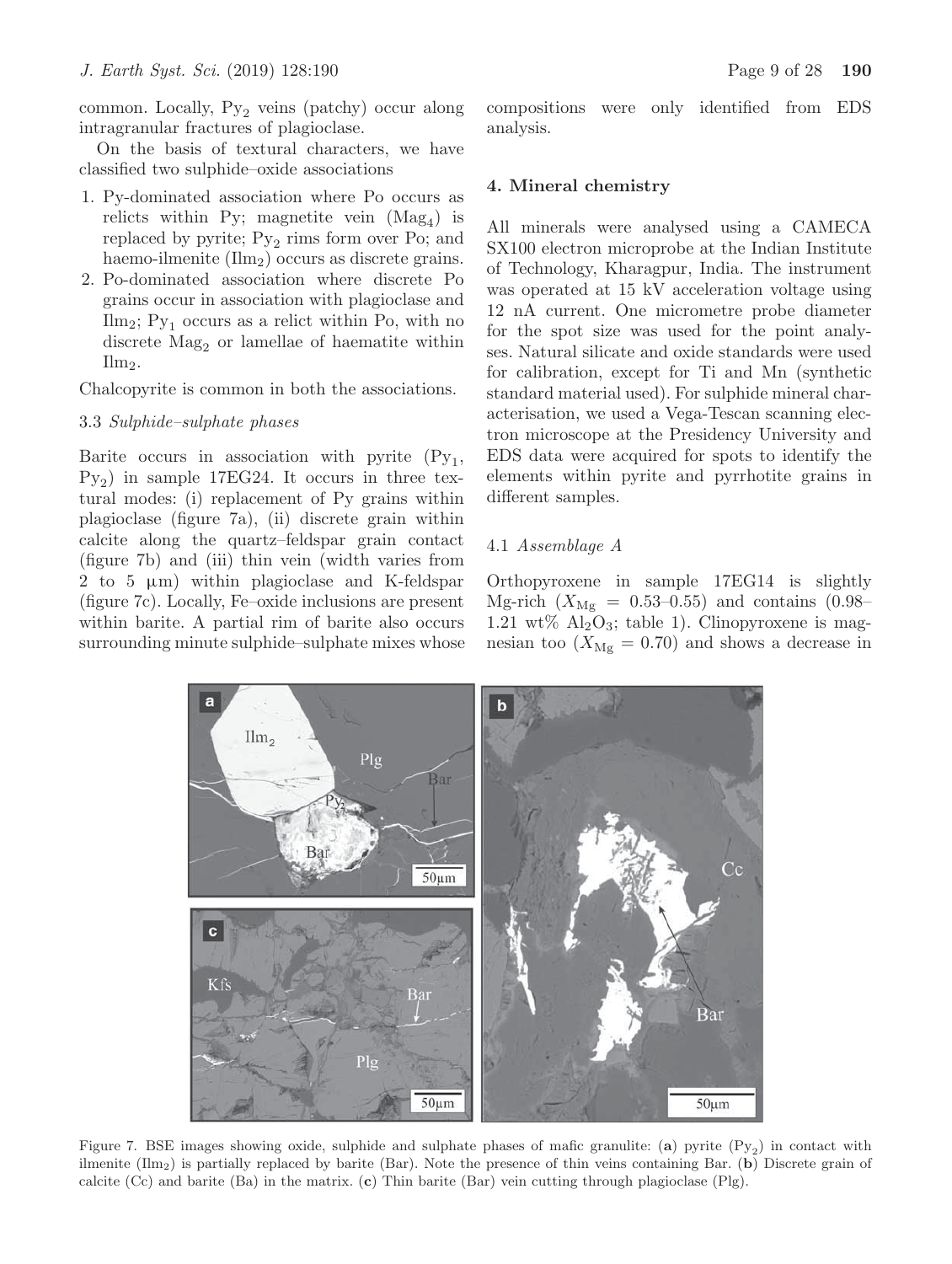alumina content from core  $(2.28 \text{ wt})$  to rim  $(1.67$ wt%). Plagioclase is calcic  $(X_{An} = 0.73)$ . Ilmenite (Ilm2) grains contain low but variable haematite  $(X_{\text{Haem}} = 0.05)$  and geikielite  $(X_{\text{Geik}} = 0.03)$  components. Ilm<sub>2</sub> grains contain Ba  $(0.87-1.12 \text{ wt})$ BaO). Exsolved pyroxene lamellae are too thin to be analysed. K-feldspar patch (up to  $0.68 \text{ wt\%}$ ) BaO) within plagioclase shows patchy zoning as revealed in X-ray mapping (figure 8a and b). Naloss has occurred along the boundary of patchy K-feldspar with concomitant Ca gain. K-feldspar micro-veins show slightly high Ba concentration (up to 0.96 wt% BaO).

Orthopyroxene  $(X_{\text{Mg}}=0.57-0.59)$  in sample 17EG16 shows slight Al-enrichment from core (1.21 wt%) to rim (1.41 wt%). Clinopyroxene  $(X_{\text{Mg}} =$ 0.75) shows a decrease in Al content from core  $(3.15 \text{ wt\%})$  to rim  $(2.74 \text{ wt\%})$ . Plagioclase is Carich ( $X_{\text{An}} = 0.72$ ). Ilmenite (Ilm<sub>2</sub>) contains a small haematite fraction  $(X_{\text{Haem}}=0.3-0.4)$ , which is similar to the ferrosilite component in orthopyroxene  $(X_{\text{Fe}} = 0.42)$ . The Geikielite component is minor  $(X_{\text{Geik}} = 0.035 - 0.046)$ , but ilmenite contains Ba  $(0.85-0.96 \text{ wt\% BaO}).$  Ilm<sub>1</sub> also shows a similar composition. Magnetite inclusion  $(Mag_1)$  within clinopyroxene as well as discrete magnetite  $(Mag_2)$ grains shows a similar chromium content (0.37–0.36 wt%  $Cr_2O_3$ ) while the magnetite rim (Mag<sub>3</sub>) contains a higher Cr content  $(0.64 \text{ wt\% of } Cr_2O_3)$ . Magnetite vein  $(Mag_4)$  shows a very low Cr content  $(0.02 \text{ wt\% } Cr_2O_3)$ . Magnetite  $(Mag_1)$  inclusion within clinopyroxene shows a slightly higher Ti content (table 1) compared to  $Mag<sub>2</sub>$  and magnetite vein  $(Mag_4)$ .

In sample 9C, both orthopyroxene  $(X_{\text{Mg}} =$ 0.61) and clinopyroxene  $(X_{\text{Mg}} = 0.77{\text -}0.81)$  show Al-enrichment from core to rim  $(1.44-1.51 \text{ wt})$  $\text{Al}_2\text{O}_3$ ). Plagioclase is Ca-rich  $(X_{\text{An}} = 0.81)$ . Hornblende (magnesio-hastingsite) shows a slight Mg-enrichment from core to rim  $(X_{\text{Mg}} = 0.64-$ 67). Patchy hornblende is usually more magnesian. Ilmenite contains an appreciable amount of haematite  $(X_{\text{Haem}} = 0.11)$ , but a low geikielite component  $(X_{\text{Geik}} = 0.02)$ . Ilmenite lamellae within haematite also contains Ba  $(0.84-0.88 \text{ wt})$ BaO). Late biotite is magnesian  $(X_{\text{Mg}} = 0.71)$ .

Orthopyroxene in sample 17EG22 is less magnesian  $(X_{\text{Mg}} = 0.45)$  and alumina content shows enrichment from core to rim  $(0.9-1.3 \text{ wt})$  $\text{Al}_2\text{O}_3$ ). Clinopyroxene  $(X_{\text{Mg}} = 0.64)$  shows a higher alumina content at core. Plagioclase is anorthite-rich  $(X_{An} = 0.60)$ . K-feldspar in antiperthite is Na-poor but contains slightly higher Na

when it occurs as a host in perthite  $(X_{\text{Ab}} = 0.11)$ . Ilmenite contains low  $\text{Fe}^{3+}$  ( $X_{\text{Haem}} = 0.03$ ) and Mg  $(X_{\text{Geik}} = 0.01)$ . A small amount of Ba is present in this mineral  $(0.87-0.94 \text{ wt\% BaO}).$ 

Pyrrhotite grains contain no other elements like Zn or Cu (table 2).  $X_{\text{FeS}}$  contents of the analysed spots were calculated as 0.88.

# 4.2 *Assemblage B*

In sample 17EG23, compositional variation in porphyroblastic garnet is represented as Alm<sup>58</sup>−<sup>59</sup>  $Prp_{18-19}Grs_{18-19}Sps_{2-3}$ . Plagioclase shows a decrease in anorthite component from core  $(X_{An} =$ 0.42) to rim  $(X_{An} = 0.39)$  (table 3). Clinopyroxene is magnesian  $(X_{\text{Mg}} = 0.74)$  and alumina content is variable  $(1.54-1.73 \text{ wt\% Al}_2O_3)$ . Ilmenite contains Ba  $(0.94 \text{ wt\% BaO})$ , minor haematite  $(X_{\text{Haem}} = 0.02)$  but an appreciable geikielite component  $(X_{\text{Geik}} = 0.24)$ . Biotite  $(X_{\text{Mg}} = 0.7)$ inclusion within garnet shows a high Ti content (up to 5.4 wt%). Garnet in sample 17EG24 has composition  $\text{Alm}_{58-60}\text{Prp}_{16-19}\text{Grs}_{17-19}\text{Sps}_2$ . Plagioclase composition is variable  $(Ab_{42-59}An_{39-52}Or_{1-2}),$ with calcic core  $(X_{An} = 0.52)$  and less calcic rim  $(X_{\text{An}} = 0.42)$ . Clinopyroxene is magnesian  $(X_{\text{Mg}} =$ 0.71–0.77) and shows a rimward decrease in alumina content. Ilmenite contains a low but variable haematite ( $X_{\text{Haem}} = 0.03{\text -}0.06$ ), geikielite component ( $X_{\text{Geik}} = 0.04$ ) as well as a decrease in BaO content from core to rim. Patchy zoning in plagioclase at the contact of perthitic feldspar is revealed from Ca and Na element mapping (figure 8).

# **5. Evolution of mineral assemblages**

Evolution of the two mineral assemblages can be best described by the sequential appearance of silicate, oxide and sulphide minerals through mineral reactions. Garnet is the most important silicate mineral that appears only in assemblage B.

The peak mineral association in assemblage A is represented by orthopyroxene, clinopyroxene, plagioclase, K-feldspar, ilmenite  $(\text{Ilm}_2)$ , magnetite  $(Mag<sub>2</sub>)$  and sulphide minerals  $(Py<sub>1</sub>, Po and Cp).$ 

Ilmenite in assemblage A mostly occurs as discrete grain  $(\text{Ilm}_2)$  and free of exsolved haematite in contact with pyroxene grains in samples 17EG14 and 17EG22. Both these samples are devoid of discrete magnetite  $(Mag_2)$  grains. The same feature is notable for assemblage B also. These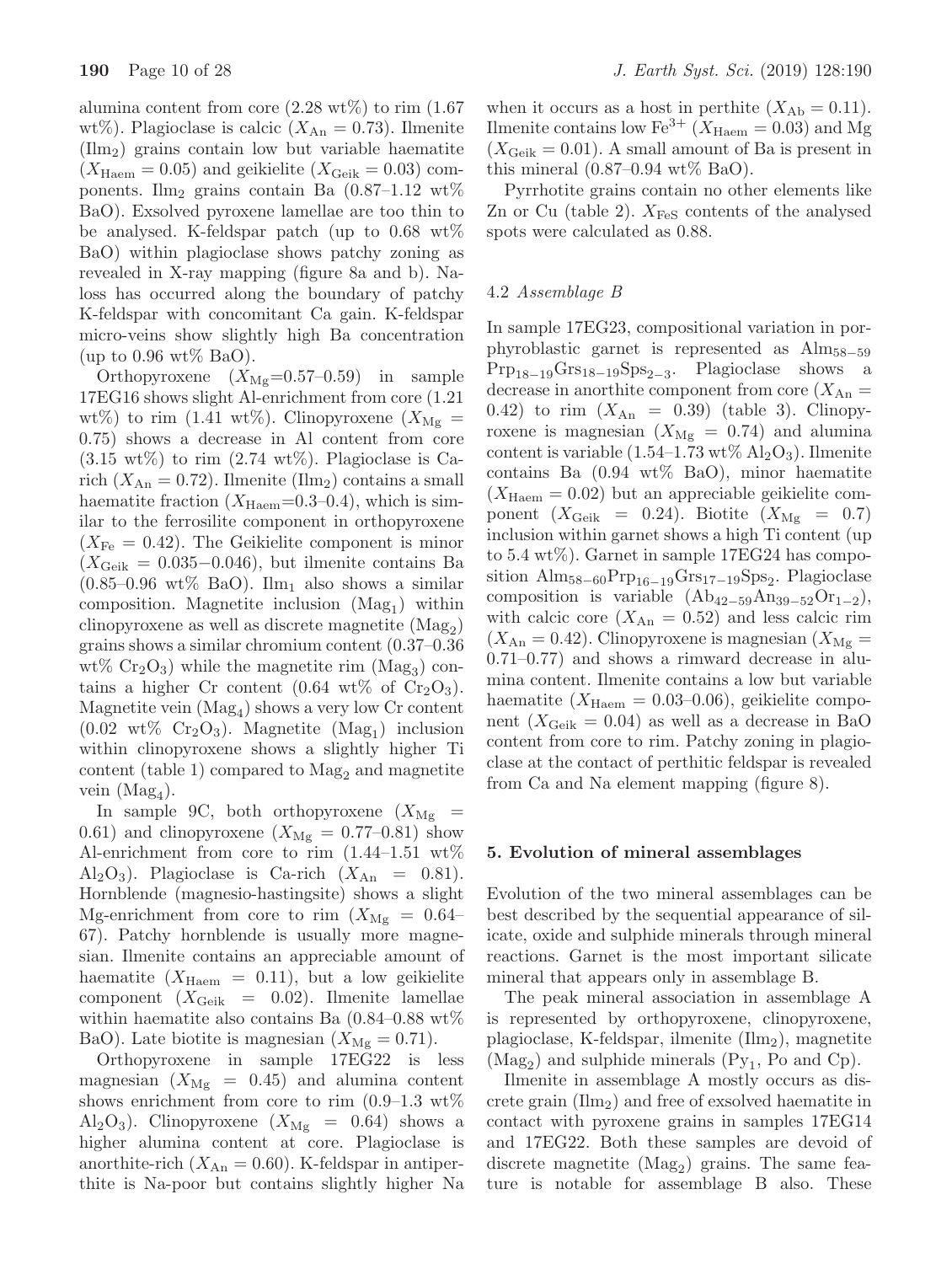| $Table 1. Representative phase chemical data from male granulate assemblage A.$<br>$\label{eq:sample} \text{Sample}$             |                                                                                                           |                                                                                     |                                                                                        |                                                                                              |                                                                                                                                                                                                                                                                                                               |                                                                    | 17EG14                                                             |                                                                    |                                                                                                                                                                                                                                                                                   |                                                             |                                                                                                                                  |                                                                                                                                                                                                                                                                                                               |                                                                                                                                                                                                                                                                                                                                   |
|----------------------------------------------------------------------------------------------------------------------------------|-----------------------------------------------------------------------------------------------------------|-------------------------------------------------------------------------------------|----------------------------------------------------------------------------------------|----------------------------------------------------------------------------------------------|---------------------------------------------------------------------------------------------------------------------------------------------------------------------------------------------------------------------------------------------------------------------------------------------------------------|--------------------------------------------------------------------|--------------------------------------------------------------------|--------------------------------------------------------------------|-----------------------------------------------------------------------------------------------------------------------------------------------------------------------------------------------------------------------------------------------------------------------------------|-------------------------------------------------------------|----------------------------------------------------------------------------------------------------------------------------------|---------------------------------------------------------------------------------------------------------------------------------------------------------------------------------------------------------------------------------------------------------------------------------------------------------------|-----------------------------------------------------------------------------------------------------------------------------------------------------------------------------------------------------------------------------------------------------------------------------------------------------------------------------------|
| ${\tt Phase}$                                                                                                                    | Opx                                                                                                       |                                                                                     |                                                                                        | Cpx                                                                                          |                                                                                                                                                                                                                                                                                                               | $\mathbf{P}\mathbf{I}^{\text{or}}_{\text{S}}$                      |                                                                    | Kfs                                                                |                                                                                                                                                                                                                                                                                   | $\Gamma$ lm2                                                |                                                                                                                                  | $_{\rm B}$                                                                                                                                                                                                                                                                                                    |                                                                                                                                                                                                                                                                                                                                   |
| Anal. no.:                                                                                                                       | $\overline{\phantom{a}}$                                                                                  | $\mathcal{L}$                                                                       | $\infty$                                                                               | $\overline{\phantom{a}}$                                                                     | $30\,$                                                                                                                                                                                                                                                                                                        | $\frac{8}{18}$                                                     | $78$                                                               | $\mathrel{\mathop:}^{\mathrel{\mathop:}}$                          | 34                                                                                                                                                                                                                                                                                | $23\,$                                                      | 24                                                                                                                               | $26\,$                                                                                                                                                                                                                                                                                                        | $\sqrt{2}$                                                                                                                                                                                                                                                                                                                        |
| Mode                                                                                                                             | $\circlearrowright$                                                                                       | $\approx$                                                                           | $\circ$                                                                                | $\simeq$                                                                                     | Inc.                                                                                                                                                                                                                                                                                                          | $\bigcirc$                                                         | Int.                                                               | $\circlearrowright$                                                | $\mathbf{r}$                                                                                                                                                                                                                                                                      | $\circlearrowright$                                         | $\Xi$                                                                                                                            | $\circlearrowright$                                                                                                                                                                                                                                                                                           | $\simeq$                                                                                                                                                                                                                                                                                                                          |
| $\overline{\text{SiO}}_2$                                                                                                        |                                                                                                           |                                                                                     |                                                                                        | 52.39                                                                                        |                                                                                                                                                                                                                                                                                                               |                                                                    | 64.58<br>0.034                                                     | 64.69                                                              |                                                                                                                                                                                                                                                                                   |                                                             |                                                                                                                                  | $38.12$<br>$5.85$                                                                                                                                                                                                                                                                                             |                                                                                                                                                                                                                                                                                                                                   |
| $\rm TiO_2$                                                                                                                      | $\begin{array}{c} 51.22 \\ 0.05 \\ 1.21 \end{array}$                                                      | $50.53$<br>$0.21$                                                                   | $52.34$<br>$0.24$                                                                      |                                                                                              | $\begin{array}{c} 51.65 \\ 0.25 \\ 1.74 \end{array}$                                                                                                                                                                                                                                                          | $\frac{52.84}{0.00}$                                               |                                                                    | $0.005$<br>19.04                                                   | $\begin{array}{c} 64.8\bar{1} \\ 0.00 \\ 18.99 \end{array}$                                                                                                                                                                                                                       | $\begin{array}{c} 0.03 \\ 51.56 \\ 0.12 \end{array}$        |                                                                                                                                  |                                                                                                                                                                                                                                                                                                               |                                                                                                                                                                                                                                                                                                                                   |
| $\rm Al_2O_3$                                                                                                                    |                                                                                                           | $1.06\,$                                                                            |                                                                                        |                                                                                              |                                                                                                                                                                                                                                                                                                               |                                                                    | 18.52                                                              |                                                                    |                                                                                                                                                                                                                                                                                   |                                                             |                                                                                                                                  | $12.89$<br>0.13                                                                                                                                                                                                                                                                                               | $\begin{array}{c} 38.33 \\ 5.19 \\ 12.99 \\ 0.20 \end{array}$                                                                                                                                                                                                                                                                     |
| $\rm Cr_2O_3$                                                                                                                    |                                                                                                           |                                                                                     |                                                                                        |                                                                                              |                                                                                                                                                                                                                                                                                                               |                                                                    |                                                                    |                                                                    |                                                                                                                                                                                                                                                                                   | $0.11\,$                                                    |                                                                                                                                  |                                                                                                                                                                                                                                                                                                               |                                                                                                                                                                                                                                                                                                                                   |
| $\rm Fe_2O_3$                                                                                                                    |                                                                                                           |                                                                                     |                                                                                        |                                                                                              |                                                                                                                                                                                                                                                                                                               |                                                                    |                                                                    |                                                                    |                                                                                                                                                                                                                                                                                   | $2.61\,$                                                    |                                                                                                                                  |                                                                                                                                                                                                                                                                                                               |                                                                                                                                                                                                                                                                                                                                   |
| $_{\rm FeO}$                                                                                                                     |                                                                                                           |                                                                                     |                                                                                        |                                                                                              |                                                                                                                                                                                                                                                                                                               |                                                                    |                                                                    |                                                                    |                                                                                                                                                                                                                                                                                   | 44.36                                                       |                                                                                                                                  |                                                                                                                                                                                                                                                                                                               |                                                                                                                                                                                                                                                                                                                                   |
| MnO                                                                                                                              | $\begin{array}{c} 0.000 \\ 1.89 \\ 27.13 \\ 0.71 \\ 17.88 \\ 0.96 \\ 0.00 \\ 0.01 \\ 0.01 \\ \end{array}$ | $\begin{array}{c} 0.00 \\ 2.32 \\ 2.55 \\ 2.55 \\ 1.71 \\ 0.68 \\ 0.09 \end{array}$ | $\begin{array}{c} 1.7 \\ 0.08 \\ 1.61 \\ 9.68 \\ 1.2.67 \\ 12.67 \\ 22.56 \end{array}$ | $\begin{array}{c} 0.13 \\ 1.49 \\ 0.06 \\ 1.49 \\ 0.49 \\ 0.22 \\ 0.23 \\ 22.43 \end{array}$ | $\begin{array}{c} 0.000 \\ 0.000 \\ 0.010 \\ 0.010 \\ 0.000 \\ 0.000 \\ 0.000 \\ 0.000 \\ 0.000 \\ 0.000 \\ 0.000 \\ 0.000 \\ 0.000 \\ 0.000 \\ 0.000 \\ 0.000 \\ 0.000 \\ 0.000 \\ 0.000 \\ 0.000 \\ 0.000 \\ 0.000 \\ 0.000 \\ 0.000 \\ 0.000 \\ 0.000 \\ 0.000 \\ 0.000 \\ 0.000 \\ 0.000 \\ 0.$           | $\begin{array}{c} 0.126 \\ 0.063 \\ 0.00 \\ 12.86 \end{array}$     |                                                                    | $\begin{array}{c} 0.01 \\ 10.0 \\ 0.0 \\ 0.0 \\ \end{array}$       | $\begin{array}{c} 0.12 \\ 0.13 \\ 0.00 \\ 0.08 \end{array}$                                                                                                                                                                                                                       | $\begin{array}{c} 0.51 \\ 0.71 \\ 0.02 \\ 0.27 \end{array}$ | $\begin{array}{c} 0.03 \\ 0.209 \\ 52.09 \\ 0.30 \\ 0.30 \\ 0.57 \\ 0.57 \\ 0.63 \\ 0.00 \\ 0.00 \\ 0.00 \\ 0.00 \\ \end{array}$ | $\begin{array}{l} 14.43 \\ 14.57 \\ 0.06 \\ 14.57 \\ 0.03 \\ 0.00 \\ 0.05 \\ 0.00 \\ 0.00 \\ 0.00 \\ 0.00 \\ 0.00 \\ 0.00 \\ 0.00 \\ 0.00 \\ 0.00 \\ 0.00 \\ 0.00 \\ 0.00 \\ 0.00 \\ 0.00 \\ 0.00 \\ 0.00 \\ 0.00 \\ 0.00 \\ 0.00 \\ 0.00 \\ 0.00 \\ 0.00 \\ 0.00 \\ 0.00 \\ 0.00 \\ 0.00 \\ 0.00 \\ 0.00 \\$ | $\begin{array}{l} 13.75 \\ 0.04 \\ 0.00 \\ 0.10 \\ 0.10 \\ 0.00 \\ 0.00 \\ 0.01 \\ 0.00 \\ 0.01 \\ 0.01 \\ 0.01 \\ 0.01 \\ 11 \\ 0.01 \\ 11 \\ 12 \\ 0.01 \\ 13 \\ 14 \\ 15 \\ 16 \\ 17 \\ 18 \\ 19 \\ 10 \\ 11 \\ 12 \\ 13 \\ 14 \\ 15 \\ 16 \\ 17 \\ 18 \\ 19 \\ 19 \\ 10 \\ 10 \\ 10 \\ 11 \\ 12 \\ 13 \\ 14 \\ 15 \\ 16 \\ 1$ |
| $_{\rm CaO}^{\rm MO}$                                                                                                            |                                                                                                           |                                                                                     |                                                                                        |                                                                                              |                                                                                                                                                                                                                                                                                                               |                                                                    |                                                                    |                                                                    |                                                                                                                                                                                                                                                                                   |                                                             |                                                                                                                                  |                                                                                                                                                                                                                                                                                                               |                                                                                                                                                                                                                                                                                                                                   |
|                                                                                                                                  |                                                                                                           |                                                                                     |                                                                                        |                                                                                              |                                                                                                                                                                                                                                                                                                               |                                                                    |                                                                    |                                                                    |                                                                                                                                                                                                                                                                                   |                                                             |                                                                                                                                  |                                                                                                                                                                                                                                                                                                               |                                                                                                                                                                                                                                                                                                                                   |
| $_{\mathrm{Na_{2}O}}$                                                                                                            |                                                                                                           |                                                                                     |                                                                                        |                                                                                              |                                                                                                                                                                                                                                                                                                               |                                                                    |                                                                    |                                                                    |                                                                                                                                                                                                                                                                                   |                                                             |                                                                                                                                  |                                                                                                                                                                                                                                                                                                               |                                                                                                                                                                                                                                                                                                                                   |
|                                                                                                                                  |                                                                                                           | $0.01$<br>$0.02$                                                                    | $0.33$<br>$0.00$                                                                       | $0.27$ $0.00$                                                                                |                                                                                                                                                                                                                                                                                                               | $4.47$<br>0.25                                                     | $\begin{array}{c} 0.57 \\ 16.02 \end{array}$                       | $\begin{array}{c} 0.65 \\ 15.63 \end{array}$                       | $\begin{array}{c} 0.63 \\ 16.10 \end{array}$                                                                                                                                                                                                                                      |                                                             |                                                                                                                                  |                                                                                                                                                                                                                                                                                                               |                                                                                                                                                                                                                                                                                                                                   |
| $\rm K_2O$                                                                                                                       |                                                                                                           |                                                                                     |                                                                                        |                                                                                              |                                                                                                                                                                                                                                                                                                               |                                                                    |                                                                    |                                                                    |                                                                                                                                                                                                                                                                                   |                                                             |                                                                                                                                  |                                                                                                                                                                                                                                                                                                               |                                                                                                                                                                                                                                                                                                                                   |
| $\mathbb{E}$                                                                                                                     |                                                                                                           |                                                                                     |                                                                                        |                                                                                              |                                                                                                                                                                                                                                                                                                               |                                                                    |                                                                    |                                                                    |                                                                                                                                                                                                                                                                                   |                                                             |                                                                                                                                  |                                                                                                                                                                                                                                                                                                               |                                                                                                                                                                                                                                                                                                                                   |
| $\overline{C}$                                                                                                                   |                                                                                                           |                                                                                     |                                                                                        |                                                                                              |                                                                                                                                                                                                                                                                                                               |                                                                    |                                                                    |                                                                    |                                                                                                                                                                                                                                                                                   |                                                             |                                                                                                                                  |                                                                                                                                                                                                                                                                                                               |                                                                                                                                                                                                                                                                                                                                   |
| $_{\rm H_2O}^{\rm Bao}$                                                                                                          |                                                                                                           |                                                                                     |                                                                                        |                                                                                              |                                                                                                                                                                                                                                                                                                               |                                                                    | $\rm 0.53$                                                         | $\rm 0.96$                                                         | 0.92                                                                                                                                                                                                                                                                              | $\rm 0.83$                                                  | $1.01\,$                                                                                                                         |                                                                                                                                                                                                                                                                                                               |                                                                                                                                                                                                                                                                                                                                   |
|                                                                                                                                  |                                                                                                           |                                                                                     |                                                                                        |                                                                                              |                                                                                                                                                                                                                                                                                                               |                                                                    |                                                                    |                                                                    |                                                                                                                                                                                                                                                                                   |                                                             |                                                                                                                                  | $4.05$<br>100.78                                                                                                                                                                                                                                                                                              |                                                                                                                                                                                                                                                                                                                                   |
| $\begin{array}{c} {\rm Total} \\ {\rm O-basis} \end{array}$                                                                      | 101.13                                                                                                    | 100.68                                                                              | 10.32                                                                                  | 100.96                                                                                       | 10091                                                                                                                                                                                                                                                                                                         | $\begin{array}{r} 100.39 \\ 8 \\ 2.39 \\ 0.00 \\ 1.59 \end{array}$ | $\begin{array}{r} 100.30 \\ 8 \\ 2.99 \\ 0.00 \\ 1.01 \end{array}$ | $\begin{array}{r} 101.19 \\ 8 \\ 2.97 \\ 0.00 \\ 1.03 \end{array}$ | $\begin{array}{r} 101.78 \\ 8 \\ 2.97 \\ 0.00 \\ 1.03 \end{array}$                                                                                                                                                                                                                | 101.16                                                      | 99.32                                                                                                                            |                                                                                                                                                                                                                                                                                                               | $4.04$<br>100.21                                                                                                                                                                                                                                                                                                                  |
|                                                                                                                                  |                                                                                                           | $\circ$                                                                             |                                                                                        |                                                                                              | $\circ$                                                                                                                                                                                                                                                                                                       |                                                                    |                                                                    |                                                                    |                                                                                                                                                                                                                                                                                   | $\overline{4}$                                              |                                                                                                                                  |                                                                                                                                                                                                                                                                                                               |                                                                                                                                                                                                                                                                                                                                   |
| $\tilde{\varpi}$ ii                                                                                                              | $0.94$<br>0.00<br>0.05                                                                                    | $1.94$<br>0.00                                                                      | $\begin{array}{c} 6 \\ 0.94 \\ 0.01 \\ 0.07 \end{array}$                               |                                                                                              |                                                                                                                                                                                                                                                                                                               |                                                                    |                                                                    |                                                                    |                                                                                                                                                                                                                                                                                   |                                                             |                                                                                                                                  |                                                                                                                                                                                                                                                                                                               |                                                                                                                                                                                                                                                                                                                                   |
|                                                                                                                                  |                                                                                                           |                                                                                     |                                                                                        |                                                                                              |                                                                                                                                                                                                                                                                                                               |                                                                    |                                                                    |                                                                    |                                                                                                                                                                                                                                                                                   |                                                             |                                                                                                                                  |                                                                                                                                                                                                                                                                                                               |                                                                                                                                                                                                                                                                                                                                   |
| $\Xi$                                                                                                                            |                                                                                                           | $0.05\,$                                                                            |                                                                                        |                                                                                              |                                                                                                                                                                                                                                                                                                               |                                                                    |                                                                    |                                                                    |                                                                                                                                                                                                                                                                                   |                                                             |                                                                                                                                  | $\begin{array}{c} 65 \\ 566 \\ 0 \\ 0 \\ 0 \\ \end{array}$                                                                                                                                                                                                                                                    | $\begin{array}{c} 69 \\ 5.58 \\ 0.57 \\ 0.02 \end{array}$                                                                                                                                                                                                                                                                         |
|                                                                                                                                  |                                                                                                           |                                                                                     |                                                                                        |                                                                                              |                                                                                                                                                                                                                                                                                                               |                                                                    |                                                                    |                                                                    |                                                                                                                                                                                                                                                                                   |                                                             |                                                                                                                                  |                                                                                                                                                                                                                                                                                                               |                                                                                                                                                                                                                                                                                                                                   |
|                                                                                                                                  |                                                                                                           |                                                                                     |                                                                                        |                                                                                              |                                                                                                                                                                                                                                                                                                               |                                                                    |                                                                    |                                                                    |                                                                                                                                                                                                                                                                                   |                                                             |                                                                                                                                  |                                                                                                                                                                                                                                                                                                               |                                                                                                                                                                                                                                                                                                                                   |
|                                                                                                                                  |                                                                                                           |                                                                                     |                                                                                        |                                                                                              |                                                                                                                                                                                                                                                                                                               |                                                                    |                                                                    |                                                                    |                                                                                                                                                                                                                                                                                   |                                                             |                                                                                                                                  |                                                                                                                                                                                                                                                                                                               |                                                                                                                                                                                                                                                                                                                                   |
| $\begin{array}{l} \rm{C\,r} \atop \rm{Fe}^{3+} \\ \rm{Fe}^{2+} \\ \rm{K\,m} \\ \rm{M\,m} \\ \rm{M\,g} \\ \rm{M\,g} \end{array}$  | $\begin{array}{c} 0.00 \\ 0.05 \\ 0.86 \\ 0.02 \\ 1.01 \end{array}$                                       |                                                                                     | $\begin{array}{c} 0.00000 \\ 0.00000 \\ 0.00000 \\ 0.0000 \\ \end{array}$              |                                                                                              | $\begin{array}{l} 1.93 \\ 1.01 \\ 0.000 \\ 0.000 \\ 0.000 \\ 0.01 \\ 0.01 \\ 0.01 \\ 0.01 \\ 0.00 \\ 0.00 \\ 0.00 \\ 0.00 \\ 0.00 \\ 0.00 \\ 0.00 \\ 0.00 \\ 0.00 \\ 0.00 \\ 0.00 \\ 0.00 \\ 0.00 \\ 0.00 \\ 0.00 \\ 0.00 \\ 0.00 \\ 0.00 \\ 0.00 \\ 0.00 \\ 0.00 \\ 0.00 \\ 0.00 \\ 0.00 \\ 0.00 \\ 0.00 \\$ | $\begin{array}{c} 0.01 \\ 0.00 \\ 0.00 \end{array}$                |                                                                    |                                                                    | $\begin{array}{cccccccccc} 0.01 & 0.00 & 0.00 & 0.00 & 0.00 & 0.00 & 0.00 & 0.00 & 0.00 & 0.00 & 0.00 & 0.00 & 0.00 & 0.00 & 0.00 & 0.00 & 0.00 & 0.00 & 0.00 & 0.00 & 0.00 & 0.00 & 0.00 & 0.00 & 0.00 & 0.00 & 0.00 & 0.00 & 0.00 & 0.00 & 0.00 & 0.00 & 0.00 & 0.00 & 0.00 & $ |                                                             |                                                                                                                                  | $\begin{array}{c} 1.79 \\ 0.01 \\ 0.02 \\ 0.00 \end{array}$                                                                                                                                                                                                                                                   | $\begin{array}{c} 1.71 \\ 0.31 \\ 0.30 \\ 0.00 \end{array}$                                                                                                                                                                                                                                                                       |
|                                                                                                                                  |                                                                                                           |                                                                                     |                                                                                        |                                                                                              |                                                                                                                                                                                                                                                                                                               |                                                                    |                                                                    |                                                                    |                                                                                                                                                                                                                                                                                   |                                                             |                                                                                                                                  |                                                                                                                                                                                                                                                                                                               |                                                                                                                                                                                                                                                                                                                                   |
| $C^a$                                                                                                                            | $0.04\,$                                                                                                  |                                                                                     |                                                                                        |                                                                                              |                                                                                                                                                                                                                                                                                                               | 0.62                                                               | $_{0.00}$                                                          |                                                                    |                                                                                                                                                                                                                                                                                   |                                                             |                                                                                                                                  |                                                                                                                                                                                                                                                                                                               |                                                                                                                                                                                                                                                                                                                                   |
| $\rm Zn$                                                                                                                         | 0.00                                                                                                      |                                                                                     |                                                                                        |                                                                                              |                                                                                                                                                                                                                                                                                                               | $0.00$<br>$0.39$<br>$0.01$                                         | $0.00$                                                             |                                                                    |                                                                                                                                                                                                                                                                                   |                                                             |                                                                                                                                  |                                                                                                                                                                                                                                                                                                               |                                                                                                                                                                                                                                                                                                                                   |
| $\rm \stackrel{a}{\Sigma}$                                                                                                       | $\begin{array}{c} 0.01 \\ 0.00 \end{array}$                                                               |                                                                                     | $0.02$<br>0.00                                                                         | 0.02                                                                                         | $\begin{array}{c} 0.02 \\ 0.00 \end{array}$                                                                                                                                                                                                                                                                   |                                                                    |                                                                    |                                                                    |                                                                                                                                                                                                                                                                                   |                                                             |                                                                                                                                  |                                                                                                                                                                                                                                                                                                               |                                                                                                                                                                                                                                                                                                                                   |
| $\mathbf{x}$                                                                                                                     |                                                                                                           |                                                                                     |                                                                                        |                                                                                              |                                                                                                                                                                                                                                                                                                               |                                                                    | $\begin{array}{c} 0.05 \\ 0.95 \\ 0.01 \end{array}$                |                                                                    |                                                                                                                                                                                                                                                                                   |                                                             |                                                                                                                                  | $0.02$<br>$1.90$<br>$0.03$                                                                                                                                                                                                                                                                                    | $\begin{array}{c} 0.02 \\ 1.90 \\ 0.03 \end{array}$                                                                                                                                                                                                                                                                               |
| $_{\rm Ba}$                                                                                                                      |                                                                                                           |                                                                                     |                                                                                        |                                                                                              |                                                                                                                                                                                                                                                                                                               |                                                                    |                                                                    |                                                                    |                                                                                                                                                                                                                                                                                   | $0.01\,$                                                    | $0.01\,$                                                                                                                         |                                                                                                                                                                                                                                                                                                               |                                                                                                                                                                                                                                                                                                                                   |
| Cation                                                                                                                           | $0.54\,$                                                                                                  | $\!0.53\!$                                                                          | $0.70$                                                                                 | $0.70$                                                                                       | 0.73                                                                                                                                                                                                                                                                                                          |                                                                    |                                                                    |                                                                    |                                                                                                                                                                                                                                                                                   | 0.028                                                       | 0.024                                                                                                                            | 0.99                                                                                                                                                                                                                                                                                                          | 0.98                                                                                                                                                                                                                                                                                                                              |
|                                                                                                                                  |                                                                                                           |                                                                                     |                                                                                        |                                                                                              |                                                                                                                                                                                                                                                                                                               |                                                                    |                                                                    |                                                                    |                                                                                                                                                                                                                                                                                   |                                                             |                                                                                                                                  |                                                                                                                                                                                                                                                                                                               |                                                                                                                                                                                                                                                                                                                                   |
|                                                                                                                                  |                                                                                                           |                                                                                     |                                                                                        |                                                                                              |                                                                                                                                                                                                                                                                                                               |                                                                    |                                                                    |                                                                    |                                                                                                                                                                                                                                                                                   |                                                             |                                                                                                                                  |                                                                                                                                                                                                                                                                                                               |                                                                                                                                                                                                                                                                                                                                   |
|                                                                                                                                  |                                                                                                           |                                                                                     |                                                                                        |                                                                                              |                                                                                                                                                                                                                                                                                                               | $\begin{array}{c} 0.61 \\ 0.38 \\ 0.01 \end{array}$                | $0.05$<br>$0.05$<br>$0.05$                                         | $0.06$<br>$0.05$<br>$0.34$                                         | $0.06$<br>$0.05$<br>$0.34$                                                                                                                                                                                                                                                        |                                                             |                                                                                                                                  |                                                                                                                                                                                                                                                                                                               |                                                                                                                                                                                                                                                                                                                                   |
|                                                                                                                                  |                                                                                                           |                                                                                     |                                                                                        |                                                                                              |                                                                                                                                                                                                                                                                                                               |                                                                    |                                                                    |                                                                    |                                                                                                                                                                                                                                                                                   | $0.96\,$                                                    |                                                                                                                                  |                                                                                                                                                                                                                                                                                                               |                                                                                                                                                                                                                                                                                                                                   |
| $\begin{array}{l} X_{M_{\rm g}} \\ X_{A\rm n} \\ X_{A\rm b} \\ X_{C\rm r} \\ X_{H\rm m} \\ X_{H\rm m} \\ X_{G\rm k} \end{array}$ |                                                                                                           |                                                                                     |                                                                                        |                                                                                              |                                                                                                                                                                                                                                                                                                               |                                                                    |                                                                    |                                                                    |                                                                                                                                                                                                                                                                                   |                                                             | $0.96$<br>$0.00$<br>$0.02$                                                                                                       |                                                                                                                                                                                                                                                                                                               |                                                                                                                                                                                                                                                                                                                                   |
|                                                                                                                                  |                                                                                                           |                                                                                     |                                                                                        |                                                                                              |                                                                                                                                                                                                                                                                                                               |                                                                    |                                                                    |                                                                    |                                                                                                                                                                                                                                                                                   | $0.02$<br>0.03                                              |                                                                                                                                  |                                                                                                                                                                                                                                                                                                               |                                                                                                                                                                                                                                                                                                                                   |
|                                                                                                                                  |                                                                                                           |                                                                                     |                                                                                        |                                                                                              |                                                                                                                                                                                                                                                                                                               |                                                                    |                                                                    |                                                                    |                                                                                                                                                                                                                                                                                   |                                                             |                                                                                                                                  |                                                                                                                                                                                                                                                                                                               |                                                                                                                                                                                                                                                                                                                                   |

*J. Earth Syst. Sci.* (2019) 128:190 Page 11 of 28 **190**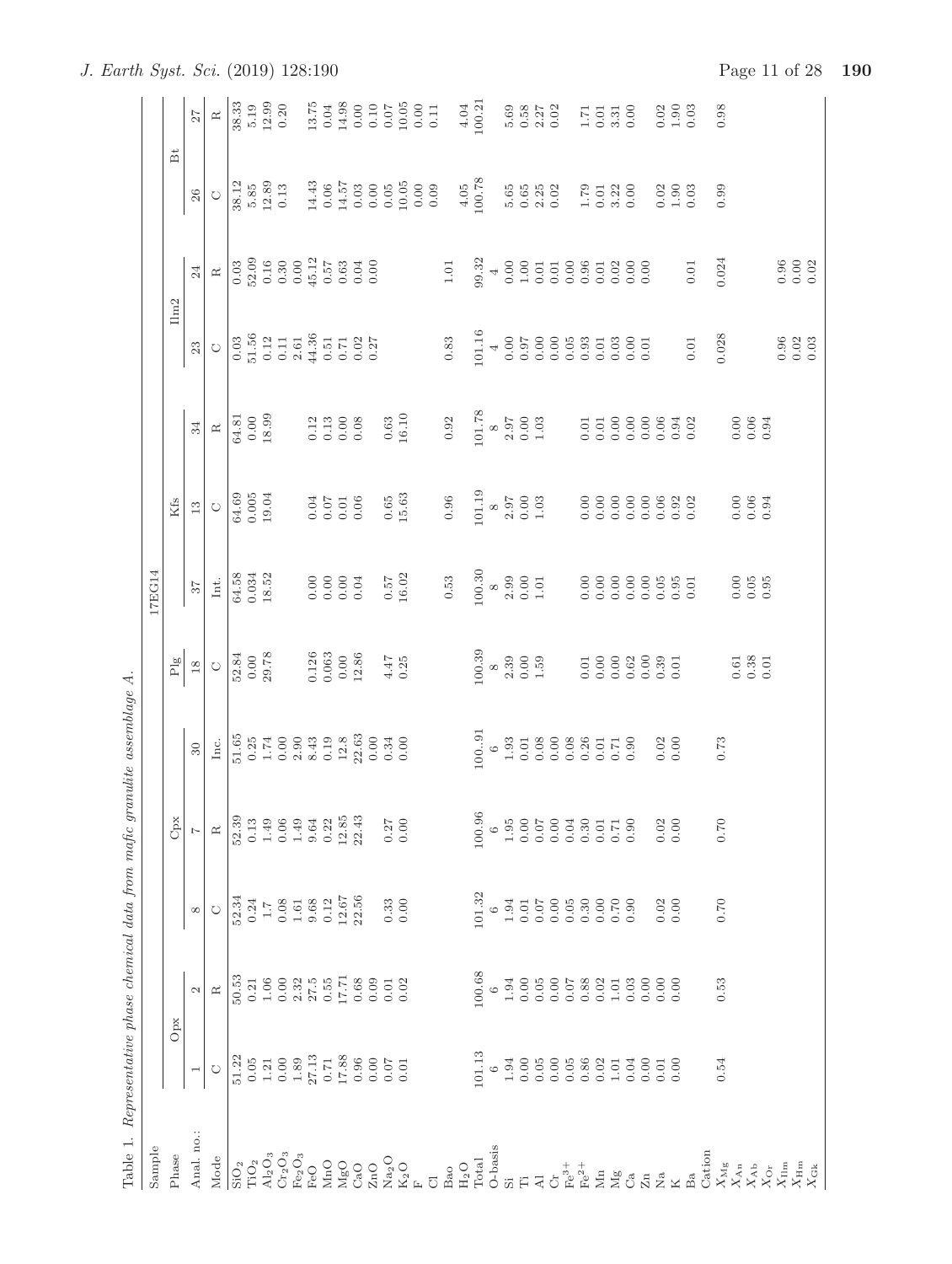| Table 1. (Continued.)                                                                                                                                                                                                                                                                                                                      |                                                                                                                       |                                                                       |                                                                                                                                                                                                                                                                                                         |                                                                                                                      |                                                                             |                                                                                                          |                                                                                  |                                                                                                                                                                                                                                                                                               |                                                                                                                                                                                                                                                                                                                                 |                                                                                                                 |                                                                                                                                                                                                                                                                                                                                                    |                                                                                                            |
|--------------------------------------------------------------------------------------------------------------------------------------------------------------------------------------------------------------------------------------------------------------------------------------------------------------------------------------------|-----------------------------------------------------------------------------------------------------------------------|-----------------------------------------------------------------------|---------------------------------------------------------------------------------------------------------------------------------------------------------------------------------------------------------------------------------------------------------------------------------------------------------|----------------------------------------------------------------------------------------------------------------------|-----------------------------------------------------------------------------|----------------------------------------------------------------------------------------------------------|----------------------------------------------------------------------------------|-----------------------------------------------------------------------------------------------------------------------------------------------------------------------------------------------------------------------------------------------------------------------------------------------|---------------------------------------------------------------------------------------------------------------------------------------------------------------------------------------------------------------------------------------------------------------------------------------------------------------------------------|-----------------------------------------------------------------------------------------------------------------|----------------------------------------------------------------------------------------------------------------------------------------------------------------------------------------------------------------------------------------------------------------------------------------------------------------------------------------------------|------------------------------------------------------------------------------------------------------------|
| Sample                                                                                                                                                                                                                                                                                                                                     |                                                                                                                       |                                                                       |                                                                                                                                                                                                                                                                                                         |                                                                                                                      |                                                                             | 17EG16                                                                                                   |                                                                                  |                                                                                                                                                                                                                                                                                               |                                                                                                                                                                                                                                                                                                                                 |                                                                                                                 |                                                                                                                                                                                                                                                                                                                                                    |                                                                                                            |
| ${\tt Phase}$                                                                                                                                                                                                                                                                                                                              | $_{\mathrm{opx}}$                                                                                                     |                                                                       | Cpx                                                                                                                                                                                                                                                                                                     |                                                                                                                      | Mag <sub>2</sub>                                                            |                                                                                                          | Mag1                                                                             | $\frac{1}{2}$                                                                                                                                                                                                                                                                                 | $\rm{Inn1}$                                                                                                                                                                                                                                                                                                                     | $H^{aem}$                                                                                                       | $\mathbf{P}$ lg                                                                                                                                                                                                                                                                                                                                    |                                                                                                            |
| Anal. no.:                                                                                                                                                                                                                                                                                                                                 | $49\,$                                                                                                                | $50\,$                                                                | 52                                                                                                                                                                                                                                                                                                      | $\frac{1}{2}$                                                                                                        | $53\,$                                                                      | 54                                                                                                       | $_{\rm 69}$                                                                      | $59\,$                                                                                                                                                                                                                                                                                        | $\sqrt{2}$                                                                                                                                                                                                                                                                                                                      | $\angle{G}$                                                                                                     | $56\,$                                                                                                                                                                                                                                                                                                                                             | $\frac{\text{Kfs}}{64}$                                                                                    |
| Mode                                                                                                                                                                                                                                                                                                                                       | $\circ$                                                                                                               | $\mathbf{r}$                                                          | $\bigcirc$                                                                                                                                                                                                                                                                                              | $\begin{array}{r} \text{R} \\ 50.62 \\ 0.38 \\ 2.74 \\ 0.82 \\ 7.58 \\ 0.38 \\ 7.51 \\ 0.31 \\ 21.41 \\ \end{array}$ | $\bigcirc$                                                                  | $\mathbf{R}$                                                                                             | Inc.                                                                             |                                                                                                                                                                                                                                                                                               | Inc.                                                                                                                                                                                                                                                                                                                            | Int.                                                                                                            | $\bigcirc$                                                                                                                                                                                                                                                                                                                                         | $\frac{\text{Int.}}{63.87}$ 0.03<br>0.03                                                                   |
| $\rm SiO_{2}$                                                                                                                                                                                                                                                                                                                              |                                                                                                                       |                                                                       |                                                                                                                                                                                                                                                                                                         |                                                                                                                      |                                                                             |                                                                                                          |                                                                                  |                                                                                                                                                                                                                                                                                               | $\begin{bmatrix} 1 & 1 & 1 & 1 \\ 1 & 1 & 1 & 1 \\ 1 & 1 & 1 & 1 \\ 1 & 1 & 1 & 1 \\ 1 & 1 & 1 & 1 \\ 1 & 1 & 1 & 1 \\ 1 & 1 & 1 & 1 \\ 1 & 1 & 1 & 1 \\ 1 & 1 & 1 & 1 \\ 1 & 1 & 1 & 1 \\ 1 & 1 & 1 & 1 \\ 1 & 1 & 1 & 1 \\ 1 & 1 & 1 & 1 \\ 1 & 1 & 1 & 1 \\ 1 & 1 & 1 & 1 \\ 1 & 1 & 1 & 1 \\ 1 & 1 & 1 & 1 \\ 1 & 1 & 1 & $ |                                                                                                                 | $\frac{49.49}{0.02}$<br>31.64                                                                                                                                                                                                                                                                                                                      |                                                                                                            |
|                                                                                                                                                                                                                                                                                                                                            |                                                                                                                       | $\begin{array}{c} 51.23 \\ 0.07 \\ 1.41 \end{array}$                  |                                                                                                                                                                                                                                                                                                         |                                                                                                                      |                                                                             |                                                                                                          |                                                                                  |                                                                                                                                                                                                                                                                                               |                                                                                                                                                                                                                                                                                                                                 |                                                                                                                 |                                                                                                                                                                                                                                                                                                                                                    |                                                                                                            |
| $\begin{array}{l} {\rm TiO}_2 \\ {\rm Al}_2{\rm O}_3 \\ {\rm Cr}_2{\rm O}_3 \\ {\rm Fe}_2{\rm O}_3 \end{array}$                                                                                                                                                                                                                            | $\begin{array}{c} 51.59 \\ 0.04 \\ -1.21 \\ 0.51 \\ -1.31 \\ 2.509 \\ -1.93 \\ -1.05 \\ 1.05 \\ -1.05 \\ \end{array}$ |                                                                       | $\begin{array}{l} 50.29 \\ 0.38 \\ 0.515 \\ 0.00^* \\ 0.33 \\ 7.43 \\ 0.32 \\ 22.29 \end{array}$                                                                                                                                                                                                        |                                                                                                                      | $0.14$<br>$0.43$<br>$0.60$<br>$0.5$<br>$0.5$<br>$0.12$                      | $\begin{array}{c} 0.31 \\ 0.33 \\ 0.39 \\ 66.47 \\ 66.40 \\ 9.00 \\ 0.01 \\ 0.01 \\ 0.01 \\ \end{array}$ | $\begin{array}{c} 0.35 \\ 0.32 \\ 0.37 \\ 66.36 \\ 90.65 \\ 0.02 \\ \end{array}$ |                                                                                                                                                                                                                                                                                               |                                                                                                                                                                                                                                                                                                                                 | $\begin{array}{c} 0.02 \\ 15.79 \\ 0.24 \\ 6.79 \\ 67.13 \\ 67.13 \\ 13.64 \\ 0.06 \\ 0.05 \\ 0.06 \end{array}$ |                                                                                                                                                                                                                                                                                                                                                    |                                                                                                            |
|                                                                                                                                                                                                                                                                                                                                            |                                                                                                                       | $\circ$                                                               |                                                                                                                                                                                                                                                                                                         |                                                                                                                      |                                                                             |                                                                                                          |                                                                                  |                                                                                                                                                                                                                                                                                               |                                                                                                                                                                                                                                                                                                                                 |                                                                                                                 |                                                                                                                                                                                                                                                                                                                                                    |                                                                                                            |
|                                                                                                                                                                                                                                                                                                                                            |                                                                                                                       | $\begin{array}{c} 0.48 \\ 25.57 \\ 0.68 \\ 19.17 \\ 0.61 \end{array}$ |                                                                                                                                                                                                                                                                                                         |                                                                                                                      |                                                                             |                                                                                                          |                                                                                  |                                                                                                                                                                                                                                                                                               |                                                                                                                                                                                                                                                                                                                                 |                                                                                                                 | $0.51$<br>0 0<br>15.01<br>15.01<br>3.16                                                                                                                                                                                                                                                                                                            |                                                                                                            |
| $_{\rm FeO}$                                                                                                                                                                                                                                                                                                                               |                                                                                                                       |                                                                       |                                                                                                                                                                                                                                                                                                         |                                                                                                                      |                                                                             |                                                                                                          |                                                                                  |                                                                                                                                                                                                                                                                                               |                                                                                                                                                                                                                                                                                                                                 |                                                                                                                 |                                                                                                                                                                                                                                                                                                                                                    |                                                                                                            |
| MnO                                                                                                                                                                                                                                                                                                                                        |                                                                                                                       |                                                                       |                                                                                                                                                                                                                                                                                                         |                                                                                                                      |                                                                             |                                                                                                          |                                                                                  |                                                                                                                                                                                                                                                                                               |                                                                                                                                                                                                                                                                                                                                 |                                                                                                                 |                                                                                                                                                                                                                                                                                                                                                    |                                                                                                            |
|                                                                                                                                                                                                                                                                                                                                            |                                                                                                                       |                                                                       |                                                                                                                                                                                                                                                                                                         |                                                                                                                      |                                                                             |                                                                                                          |                                                                                  |                                                                                                                                                                                                                                                                                               |                                                                                                                                                                                                                                                                                                                                 |                                                                                                                 |                                                                                                                                                                                                                                                                                                                                                    |                                                                                                            |
| $\begin{array}{l} \rm MgO\\ \rm CaO\\ \rm ZnO \end{array}$                                                                                                                                                                                                                                                                                 |                                                                                                                       |                                                                       |                                                                                                                                                                                                                                                                                                         |                                                                                                                      | $\circ$                                                                     |                                                                                                          |                                                                                  |                                                                                                                                                                                                                                                                                               |                                                                                                                                                                                                                                                                                                                                 |                                                                                                                 |                                                                                                                                                                                                                                                                                                                                                    |                                                                                                            |
|                                                                                                                                                                                                                                                                                                                                            |                                                                                                                       |                                                                       |                                                                                                                                                                                                                                                                                                         |                                                                                                                      |                                                                             | $\circ$                                                                                                  | 0.07                                                                             |                                                                                                                                                                                                                                                                                               |                                                                                                                                                                                                                                                                                                                                 |                                                                                                                 |                                                                                                                                                                                                                                                                                                                                                    |                                                                                                            |
| $_{\rm{K_2O}}^{\rm Na_2O}$                                                                                                                                                                                                                                                                                                                 | $\begin{array}{c} 0.04 \\ 0 \end{array}$                                                                              | $0.02$<br>$0.02$                                                      | $0.45$                                                                                                                                                                                                                                                                                                  | $0.42$<br>$0.01$                                                                                                     |                                                                             |                                                                                                          |                                                                                  |                                                                                                                                                                                                                                                                                               |                                                                                                                                                                                                                                                                                                                                 |                                                                                                                 |                                                                                                                                                                                                                                                                                                                                                    |                                                                                                            |
|                                                                                                                                                                                                                                                                                                                                            |                                                                                                                       |                                                                       |                                                                                                                                                                                                                                                                                                         |                                                                                                                      |                                                                             |                                                                                                          |                                                                                  |                                                                                                                                                                                                                                                                                               |                                                                                                                                                                                                                                                                                                                                 |                                                                                                                 |                                                                                                                                                                                                                                                                                                                                                    | $0.03$<br>$0.06$<br>$0.26$<br>$0.26$<br>$0.36$<br>$0.36$<br>$0.36$<br>$0.36$<br>$0.36$<br>$0.03$<br>$0.01$ |
|                                                                                                                                                                                                                                                                                                                                            |                                                                                                                       |                                                                       |                                                                                                                                                                                                                                                                                                         |                                                                                                                      |                                                                             |                                                                                                          |                                                                                  |                                                                                                                                                                                                                                                                                               |                                                                                                                                                                                                                                                                                                                                 |                                                                                                                 |                                                                                                                                                                                                                                                                                                                                                    |                                                                                                            |
| $\overline{\circ}$                                                                                                                                                                                                                                                                                                                         |                                                                                                                       |                                                                       |                                                                                                                                                                                                                                                                                                         |                                                                                                                      |                                                                             |                                                                                                          |                                                                                  |                                                                                                                                                                                                                                                                                               |                                                                                                                                                                                                                                                                                                                                 |                                                                                                                 |                                                                                                                                                                                                                                                                                                                                                    |                                                                                                            |
| Bao                                                                                                                                                                                                                                                                                                                                        |                                                                                                                       |                                                                       |                                                                                                                                                                                                                                                                                                         |                                                                                                                      |                                                                             |                                                                                                          |                                                                                  | 0.96                                                                                                                                                                                                                                                                                          |                                                                                                                                                                                                                                                                                                                                 | 0.21                                                                                                            |                                                                                                                                                                                                                                                                                                                                                    |                                                                                                            |
| $\rm H_2O$                                                                                                                                                                                                                                                                                                                                 |                                                                                                                       |                                                                       |                                                                                                                                                                                                                                                                                                         |                                                                                                                      |                                                                             |                                                                                                          |                                                                                  |                                                                                                                                                                                                                                                                                               |                                                                                                                                                                                                                                                                                                                                 |                                                                                                                 |                                                                                                                                                                                                                                                                                                                                                    |                                                                                                            |
| $\operatorname{\mathsf{Total}}$                                                                                                                                                                                                                                                                                                            |                                                                                                                       |                                                                       |                                                                                                                                                                                                                                                                                                         |                                                                                                                      | 98.22                                                                       | $-37.52$                                                                                                 |                                                                                  |                                                                                                                                                                                                                                                                                               |                                                                                                                                                                                                                                                                                                                                 |                                                                                                                 |                                                                                                                                                                                                                                                                                                                                                    |                                                                                                            |
| $O-basis$                                                                                                                                                                                                                                                                                                                                  |                                                                                                                       |                                                                       |                                                                                                                                                                                                                                                                                                         |                                                                                                                      |                                                                             |                                                                                                          |                                                                                  |                                                                                                                                                                                                                                                                                               |                                                                                                                                                                                                                                                                                                                                 |                                                                                                                 |                                                                                                                                                                                                                                                                                                                                                    |                                                                                                            |
| Si                                                                                                                                                                                                                                                                                                                                         |                                                                                                                       |                                                                       |                                                                                                                                                                                                                                                                                                         |                                                                                                                      |                                                                             |                                                                                                          |                                                                                  |                                                                                                                                                                                                                                                                                               |                                                                                                                                                                                                                                                                                                                                 |                                                                                                                 |                                                                                                                                                                                                                                                                                                                                                    |                                                                                                            |
| $\overline{F}$                                                                                                                                                                                                                                                                                                                             |                                                                                                                       |                                                                       |                                                                                                                                                                                                                                                                                                         |                                                                                                                      |                                                                             |                                                                                                          |                                                                                  |                                                                                                                                                                                                                                                                                               |                                                                                                                                                                                                                                                                                                                                 |                                                                                                                 |                                                                                                                                                                                                                                                                                                                                                    |                                                                                                            |
| $\overline{A}$                                                                                                                                                                                                                                                                                                                             |                                                                                                                       |                                                                       |                                                                                                                                                                                                                                                                                                         |                                                                                                                      |                                                                             |                                                                                                          |                                                                                  |                                                                                                                                                                                                                                                                                               |                                                                                                                                                                                                                                                                                                                                 |                                                                                                                 |                                                                                                                                                                                                                                                                                                                                                    |                                                                                                            |
| $\ddot{\circ}$                                                                                                                                                                                                                                                                                                                             |                                                                                                                       |                                                                       |                                                                                                                                                                                                                                                                                                         |                                                                                                                      |                                                                             |                                                                                                          |                                                                                  |                                                                                                                                                                                                                                                                                               |                                                                                                                                                                                                                                                                                                                                 |                                                                                                                 |                                                                                                                                                                                                                                                                                                                                                    |                                                                                                            |
|                                                                                                                                                                                                                                                                                                                                            | $100.32$<br>$60.95$<br>$1.95$<br>$0.05$<br>$0.32$<br>$0.32$<br>$0.32$<br>$0.11$<br>$0.04$                             |                                                                       | $\begin{array}{cccc} 100.61 & & & \\ 0.8 & 0.7 & 0.7 & 0.7 & \\ 0.1 & 0.7 & 0.7 & 0.7 & \\ 0.0 & 0.7 & 0.7 & 0.8 & \\ 0.0 & 0.0 & 0.0 & 0.8 & \\ 0.0 & 0.0 & 0.0 & 0.8 & \\ 0.0 & 0.0 & 0.0 & 0.8 & \\ 0.0 & 0.0 & 0.0 & 0.8 & \\ 0.0 & 0.0 & 0.0 & 0.8 & \\ 0.0 & 0.0 & 0.0 & 0.8 & \\ 0.0 & 0.0 & 0.$ | $99.79$<br>$60.9$<br>$10.12$<br>$0.034$<br>$0.012$<br>$0.0000$<br>$0.0000$<br>$0.9$                                  | $\begin{array}{c} 0.02 \\ 0.01 \\ 1.96 \\ 1.96 \\ 0.01 \\ 0.01 \end{array}$ |                                                                                                          | $98.11$<br>$4$<br>$0.01010$<br>$0.0101$<br>$0.0101$<br>$0.001$<br>$0.001$        | $98.86$<br>$9.5$<br>$9.5$<br>$-0.5$<br>$-0.5$<br>$-0.5$<br>$-0.5$<br>$-0.5$<br>$-0.5$<br>$-0.5$<br>$-0.5$<br>$-0.5$<br>$-0.5$<br>$-0.5$<br>$-0.5$<br>$-0.5$<br>$-0.5$<br>$-0.5$<br>$-0.5$<br>$-0.5$<br>$-0.5$<br>$-0.5$<br>$-0.5$<br>$-0.5$<br>$-0.5$<br>$-0.5$<br>$-0.5$<br>$-0.5$<br>$-0.5$ |                                                                                                                                                                                                                                                                                                                                 | $97.8$<br>$9 - 0.32$<br>$0.011$<br>$0.011$<br>$0.001$<br>$0.000$<br>$0.000$<br>$0.000$                          | $\begin{array}{cc}\n 100.04 \\  2.27 \\  1.71 \\  0.02 \\  0.03 \\  0.01 \\  0.01 \\  0.01 \\  0.01 \\  0.01 \\  0.01 \\  0.01 \\  0.01 \\  0.01 \\  0.01 \\  0.01 \\  0.01 \\  0.01 \\  0.01 \\  0.01 \\  0.01 \\  0.01 \\  0.01 \\  0.01 \\  0.01 \\  0.01 \\  0.01 \\  0.01 \\  0.01 \\  0.01 \\  0.01 \\  0.01 \\  0.01 \\  0.01 \\  0.01 \\ $ |                                                                                                            |
|                                                                                                                                                                                                                                                                                                                                            |                                                                                                                       |                                                                       |                                                                                                                                                                                                                                                                                                         |                                                                                                                      |                                                                             |                                                                                                          |                                                                                  |                                                                                                                                                                                                                                                                                               |                                                                                                                                                                                                                                                                                                                                 |                                                                                                                 |                                                                                                                                                                                                                                                                                                                                                    |                                                                                                            |
|                                                                                                                                                                                                                                                                                                                                            |                                                                                                                       |                                                                       |                                                                                                                                                                                                                                                                                                         |                                                                                                                      |                                                                             |                                                                                                          |                                                                                  |                                                                                                                                                                                                                                                                                               |                                                                                                                                                                                                                                                                                                                                 |                                                                                                                 |                                                                                                                                                                                                                                                                                                                                                    |                                                                                                            |
|                                                                                                                                                                                                                                                                                                                                            |                                                                                                                       |                                                                       |                                                                                                                                                                                                                                                                                                         |                                                                                                                      |                                                                             |                                                                                                          |                                                                                  |                                                                                                                                                                                                                                                                                               |                                                                                                                                                                                                                                                                                                                                 |                                                                                                                 |                                                                                                                                                                                                                                                                                                                                                    |                                                                                                            |
|                                                                                                                                                                                                                                                                                                                                            |                                                                                                                       |                                                                       |                                                                                                                                                                                                                                                                                                         |                                                                                                                      |                                                                             |                                                                                                          |                                                                                  |                                                                                                                                                                                                                                                                                               |                                                                                                                                                                                                                                                                                                                                 |                                                                                                                 |                                                                                                                                                                                                                                                                                                                                                    |                                                                                                            |
| $_{\rm Zn}$                                                                                                                                                                                                                                                                                                                                | $\circ$                                                                                                               |                                                                       |                                                                                                                                                                                                                                                                                                         |                                                                                                                      | $\circ$                                                                     | $\circ$                                                                                                  | $\circ$                                                                          |                                                                                                                                                                                                                                                                                               |                                                                                                                                                                                                                                                                                                                                 |                                                                                                                 |                                                                                                                                                                                                                                                                                                                                                    |                                                                                                            |
| $\sum_{\alpha}$                                                                                                                                                                                                                                                                                                                            | $\circ$ $\circ$                                                                                                       | $\circ$                                                               | $0.03$ $0$                                                                                                                                                                                                                                                                                              | $0.03$ $0$                                                                                                           |                                                                             |                                                                                                          |                                                                                  |                                                                                                                                                                                                                                                                                               |                                                                                                                                                                                                                                                                                                                                 |                                                                                                                 |                                                                                                                                                                                                                                                                                                                                                    |                                                                                                            |
|                                                                                                                                                                                                                                                                                                                                            |                                                                                                                       |                                                                       |                                                                                                                                                                                                                                                                                                         |                                                                                                                      |                                                                             |                                                                                                          |                                                                                  |                                                                                                                                                                                                                                                                                               |                                                                                                                                                                                                                                                                                                                                 |                                                                                                                 |                                                                                                                                                                                                                                                                                                                                                    |                                                                                                            |
| Ba                                                                                                                                                                                                                                                                                                                                         |                                                                                                                       |                                                                       |                                                                                                                                                                                                                                                                                                         |                                                                                                                      |                                                                             |                                                                                                          |                                                                                  | 0.01                                                                                                                                                                                                                                                                                          | 0.01                                                                                                                                                                                                                                                                                                                            | $\circ$                                                                                                         |                                                                                                                                                                                                                                                                                                                                                    |                                                                                                            |
|                                                                                                                                                                                                                                                                                                                                            |                                                                                                                       |                                                                       |                                                                                                                                                                                                                                                                                                         |                                                                                                                      |                                                                             |                                                                                                          |                                                                                  |                                                                                                                                                                                                                                                                                               |                                                                                                                                                                                                                                                                                                                                 |                                                                                                                 |                                                                                                                                                                                                                                                                                                                                                    |                                                                                                            |
| $\begin{array}{l} \mathrm{Cation} \\ \mathrm{X}_{\mathrm{Mg}} \\ \mathrm{X}_{\mathrm{A},\mathrm{h}} \\ \mathrm{X}_{\mathrm{A},\mathrm{h}} \\ \mathrm{X}_{\mathrm{A},\mathrm{h}} \\ \mathrm{X}_{\mathrm{C},\mathrm{h}} \\ \mathrm{X}_{\mathrm{Hm}} \\ \mathrm{X}_{\mathrm{G},\mathrm{h}} \\ \mathrm{X}_{\mathrm{G},\mathrm{h}} \end{array}$ | 0.58                                                                                                                  | 75.0                                                                  | $0.75$                                                                                                                                                                                                                                                                                                  | 0.75                                                                                                                 | 0.01                                                                        | 0.01                                                                                                     | $\circ$                                                                          | 0.05                                                                                                                                                                                                                                                                                          | $\circ$                                                                                                                                                                                                                                                                                                                         | 0.03                                                                                                            |                                                                                                                                                                                                                                                                                                                                                    |                                                                                                            |
|                                                                                                                                                                                                                                                                                                                                            |                                                                                                                       |                                                                       |                                                                                                                                                                                                                                                                                                         |                                                                                                                      |                                                                             |                                                                                                          |                                                                                  |                                                                                                                                                                                                                                                                                               |                                                                                                                                                                                                                                                                                                                                 |                                                                                                                 |                                                                                                                                                                                                                                                                                                                                                    |                                                                                                            |
|                                                                                                                                                                                                                                                                                                                                            |                                                                                                                       |                                                                       |                                                                                                                                                                                                                                                                                                         |                                                                                                                      |                                                                             |                                                                                                          |                                                                                  |                                                                                                                                                                                                                                                                                               |                                                                                                                                                                                                                                                                                                                                 |                                                                                                                 | $\begin{array}{c} 0.72 \\ 0.27 \\ 0.01 \end{array}$                                                                                                                                                                                                                                                                                                | $0.02$<br>0.02                                                                                             |
|                                                                                                                                                                                                                                                                                                                                            |                                                                                                                       |                                                                       |                                                                                                                                                                                                                                                                                                         |                                                                                                                      |                                                                             |                                                                                                          |                                                                                  |                                                                                                                                                                                                                                                                                               |                                                                                                                                                                                                                                                                                                                                 |                                                                                                                 |                                                                                                                                                                                                                                                                                                                                                    |                                                                                                            |
|                                                                                                                                                                                                                                                                                                                                            |                                                                                                                       |                                                                       |                                                                                                                                                                                                                                                                                                         |                                                                                                                      |                                                                             |                                                                                                          |                                                                                  | $0.38$<br>0.05                                                                                                                                                                                                                                                                                | $\begin{array}{c} 0.98 \\ 0.02 \end{array}$                                                                                                                                                                                                                                                                                     | $0.95$<br>$0.68$<br>$0.03$                                                                                      |                                                                                                                                                                                                                                                                                                                                                    |                                                                                                            |
|                                                                                                                                                                                                                                                                                                                                            |                                                                                                                       |                                                                       |                                                                                                                                                                                                                                                                                                         |                                                                                                                      |                                                                             |                                                                                                          |                                                                                  |                                                                                                                                                                                                                                                                                               |                                                                                                                                                                                                                                                                                                                                 |                                                                                                                 |                                                                                                                                                                                                                                                                                                                                                    |                                                                                                            |
|                                                                                                                                                                                                                                                                                                                                            |                                                                                                                       |                                                                       |                                                                                                                                                                                                                                                                                                         |                                                                                                                      |                                                                             |                                                                                                          |                                                                                  |                                                                                                                                                                                                                                                                                               |                                                                                                                                                                                                                                                                                                                                 |                                                                                                                 |                                                                                                                                                                                                                                                                                                                                                    |                                                                                                            |
|                                                                                                                                                                                                                                                                                                                                            |                                                                                                                       |                                                                       |                                                                                                                                                                                                                                                                                                         |                                                                                                                      |                                                                             |                                                                                                          |                                                                                  |                                                                                                                                                                                                                                                                                               |                                                                                                                                                                                                                                                                                                                                 |                                                                                                                 |                                                                                                                                                                                                                                                                                                                                                    |                                                                                                            |

**190** Page 12 of 28 *J. Earth Syst. Sci.* (2019) 128:190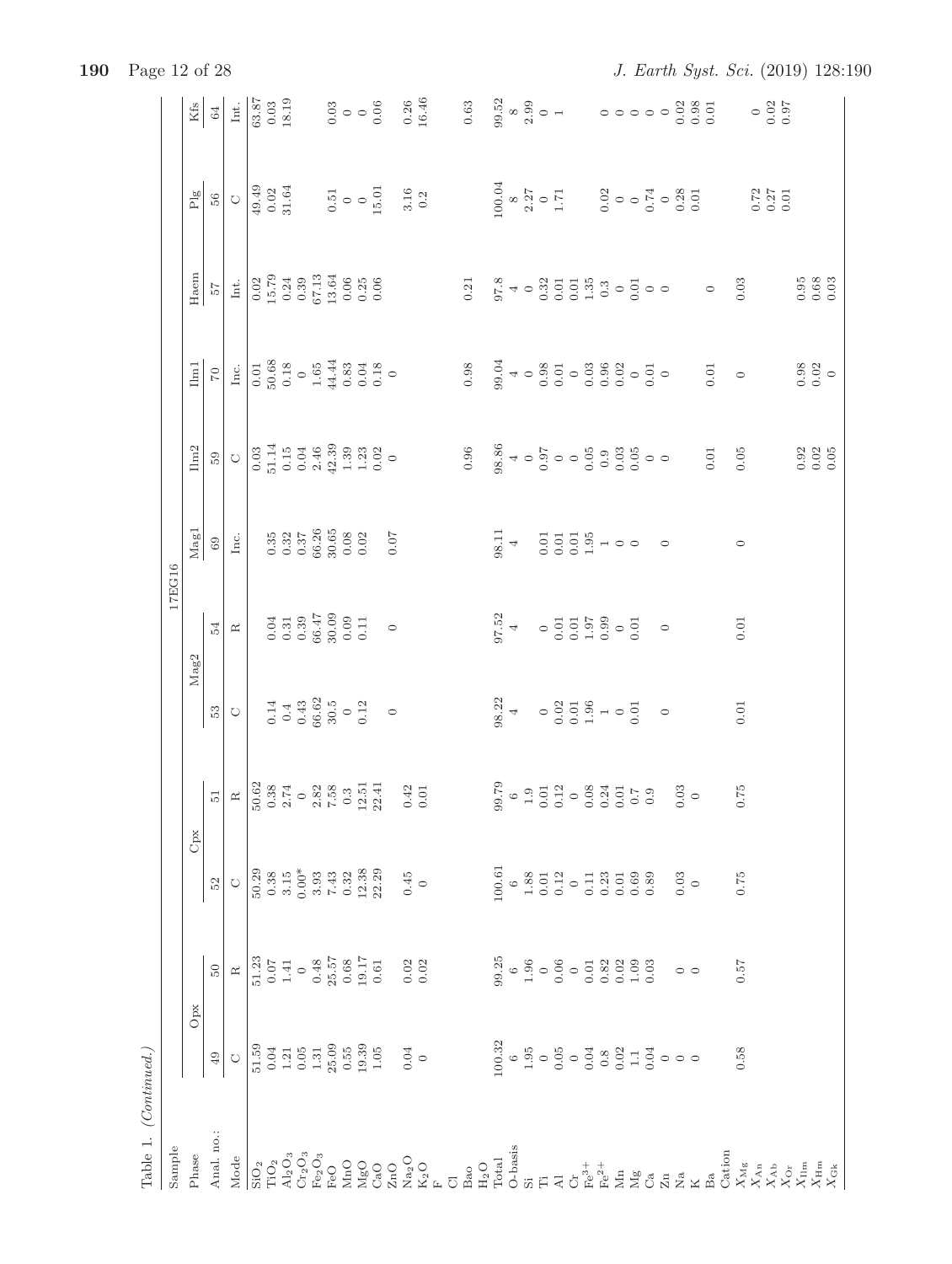| $\mathrm{Ma}\mathrm{g}_2$<br>$\begin{array}{c} 34 \\ 0.34 \\ 67.82 \\ 67.83 \\ 69.83 \\ 60.09 \\ 60.00 \\ 60.00 \\ 60.00 \\ 60.00 \\ 60.00 \\ 60.00 \\ 60.00 \\ 60.00 \\ 60.00 \\ 60.00 \\ 60.00 \\ 60.00 \\ 60.00 \\ 60.00 \\ 60.00 \\ 60.00 \\ 60.00 \\ 60.00 \\ 60.00 \\ 60.00 \\ 60.00 \\ 60.00 \\ 60.00 \\ 60.00 \\ 60.00 \\$<br>$0.01\,$<br>9.8<br>0.01<br>$47\,$<br>$\bigcirc$<br>$\label{eq:1} \operatorname{Haem}$<br>$\begin{array}{c} 0.00 \\ 15.97 \\ 0.25 \end{array}$<br>$\begin{array}{c} 0.63 \\ 67.5 \\ 13.98 \\ 0.00 \\ 0.31 \\ 0.00 \\ \end{array}$<br>98.55<br>$\begin{array}{c} 0.67 \\ 1.67 \\ 0.03 \end{array}$<br>0.27<br>$\begin{array}{c} 0.83 \\ 0.93 \\ 0.95 \\ 0.96 \\ 0.97 \\ 0.97 \\ 0.97 \\ 0.97 \\ 0.97 \\ 0.97 \\ 0.97 \\ 0.97 \\ 0.90 \\ 0.90 \\ 0.90 \\ 0.90 \\ 0.90 \\ 0.90 \\ 0.90 \\ 0.90 \\ 0.90 \\ 0.90 \\ 0.90 \\ 0.90 \\ 0.90 \\ 0.90 \\ 0.90 \\ 0.90 \\ 0.90 \\ 0.90 \\ 0.90 \\ 0.90 \\ 0.90 \\ 0.90 \\ 0.90 \\ 0.$<br>0.00<br>0.03<br>$26\,$<br>Int.<br>$\begin{array}{c} 0.21 \\ 11.09 \\ 40.05 \end{array}$<br>45.86<br>$0.16\,$<br>$0.44$<br>0.37<br>$0.08\,$<br>$38.01$<br>$4$<br>$0.00$<br>$0.89$<br>$0.01$<br>$\lim_{2}$<br>0.00<br>0.000<br>0.86<br>0.96<br>$\begin{array}{c} 0.11 \\ 0.02 \end{array}$<br>$0.3850$<br>$0.3850$<br>$0.0000$<br>0.02<br>0.01<br>0.01<br>13<br>$\circ$<br>$\begin{array}{c} 47.08 \\ 0.00 \\ 32.93 \end{array}$<br>$\begin{array}{c} 0.31 \\ 0.00 \\ 0.00 \\ 17.02 \end{array}$<br>99.63<br>$\begin{array}{c} 2.18 \\ 0.11 \end{array}$<br>0.19<br>$87.79$<br>0.00<br>1.79<br>0.00<br>0.00<br>$\begin{array}{c} 0.20 \\ 0.01 \end{array}$<br>0.00<br>0.81<br>0.01<br>Plg<br>0.84<br>$\circlearrowright$<br>$\circ$<br>$\begin{array}{c} 12.45 \\ 0.09 \\ 17.16 \\ 0.10 \end{array}$<br>$\begin{array}{c} 37.66 \\ 4.63 \\ 12.51 \end{array}$<br>0.00<br>0.00<br>$\begin{array}{c} 10 \\ 0.82 \\ 0.00 \\ 0.03 \end{array}$<br>$3.92$<br>$98.71$<br>$\begin{array}{c} 64 \\ 0.52 \\ 2.31 \\ 0.00 \\ 0.00 \\ 1.60 \end{array}$<br>$\begin{array}{c} 0.01 \\ 3.83 \end{array}$<br>$\begin{array}{c} 0.03 \\ 1.88 \end{array}$<br>0.71<br>0.02<br>0.00<br>Bt<br>$\Xi$<br>$\circlearrowright$<br>${}^{\circ}$<br>$\frac{1.83}{100.16}$<br>11.60<br>$41.17$<br>$\begin{array}{c} 0.16 \\ 2.86 \\ 12.17 \\ 0.00 \\ 11.87 \\ 12.14 \end{array}$<br>$1.95\,$<br>$\begin{array}{c} 0.06 \\ 1.43 \\ 2.41 \\ 0.00 \\ 0.64 \end{array}$<br>$\begin{array}{c} 19 \\ 0.21 \\ 0.30 \\ 0.00 \\ 0.01 \\ 0.53 \\ \end{array}$<br>$0.64\,$<br>$0.00\,$ $2.66$<br>$_{23}$<br>1.95<br>$0.42$<br>0.46<br>0.01<br>Pat.<br>$18\,$<br>Hbd<br>$1.83$<br>100.11<br>$\begin{array}{c} 1.86 \\ 11.20 \end{array}$<br>41.18<br>$\begin{array}{c} 0.04 \\ 4.59 \\ 10.89 \\ 0.02 \\ 12.15 \\ 11.84 \end{array}$<br>0.08<br>$\begin{array}{l} 2.47 \\ 0.00 \\ 0.67 \end{array}$<br>$6.19\,$<br>0.67<br>1.42<br>$\begin{array}{c} 0.21 \\ 1.98 \\ 0.00 \end{array}$<br>$\begin{array}{c} 0.52 \\ 1.37 \end{array}$<br>$0.00$<br>2.72<br>0.47<br>$23\,$<br>1.91<br>0.01<br>0.41<br>$\mathbf{r}$<br>$\mathbf{\Omega}$<br>$\begin{array}{l} 40.20 \\ 2.07 \\ 11.68 \end{array}$<br>$\begin{array}{c} 0.08 \\ 3.91 \\ 11.74 \\ 0.15 \\ 11.58 \end{array}$<br>$\frac{1.78}{99.80}$<br>$11.9\,$<br>$\begin{array}{c} 0.00 \\ 1.35 \\ 2.75 \\ 0.00 \\ 0.79 \end{array}$<br>0.64<br>$0.40$<br>$0.53$<br>$23\,$<br>$\circlearrowright$<br>$\overline{a}$<br>$\begin{array}{l} 50.32 \\ 0.33 \\ 2.78 \end{array}$<br>99.92<br>0.80<br>$\begin{array}{c} 111 \\ 0.4 \\ 0.5 \\ 0.19 \\ 0.36 \\ 0.03 \\ 0.00 \\ 0.02 \\ 0.03 \\ 0.00 \\ 0.00 \\ 0.00 \\ 0.00 \\ 0.00 \\ 0.00 \\ 0.00 \\ 0.00 \\ 0.00 \\ 0.00 \\ 0.00 \\ 0.00 \\ 0.00 \\ 0.00 \\ 0.00 \\ 0.00 \\ 0.00 \\ 0.00 \\ 0.00 \\ 0.00 \\ 0.00 \\ 0.00 \\ 0.00 \\ 0.00 \\ 0.00 \\ 0.00 \\ 0.00 \\$<br>Cpx<br>$\begin{array}{c} 6 \\ 1.88 \\ 0.01 \end{array}$<br>0.12<br>$\begin{array}{c} 0.00 \\ 0.13 \\ 0.18 \end{array}$<br>$0.01$<br>$0.74$<br>0.89<br>0.00<br>0.03<br>$\circlearrowright$<br>$\infty$<br>101.28<br>$\begin{array}{c} 0.00 \\ 2.40 \\ 23.50 \\ 0.42 \\ 20.91 \end{array}$<br>Opx<br>$\begin{array}{c} 0.58 \\ 0.01 \\ 0.01 \\ 0.00 \end{array}$<br>0.02<br>$0.61\,$<br>$\begin{array}{c} 51.81 \\ 0.07 \\ 1.51 \end{array}$<br>$20\,$<br>$\circ$<br>$\begin{array}{c} 0.04 \\ 50.16 \\ 0.14 \end{array}$<br>$\begin{array}{c} 0.05 \\ 2.77 \\ 43.87 \\ 0.61 \\ 0.09 \\ 0.00 \\ \end{array}$<br>$\mathrm{Ilm}^2$<br>$98.60$ $4$<br>$0.87\,$<br>$\begin{array}{c} 0.96 \\ 0.03 \\ 0.01 \end{array}$<br>$0.06$<br>$0.06$<br>$0.33$<br>0.000000<br>$\!0.01\!$<br>$\begin{array}{c} 0.01 \\ 0.01 \end{array}$<br>0.01<br>$^{18}$<br>$\circlearrowright$<br>10014<br>64.19<br>$0.84$<br>15.52<br>$\begin{array}{c} 0.00 \\ 18.81 \end{array}$<br>$0.62\,$<br>$80.97$<br>0.00 1.03<br>$0.08$<br>$0.92$<br>$0.00$<br>0.00<br>$\begin{array}{c} 0.08 \\ 0.92 \\ 0.01 \end{array}$<br>0.00<br>Int.<br>23<br>Kfs<br>$\begin{array}{r} 100.65 \\ 8 \\ 2.696 \\ 0.00 \\ 1.03 \end{array}$<br>64.43<br>18.94<br>$1.00$<br>$15.59$<br>0.59<br>$0.01\,$<br>$0.02$<br>$0.00$<br>$0.00$<br>$0.07\,$<br>$\begin{array}{c} 0.00 \\ 0.00 \\ 0.00 \end{array}$<br>$0.00$<br>0.00<br>0.09<br>$0.92$<br>$0.01$<br>$16\,$<br>$\circlearrowright$<br>28.85<br>100.55<br>0.012<br>54.84<br>$0.00$<br>$0.00$<br>$1.53\,$<br>$0.01\,$<br>$0.33$<br>$0.00$<br>0.04<br>$2.46$<br>$0.00$<br>$0.15\,$<br>10.91<br>0.00<br>5.35<br>0.14<br>$0.00$<br>$\,0.53$<br>$0.00$<br>747<br>0.47<br>$0.53\,$<br>$0.01\,$<br>0.01<br>Int.<br>$\overline{21}$<br>$_{\rm Plg}$<br>101.24<br>30.29<br>53.25<br>12.80<br>$0.00$<br>$0.00$<br>0.10<br>$0.39$<br>$0.01$<br>$0.04\,$<br>$0.04\,$<br>$2.39\,$<br>$0.60\,$<br>0.16<br>0.00<br>$1.60\,$<br>0.00<br>4.60<br>0.00<br>0.00<br>0.01<br>0.62<br>0.00<br>0.40<br>0.01<br>15<br>$\circ$<br>100.51<br>51.45<br>11.09<br>11.38<br>22.04<br>$0.39$<br>$0.00$<br>0.65<br>$1.76\,$<br>0.26<br>$0.05\,$<br>0.22<br>$1.92\,$<br>1.94<br>0.08<br>0.00<br>0.06<br>0.35<br>0.00<br>0.64<br>0.01<br>0.01<br>0.89<br>0.03<br>0.00<br>0.00<br>14<br>$\approx$<br>Cpx<br>101.53<br>12.21<br>10.84<br>21.54<br>0.61<br>51.91<br>$0.26\,$<br>$\,0.36$<br>0.02<br>$1.92\,$<br>2.48<br>0.00<br>0.10<br>0.38<br>0.41<br>0.00<br>0.00<br>0.02<br>0.01<br>0.07<br>0.01<br>0.61<br>0.87<br>0.00<br>0.03<br>2.2<br>13<br>$\circ$<br>50.12<br>15.14<br>98.77<br>$1.98\,$<br>0.46<br>$\begin{array}{c} 0.00 \\ 0.00 \\ 31.61 \end{array}$<br>$0.56\,$<br>$0.00$<br>$1.33$<br>0.02<br>0.89<br>$0.60\,$<br>0.00<br>0.00<br>0.00<br>0.00<br>0.06<br>0.00<br>$0.00$<br>1.04<br>0.03<br>0.00<br>0.00<br>0.00<br>12<br>$\circ$<br>$\approx$<br>Opx<br>50.27<br>14.84<br>99.37<br>$0.60\,$<br>0.45<br>$0.08\,$<br>0.90<br>0.58<br>0.00<br>$1.98\,$<br>$0.07$<br>32.1<br>$0.73\,$<br>0.16<br>0.00<br>$0.04\,$<br>0.00<br>1.06<br>$0.02\,$<br>$0.87$<br>0.16<br>0.02<br>0.00<br>0.00<br>0.03<br>0.00<br>0.00<br>$\circ$<br>$\Box$<br>$\circ$<br>Anal. No.<br>O-basis<br>Cation<br>$\rm Cr_2O_3$<br>Phase<br>$\text{Al}_2\text{O}_3$<br>$\rm Fe_2O_3$<br>Mode<br>$\operatorname{\mathsf{Total}}$<br>$_{\rm Na_2O}$<br>$\rm TiO_2$<br>$_{\rm{MnO}}$<br>MgO<br>$\rm SiO_2$<br>$_{\rm ZnO}$<br>$X_{\rm lim}^{\rm lim}$<br>CaO<br>$\rm K_2O$<br>$X_{\rm Mg}$<br>FeO<br>$X_{\rm An}$<br>$\rm H_2O$<br>$\mathrm{Fe}^{3+}$<br>$X_{\rm Ab}$<br>$\rm Fe^{2+}$<br>$X_{\rm Or}$<br>$X_{\rm GK}$<br>$_{\rm Bao}$<br>$_{\rm Mn}$<br>$\rm\thinspace Mg$<br>$C^a$<br>$\rm \stackrel{a}{\Sigma}$<br>Ba<br>$_{\rm Zn}$<br>$\ddot{\circ}$<br>$\overline{C}$<br>$\ddot{\tilde{\omega}}$<br>$\widetilde{\Box}$<br>$\Xi$<br>K<br>$\mathbb{E}$ | Sample |  |  | 17EG22 |  |  |  |  | $\overline{5}$ |  |  |  |
|-----------------------------------------------------------------------------------------------------------------------------------------------------------------------------------------------------------------------------------------------------------------------------------------------------------------------------------------------------------------------------------------------------------------------------------------------------------------------------------------------------------------------------------------------------------------------------------------------------------------------------------------------------------------------------------------------------------------------------------------------------------------------------------------------------------------------------------------------------------------------------------------------------------------------------------------------------------------------------------------------------------------------------------------------------------------------------------------------------------------------------------------------------------------------------------------------------------------------------------------------------------------------------------------------------------------------------------------------------------------------------------------------------------------------------------------------------------------------------------------------------------------------------------------------------------------------------------------------------------------------------------------------------------------------------------------------------------------------------------------------------------------------------------------------------------------------------------------------------------------------------------------------------------------------------------------------------------------------------------------------------------------------------------------------------------------------------------------------------------------------------------------------------------------------------------------------------------------------------------------------------------------------------------------------------------------------------------------------------------------------------------------------------------------------------------------------------------------------------------------------------------------------------------------------------------------------------------------------------------------------------------------------------------------------------------------------------------------------------------------------------------------------------------------------------------------------------------------------------------------------------------------------------------------------------------------------------------------------------------------------------------------------------------------------------------------------------------------------------------------------------------------------------------------------------------------------------------------------------------------------------------------------------------------------------------------------------------------------------------------------------------------------------------------------------------------------------------------------------------------------------------------------------------------------------------------------------------------------------------------------------------------------------------------------------------------------------------------------------------------------------------------------------------------------------------------------------------------------------------------------------------------------------------------------------------------------------------------------------------------------------------------------------------------------------------------------------------------------------------------------------------------------------------------------------------------------------------------------------------------------------------------------------------------------------------------------------------------------------------------------------------------------------------------------------------------------------------------------------------------------------------------------------------------------------------------------------------------------------------------------------------------------------------------------------------------------------------------------------------------------------------------------------------------------------------------------------------------------------------------------------------------------------------------------------------------------------------------------------------------------------------------------------------------------------------------------------------------------------------------------------------------------------------------------------------------------------------------------------------------------------------------------------------------------------------------------------------------------------------------------------------------------------------------------------------------------------------------------------------------------------------------------------------------------------------------------------------------------------------------------------------------------------------------------------------------------------------------------------------------------------------------------------------------------------------------------------------------------------------------------------------------------------------------------------------------------------------------------------------------------------------------------------------------------------------------------------------------------------------------------------------------------------------------------------------------------------------------------------------------------------------------------------------------------------------------------------------------------------------------------------------------------------------------------------------------------------------------------------------------------------------------------------------------------------------------------------------------------------------------------------------------------------------------------------------------------------------------------------------------------------------------------------------------------------------------------------------------------------------------------------------------------------------------------------------------------------------------------------------------------------------------------------------------------------------------------------------------------------------------------------------------------------------------------------------------------------------------------------------------------------------------------------------------------------------------------------------------------------------------------------------------------------------------------------------------------------------------------------------------------------------------------------------------------------------------------------------------------------|--------|--|--|--------|--|--|--|--|----------------|--|--|--|
|                                                                                                                                                                                                                                                                                                                                                                                                                                                                                                                                                                                                                                                                                                                                                                                                                                                                                                                                                                                                                                                                                                                                                                                                                                                                                                                                                                                                                                                                                                                                                                                                                                                                                                                                                                                                                                                                                                                                                                                                                                                                                                                                                                                                                                                                                                                                                                                                                                                                                                                                                                                                                                                                                                                                                                                                                                                                                                                                                                                                                                                                                                                                                                                                                                                                                                                                                                                                                                                                                                                                                                                                                                                                                                                                                                                                                                                                                                                                                                                                                                                                                                                                                                                                                                                                                                                                                                                                                                                                                                                                                                                                                                                                                                                                                                                                                                                                                                                                                                                                                                                                                                                                                                                                                                                                                                                                                                                                                                                                                                                                                                                                                                                                                                                                                                                                                                                                                                                                                                                                                                                                                                                                                                                                                                                                                                                                                                                                                                                                                                                                                                                                                                                                                                                                                                                                                                                                                                                                                                                                                                                                                                                                                                                                                                                                                                                                                                                                                                                                                                                                                                                                     |        |  |  |        |  |  |  |  |                |  |  |  |
|                                                                                                                                                                                                                                                                                                                                                                                                                                                                                                                                                                                                                                                                                                                                                                                                                                                                                                                                                                                                                                                                                                                                                                                                                                                                                                                                                                                                                                                                                                                                                                                                                                                                                                                                                                                                                                                                                                                                                                                                                                                                                                                                                                                                                                                                                                                                                                                                                                                                                                                                                                                                                                                                                                                                                                                                                                                                                                                                                                                                                                                                                                                                                                                                                                                                                                                                                                                                                                                                                                                                                                                                                                                                                                                                                                                                                                                                                                                                                                                                                                                                                                                                                                                                                                                                                                                                                                                                                                                                                                                                                                                                                                                                                                                                                                                                                                                                                                                                                                                                                                                                                                                                                                                                                                                                                                                                                                                                                                                                                                                                                                                                                                                                                                                                                                                                                                                                                                                                                                                                                                                                                                                                                                                                                                                                                                                                                                                                                                                                                                                                                                                                                                                                                                                                                                                                                                                                                                                                                                                                                                                                                                                                                                                                                                                                                                                                                                                                                                                                                                                                                                                                     |        |  |  |        |  |  |  |  |                |  |  |  |
|                                                                                                                                                                                                                                                                                                                                                                                                                                                                                                                                                                                                                                                                                                                                                                                                                                                                                                                                                                                                                                                                                                                                                                                                                                                                                                                                                                                                                                                                                                                                                                                                                                                                                                                                                                                                                                                                                                                                                                                                                                                                                                                                                                                                                                                                                                                                                                                                                                                                                                                                                                                                                                                                                                                                                                                                                                                                                                                                                                                                                                                                                                                                                                                                                                                                                                                                                                                                                                                                                                                                                                                                                                                                                                                                                                                                                                                                                                                                                                                                                                                                                                                                                                                                                                                                                                                                                                                                                                                                                                                                                                                                                                                                                                                                                                                                                                                                                                                                                                                                                                                                                                                                                                                                                                                                                                                                                                                                                                                                                                                                                                                                                                                                                                                                                                                                                                                                                                                                                                                                                                                                                                                                                                                                                                                                                                                                                                                                                                                                                                                                                                                                                                                                                                                                                                                                                                                                                                                                                                                                                                                                                                                                                                                                                                                                                                                                                                                                                                                                                                                                                                                                     |        |  |  |        |  |  |  |  |                |  |  |  |
|                                                                                                                                                                                                                                                                                                                                                                                                                                                                                                                                                                                                                                                                                                                                                                                                                                                                                                                                                                                                                                                                                                                                                                                                                                                                                                                                                                                                                                                                                                                                                                                                                                                                                                                                                                                                                                                                                                                                                                                                                                                                                                                                                                                                                                                                                                                                                                                                                                                                                                                                                                                                                                                                                                                                                                                                                                                                                                                                                                                                                                                                                                                                                                                                                                                                                                                                                                                                                                                                                                                                                                                                                                                                                                                                                                                                                                                                                                                                                                                                                                                                                                                                                                                                                                                                                                                                                                                                                                                                                                                                                                                                                                                                                                                                                                                                                                                                                                                                                                                                                                                                                                                                                                                                                                                                                                                                                                                                                                                                                                                                                                                                                                                                                                                                                                                                                                                                                                                                                                                                                                                                                                                                                                                                                                                                                                                                                                                                                                                                                                                                                                                                                                                                                                                                                                                                                                                                                                                                                                                                                                                                                                                                                                                                                                                                                                                                                                                                                                                                                                                                                                                                     |        |  |  |        |  |  |  |  |                |  |  |  |
|                                                                                                                                                                                                                                                                                                                                                                                                                                                                                                                                                                                                                                                                                                                                                                                                                                                                                                                                                                                                                                                                                                                                                                                                                                                                                                                                                                                                                                                                                                                                                                                                                                                                                                                                                                                                                                                                                                                                                                                                                                                                                                                                                                                                                                                                                                                                                                                                                                                                                                                                                                                                                                                                                                                                                                                                                                                                                                                                                                                                                                                                                                                                                                                                                                                                                                                                                                                                                                                                                                                                                                                                                                                                                                                                                                                                                                                                                                                                                                                                                                                                                                                                                                                                                                                                                                                                                                                                                                                                                                                                                                                                                                                                                                                                                                                                                                                                                                                                                                                                                                                                                                                                                                                                                                                                                                                                                                                                                                                                                                                                                                                                                                                                                                                                                                                                                                                                                                                                                                                                                                                                                                                                                                                                                                                                                                                                                                                                                                                                                                                                                                                                                                                                                                                                                                                                                                                                                                                                                                                                                                                                                                                                                                                                                                                                                                                                                                                                                                                                                                                                                                                                     |        |  |  |        |  |  |  |  |                |  |  |  |
|                                                                                                                                                                                                                                                                                                                                                                                                                                                                                                                                                                                                                                                                                                                                                                                                                                                                                                                                                                                                                                                                                                                                                                                                                                                                                                                                                                                                                                                                                                                                                                                                                                                                                                                                                                                                                                                                                                                                                                                                                                                                                                                                                                                                                                                                                                                                                                                                                                                                                                                                                                                                                                                                                                                                                                                                                                                                                                                                                                                                                                                                                                                                                                                                                                                                                                                                                                                                                                                                                                                                                                                                                                                                                                                                                                                                                                                                                                                                                                                                                                                                                                                                                                                                                                                                                                                                                                                                                                                                                                                                                                                                                                                                                                                                                                                                                                                                                                                                                                                                                                                                                                                                                                                                                                                                                                                                                                                                                                                                                                                                                                                                                                                                                                                                                                                                                                                                                                                                                                                                                                                                                                                                                                                                                                                                                                                                                                                                                                                                                                                                                                                                                                                                                                                                                                                                                                                                                                                                                                                                                                                                                                                                                                                                                                                                                                                                                                                                                                                                                                                                                                                                     |        |  |  |        |  |  |  |  |                |  |  |  |
|                                                                                                                                                                                                                                                                                                                                                                                                                                                                                                                                                                                                                                                                                                                                                                                                                                                                                                                                                                                                                                                                                                                                                                                                                                                                                                                                                                                                                                                                                                                                                                                                                                                                                                                                                                                                                                                                                                                                                                                                                                                                                                                                                                                                                                                                                                                                                                                                                                                                                                                                                                                                                                                                                                                                                                                                                                                                                                                                                                                                                                                                                                                                                                                                                                                                                                                                                                                                                                                                                                                                                                                                                                                                                                                                                                                                                                                                                                                                                                                                                                                                                                                                                                                                                                                                                                                                                                                                                                                                                                                                                                                                                                                                                                                                                                                                                                                                                                                                                                                                                                                                                                                                                                                                                                                                                                                                                                                                                                                                                                                                                                                                                                                                                                                                                                                                                                                                                                                                                                                                                                                                                                                                                                                                                                                                                                                                                                                                                                                                                                                                                                                                                                                                                                                                                                                                                                                                                                                                                                                                                                                                                                                                                                                                                                                                                                                                                                                                                                                                                                                                                                                                     |        |  |  |        |  |  |  |  |                |  |  |  |
|                                                                                                                                                                                                                                                                                                                                                                                                                                                                                                                                                                                                                                                                                                                                                                                                                                                                                                                                                                                                                                                                                                                                                                                                                                                                                                                                                                                                                                                                                                                                                                                                                                                                                                                                                                                                                                                                                                                                                                                                                                                                                                                                                                                                                                                                                                                                                                                                                                                                                                                                                                                                                                                                                                                                                                                                                                                                                                                                                                                                                                                                                                                                                                                                                                                                                                                                                                                                                                                                                                                                                                                                                                                                                                                                                                                                                                                                                                                                                                                                                                                                                                                                                                                                                                                                                                                                                                                                                                                                                                                                                                                                                                                                                                                                                                                                                                                                                                                                                                                                                                                                                                                                                                                                                                                                                                                                                                                                                                                                                                                                                                                                                                                                                                                                                                                                                                                                                                                                                                                                                                                                                                                                                                                                                                                                                                                                                                                                                                                                                                                                                                                                                                                                                                                                                                                                                                                                                                                                                                                                                                                                                                                                                                                                                                                                                                                                                                                                                                                                                                                                                                                                     |        |  |  |        |  |  |  |  |                |  |  |  |
|                                                                                                                                                                                                                                                                                                                                                                                                                                                                                                                                                                                                                                                                                                                                                                                                                                                                                                                                                                                                                                                                                                                                                                                                                                                                                                                                                                                                                                                                                                                                                                                                                                                                                                                                                                                                                                                                                                                                                                                                                                                                                                                                                                                                                                                                                                                                                                                                                                                                                                                                                                                                                                                                                                                                                                                                                                                                                                                                                                                                                                                                                                                                                                                                                                                                                                                                                                                                                                                                                                                                                                                                                                                                                                                                                                                                                                                                                                                                                                                                                                                                                                                                                                                                                                                                                                                                                                                                                                                                                                                                                                                                                                                                                                                                                                                                                                                                                                                                                                                                                                                                                                                                                                                                                                                                                                                                                                                                                                                                                                                                                                                                                                                                                                                                                                                                                                                                                                                                                                                                                                                                                                                                                                                                                                                                                                                                                                                                                                                                                                                                                                                                                                                                                                                                                                                                                                                                                                                                                                                                                                                                                                                                                                                                                                                                                                                                                                                                                                                                                                                                                                                                     |        |  |  |        |  |  |  |  |                |  |  |  |
|                                                                                                                                                                                                                                                                                                                                                                                                                                                                                                                                                                                                                                                                                                                                                                                                                                                                                                                                                                                                                                                                                                                                                                                                                                                                                                                                                                                                                                                                                                                                                                                                                                                                                                                                                                                                                                                                                                                                                                                                                                                                                                                                                                                                                                                                                                                                                                                                                                                                                                                                                                                                                                                                                                                                                                                                                                                                                                                                                                                                                                                                                                                                                                                                                                                                                                                                                                                                                                                                                                                                                                                                                                                                                                                                                                                                                                                                                                                                                                                                                                                                                                                                                                                                                                                                                                                                                                                                                                                                                                                                                                                                                                                                                                                                                                                                                                                                                                                                                                                                                                                                                                                                                                                                                                                                                                                                                                                                                                                                                                                                                                                                                                                                                                                                                                                                                                                                                                                                                                                                                                                                                                                                                                                                                                                                                                                                                                                                                                                                                                                                                                                                                                                                                                                                                                                                                                                                                                                                                                                                                                                                                                                                                                                                                                                                                                                                                                                                                                                                                                                                                                                                     |        |  |  |        |  |  |  |  |                |  |  |  |
|                                                                                                                                                                                                                                                                                                                                                                                                                                                                                                                                                                                                                                                                                                                                                                                                                                                                                                                                                                                                                                                                                                                                                                                                                                                                                                                                                                                                                                                                                                                                                                                                                                                                                                                                                                                                                                                                                                                                                                                                                                                                                                                                                                                                                                                                                                                                                                                                                                                                                                                                                                                                                                                                                                                                                                                                                                                                                                                                                                                                                                                                                                                                                                                                                                                                                                                                                                                                                                                                                                                                                                                                                                                                                                                                                                                                                                                                                                                                                                                                                                                                                                                                                                                                                                                                                                                                                                                                                                                                                                                                                                                                                                                                                                                                                                                                                                                                                                                                                                                                                                                                                                                                                                                                                                                                                                                                                                                                                                                                                                                                                                                                                                                                                                                                                                                                                                                                                                                                                                                                                                                                                                                                                                                                                                                                                                                                                                                                                                                                                                                                                                                                                                                                                                                                                                                                                                                                                                                                                                                                                                                                                                                                                                                                                                                                                                                                                                                                                                                                                                                                                                                                     |        |  |  |        |  |  |  |  |                |  |  |  |
|                                                                                                                                                                                                                                                                                                                                                                                                                                                                                                                                                                                                                                                                                                                                                                                                                                                                                                                                                                                                                                                                                                                                                                                                                                                                                                                                                                                                                                                                                                                                                                                                                                                                                                                                                                                                                                                                                                                                                                                                                                                                                                                                                                                                                                                                                                                                                                                                                                                                                                                                                                                                                                                                                                                                                                                                                                                                                                                                                                                                                                                                                                                                                                                                                                                                                                                                                                                                                                                                                                                                                                                                                                                                                                                                                                                                                                                                                                                                                                                                                                                                                                                                                                                                                                                                                                                                                                                                                                                                                                                                                                                                                                                                                                                                                                                                                                                                                                                                                                                                                                                                                                                                                                                                                                                                                                                                                                                                                                                                                                                                                                                                                                                                                                                                                                                                                                                                                                                                                                                                                                                                                                                                                                                                                                                                                                                                                                                                                                                                                                                                                                                                                                                                                                                                                                                                                                                                                                                                                                                                                                                                                                                                                                                                                                                                                                                                                                                                                                                                                                                                                                                                     |        |  |  |        |  |  |  |  |                |  |  |  |
|                                                                                                                                                                                                                                                                                                                                                                                                                                                                                                                                                                                                                                                                                                                                                                                                                                                                                                                                                                                                                                                                                                                                                                                                                                                                                                                                                                                                                                                                                                                                                                                                                                                                                                                                                                                                                                                                                                                                                                                                                                                                                                                                                                                                                                                                                                                                                                                                                                                                                                                                                                                                                                                                                                                                                                                                                                                                                                                                                                                                                                                                                                                                                                                                                                                                                                                                                                                                                                                                                                                                                                                                                                                                                                                                                                                                                                                                                                                                                                                                                                                                                                                                                                                                                                                                                                                                                                                                                                                                                                                                                                                                                                                                                                                                                                                                                                                                                                                                                                                                                                                                                                                                                                                                                                                                                                                                                                                                                                                                                                                                                                                                                                                                                                                                                                                                                                                                                                                                                                                                                                                                                                                                                                                                                                                                                                                                                                                                                                                                                                                                                                                                                                                                                                                                                                                                                                                                                                                                                                                                                                                                                                                                                                                                                                                                                                                                                                                                                                                                                                                                                                                                     |        |  |  |        |  |  |  |  |                |  |  |  |
|                                                                                                                                                                                                                                                                                                                                                                                                                                                                                                                                                                                                                                                                                                                                                                                                                                                                                                                                                                                                                                                                                                                                                                                                                                                                                                                                                                                                                                                                                                                                                                                                                                                                                                                                                                                                                                                                                                                                                                                                                                                                                                                                                                                                                                                                                                                                                                                                                                                                                                                                                                                                                                                                                                                                                                                                                                                                                                                                                                                                                                                                                                                                                                                                                                                                                                                                                                                                                                                                                                                                                                                                                                                                                                                                                                                                                                                                                                                                                                                                                                                                                                                                                                                                                                                                                                                                                                                                                                                                                                                                                                                                                                                                                                                                                                                                                                                                                                                                                                                                                                                                                                                                                                                                                                                                                                                                                                                                                                                                                                                                                                                                                                                                                                                                                                                                                                                                                                                                                                                                                                                                                                                                                                                                                                                                                                                                                                                                                                                                                                                                                                                                                                                                                                                                                                                                                                                                                                                                                                                                                                                                                                                                                                                                                                                                                                                                                                                                                                                                                                                                                                                                     |        |  |  |        |  |  |  |  |                |  |  |  |
|                                                                                                                                                                                                                                                                                                                                                                                                                                                                                                                                                                                                                                                                                                                                                                                                                                                                                                                                                                                                                                                                                                                                                                                                                                                                                                                                                                                                                                                                                                                                                                                                                                                                                                                                                                                                                                                                                                                                                                                                                                                                                                                                                                                                                                                                                                                                                                                                                                                                                                                                                                                                                                                                                                                                                                                                                                                                                                                                                                                                                                                                                                                                                                                                                                                                                                                                                                                                                                                                                                                                                                                                                                                                                                                                                                                                                                                                                                                                                                                                                                                                                                                                                                                                                                                                                                                                                                                                                                                                                                                                                                                                                                                                                                                                                                                                                                                                                                                                                                                                                                                                                                                                                                                                                                                                                                                                                                                                                                                                                                                                                                                                                                                                                                                                                                                                                                                                                                                                                                                                                                                                                                                                                                                                                                                                                                                                                                                                                                                                                                                                                                                                                                                                                                                                                                                                                                                                                                                                                                                                                                                                                                                                                                                                                                                                                                                                                                                                                                                                                                                                                                                                     |        |  |  |        |  |  |  |  |                |  |  |  |
|                                                                                                                                                                                                                                                                                                                                                                                                                                                                                                                                                                                                                                                                                                                                                                                                                                                                                                                                                                                                                                                                                                                                                                                                                                                                                                                                                                                                                                                                                                                                                                                                                                                                                                                                                                                                                                                                                                                                                                                                                                                                                                                                                                                                                                                                                                                                                                                                                                                                                                                                                                                                                                                                                                                                                                                                                                                                                                                                                                                                                                                                                                                                                                                                                                                                                                                                                                                                                                                                                                                                                                                                                                                                                                                                                                                                                                                                                                                                                                                                                                                                                                                                                                                                                                                                                                                                                                                                                                                                                                                                                                                                                                                                                                                                                                                                                                                                                                                                                                                                                                                                                                                                                                                                                                                                                                                                                                                                                                                                                                                                                                                                                                                                                                                                                                                                                                                                                                                                                                                                                                                                                                                                                                                                                                                                                                                                                                                                                                                                                                                                                                                                                                                                                                                                                                                                                                                                                                                                                                                                                                                                                                                                                                                                                                                                                                                                                                                                                                                                                                                                                                                                     |        |  |  |        |  |  |  |  |                |  |  |  |
|                                                                                                                                                                                                                                                                                                                                                                                                                                                                                                                                                                                                                                                                                                                                                                                                                                                                                                                                                                                                                                                                                                                                                                                                                                                                                                                                                                                                                                                                                                                                                                                                                                                                                                                                                                                                                                                                                                                                                                                                                                                                                                                                                                                                                                                                                                                                                                                                                                                                                                                                                                                                                                                                                                                                                                                                                                                                                                                                                                                                                                                                                                                                                                                                                                                                                                                                                                                                                                                                                                                                                                                                                                                                                                                                                                                                                                                                                                                                                                                                                                                                                                                                                                                                                                                                                                                                                                                                                                                                                                                                                                                                                                                                                                                                                                                                                                                                                                                                                                                                                                                                                                                                                                                                                                                                                                                                                                                                                                                                                                                                                                                                                                                                                                                                                                                                                                                                                                                                                                                                                                                                                                                                                                                                                                                                                                                                                                                                                                                                                                                                                                                                                                                                                                                                                                                                                                                                                                                                                                                                                                                                                                                                                                                                                                                                                                                                                                                                                                                                                                                                                                                                     |        |  |  |        |  |  |  |  |                |  |  |  |
|                                                                                                                                                                                                                                                                                                                                                                                                                                                                                                                                                                                                                                                                                                                                                                                                                                                                                                                                                                                                                                                                                                                                                                                                                                                                                                                                                                                                                                                                                                                                                                                                                                                                                                                                                                                                                                                                                                                                                                                                                                                                                                                                                                                                                                                                                                                                                                                                                                                                                                                                                                                                                                                                                                                                                                                                                                                                                                                                                                                                                                                                                                                                                                                                                                                                                                                                                                                                                                                                                                                                                                                                                                                                                                                                                                                                                                                                                                                                                                                                                                                                                                                                                                                                                                                                                                                                                                                                                                                                                                                                                                                                                                                                                                                                                                                                                                                                                                                                                                                                                                                                                                                                                                                                                                                                                                                                                                                                                                                                                                                                                                                                                                                                                                                                                                                                                                                                                                                                                                                                                                                                                                                                                                                                                                                                                                                                                                                                                                                                                                                                                                                                                                                                                                                                                                                                                                                                                                                                                                                                                                                                                                                                                                                                                                                                                                                                                                                                                                                                                                                                                                                                     |        |  |  |        |  |  |  |  |                |  |  |  |
|                                                                                                                                                                                                                                                                                                                                                                                                                                                                                                                                                                                                                                                                                                                                                                                                                                                                                                                                                                                                                                                                                                                                                                                                                                                                                                                                                                                                                                                                                                                                                                                                                                                                                                                                                                                                                                                                                                                                                                                                                                                                                                                                                                                                                                                                                                                                                                                                                                                                                                                                                                                                                                                                                                                                                                                                                                                                                                                                                                                                                                                                                                                                                                                                                                                                                                                                                                                                                                                                                                                                                                                                                                                                                                                                                                                                                                                                                                                                                                                                                                                                                                                                                                                                                                                                                                                                                                                                                                                                                                                                                                                                                                                                                                                                                                                                                                                                                                                                                                                                                                                                                                                                                                                                                                                                                                                                                                                                                                                                                                                                                                                                                                                                                                                                                                                                                                                                                                                                                                                                                                                                                                                                                                                                                                                                                                                                                                                                                                                                                                                                                                                                                                                                                                                                                                                                                                                                                                                                                                                                                                                                                                                                                                                                                                                                                                                                                                                                                                                                                                                                                                                                     |        |  |  |        |  |  |  |  |                |  |  |  |
|                                                                                                                                                                                                                                                                                                                                                                                                                                                                                                                                                                                                                                                                                                                                                                                                                                                                                                                                                                                                                                                                                                                                                                                                                                                                                                                                                                                                                                                                                                                                                                                                                                                                                                                                                                                                                                                                                                                                                                                                                                                                                                                                                                                                                                                                                                                                                                                                                                                                                                                                                                                                                                                                                                                                                                                                                                                                                                                                                                                                                                                                                                                                                                                                                                                                                                                                                                                                                                                                                                                                                                                                                                                                                                                                                                                                                                                                                                                                                                                                                                                                                                                                                                                                                                                                                                                                                                                                                                                                                                                                                                                                                                                                                                                                                                                                                                                                                                                                                                                                                                                                                                                                                                                                                                                                                                                                                                                                                                                                                                                                                                                                                                                                                                                                                                                                                                                                                                                                                                                                                                                                                                                                                                                                                                                                                                                                                                                                                                                                                                                                                                                                                                                                                                                                                                                                                                                                                                                                                                                                                                                                                                                                                                                                                                                                                                                                                                                                                                                                                                                                                                                                     |        |  |  |        |  |  |  |  |                |  |  |  |
|                                                                                                                                                                                                                                                                                                                                                                                                                                                                                                                                                                                                                                                                                                                                                                                                                                                                                                                                                                                                                                                                                                                                                                                                                                                                                                                                                                                                                                                                                                                                                                                                                                                                                                                                                                                                                                                                                                                                                                                                                                                                                                                                                                                                                                                                                                                                                                                                                                                                                                                                                                                                                                                                                                                                                                                                                                                                                                                                                                                                                                                                                                                                                                                                                                                                                                                                                                                                                                                                                                                                                                                                                                                                                                                                                                                                                                                                                                                                                                                                                                                                                                                                                                                                                                                                                                                                                                                                                                                                                                                                                                                                                                                                                                                                                                                                                                                                                                                                                                                                                                                                                                                                                                                                                                                                                                                                                                                                                                                                                                                                                                                                                                                                                                                                                                                                                                                                                                                                                                                                                                                                                                                                                                                                                                                                                                                                                                                                                                                                                                                                                                                                                                                                                                                                                                                                                                                                                                                                                                                                                                                                                                                                                                                                                                                                                                                                                                                                                                                                                                                                                                                                     |        |  |  |        |  |  |  |  |                |  |  |  |
|                                                                                                                                                                                                                                                                                                                                                                                                                                                                                                                                                                                                                                                                                                                                                                                                                                                                                                                                                                                                                                                                                                                                                                                                                                                                                                                                                                                                                                                                                                                                                                                                                                                                                                                                                                                                                                                                                                                                                                                                                                                                                                                                                                                                                                                                                                                                                                                                                                                                                                                                                                                                                                                                                                                                                                                                                                                                                                                                                                                                                                                                                                                                                                                                                                                                                                                                                                                                                                                                                                                                                                                                                                                                                                                                                                                                                                                                                                                                                                                                                                                                                                                                                                                                                                                                                                                                                                                                                                                                                                                                                                                                                                                                                                                                                                                                                                                                                                                                                                                                                                                                                                                                                                                                                                                                                                                                                                                                                                                                                                                                                                                                                                                                                                                                                                                                                                                                                                                                                                                                                                                                                                                                                                                                                                                                                                                                                                                                                                                                                                                                                                                                                                                                                                                                                                                                                                                                                                                                                                                                                                                                                                                                                                                                                                                                                                                                                                                                                                                                                                                                                                                                     |        |  |  |        |  |  |  |  |                |  |  |  |
|                                                                                                                                                                                                                                                                                                                                                                                                                                                                                                                                                                                                                                                                                                                                                                                                                                                                                                                                                                                                                                                                                                                                                                                                                                                                                                                                                                                                                                                                                                                                                                                                                                                                                                                                                                                                                                                                                                                                                                                                                                                                                                                                                                                                                                                                                                                                                                                                                                                                                                                                                                                                                                                                                                                                                                                                                                                                                                                                                                                                                                                                                                                                                                                                                                                                                                                                                                                                                                                                                                                                                                                                                                                                                                                                                                                                                                                                                                                                                                                                                                                                                                                                                                                                                                                                                                                                                                                                                                                                                                                                                                                                                                                                                                                                                                                                                                                                                                                                                                                                                                                                                                                                                                                                                                                                                                                                                                                                                                                                                                                                                                                                                                                                                                                                                                                                                                                                                                                                                                                                                                                                                                                                                                                                                                                                                                                                                                                                                                                                                                                                                                                                                                                                                                                                                                                                                                                                                                                                                                                                                                                                                                                                                                                                                                                                                                                                                                                                                                                                                                                                                                                                     |        |  |  |        |  |  |  |  |                |  |  |  |
|                                                                                                                                                                                                                                                                                                                                                                                                                                                                                                                                                                                                                                                                                                                                                                                                                                                                                                                                                                                                                                                                                                                                                                                                                                                                                                                                                                                                                                                                                                                                                                                                                                                                                                                                                                                                                                                                                                                                                                                                                                                                                                                                                                                                                                                                                                                                                                                                                                                                                                                                                                                                                                                                                                                                                                                                                                                                                                                                                                                                                                                                                                                                                                                                                                                                                                                                                                                                                                                                                                                                                                                                                                                                                                                                                                                                                                                                                                                                                                                                                                                                                                                                                                                                                                                                                                                                                                                                                                                                                                                                                                                                                                                                                                                                                                                                                                                                                                                                                                                                                                                                                                                                                                                                                                                                                                                                                                                                                                                                                                                                                                                                                                                                                                                                                                                                                                                                                                                                                                                                                                                                                                                                                                                                                                                                                                                                                                                                                                                                                                                                                                                                                                                                                                                                                                                                                                                                                                                                                                                                                                                                                                                                                                                                                                                                                                                                                                                                                                                                                                                                                                                                     |        |  |  |        |  |  |  |  |                |  |  |  |
|                                                                                                                                                                                                                                                                                                                                                                                                                                                                                                                                                                                                                                                                                                                                                                                                                                                                                                                                                                                                                                                                                                                                                                                                                                                                                                                                                                                                                                                                                                                                                                                                                                                                                                                                                                                                                                                                                                                                                                                                                                                                                                                                                                                                                                                                                                                                                                                                                                                                                                                                                                                                                                                                                                                                                                                                                                                                                                                                                                                                                                                                                                                                                                                                                                                                                                                                                                                                                                                                                                                                                                                                                                                                                                                                                                                                                                                                                                                                                                                                                                                                                                                                                                                                                                                                                                                                                                                                                                                                                                                                                                                                                                                                                                                                                                                                                                                                                                                                                                                                                                                                                                                                                                                                                                                                                                                                                                                                                                                                                                                                                                                                                                                                                                                                                                                                                                                                                                                                                                                                                                                                                                                                                                                                                                                                                                                                                                                                                                                                                                                                                                                                                                                                                                                                                                                                                                                                                                                                                                                                                                                                                                                                                                                                                                                                                                                                                                                                                                                                                                                                                                                                     |        |  |  |        |  |  |  |  |                |  |  |  |
|                                                                                                                                                                                                                                                                                                                                                                                                                                                                                                                                                                                                                                                                                                                                                                                                                                                                                                                                                                                                                                                                                                                                                                                                                                                                                                                                                                                                                                                                                                                                                                                                                                                                                                                                                                                                                                                                                                                                                                                                                                                                                                                                                                                                                                                                                                                                                                                                                                                                                                                                                                                                                                                                                                                                                                                                                                                                                                                                                                                                                                                                                                                                                                                                                                                                                                                                                                                                                                                                                                                                                                                                                                                                                                                                                                                                                                                                                                                                                                                                                                                                                                                                                                                                                                                                                                                                                                                                                                                                                                                                                                                                                                                                                                                                                                                                                                                                                                                                                                                                                                                                                                                                                                                                                                                                                                                                                                                                                                                                                                                                                                                                                                                                                                                                                                                                                                                                                                                                                                                                                                                                                                                                                                                                                                                                                                                                                                                                                                                                                                                                                                                                                                                                                                                                                                                                                                                                                                                                                                                                                                                                                                                                                                                                                                                                                                                                                                                                                                                                                                                                                                                                     |        |  |  |        |  |  |  |  |                |  |  |  |
|                                                                                                                                                                                                                                                                                                                                                                                                                                                                                                                                                                                                                                                                                                                                                                                                                                                                                                                                                                                                                                                                                                                                                                                                                                                                                                                                                                                                                                                                                                                                                                                                                                                                                                                                                                                                                                                                                                                                                                                                                                                                                                                                                                                                                                                                                                                                                                                                                                                                                                                                                                                                                                                                                                                                                                                                                                                                                                                                                                                                                                                                                                                                                                                                                                                                                                                                                                                                                                                                                                                                                                                                                                                                                                                                                                                                                                                                                                                                                                                                                                                                                                                                                                                                                                                                                                                                                                                                                                                                                                                                                                                                                                                                                                                                                                                                                                                                                                                                                                                                                                                                                                                                                                                                                                                                                                                                                                                                                                                                                                                                                                                                                                                                                                                                                                                                                                                                                                                                                                                                                                                                                                                                                                                                                                                                                                                                                                                                                                                                                                                                                                                                                                                                                                                                                                                                                                                                                                                                                                                                                                                                                                                                                                                                                                                                                                                                                                                                                                                                                                                                                                                                     |        |  |  |        |  |  |  |  |                |  |  |  |
|                                                                                                                                                                                                                                                                                                                                                                                                                                                                                                                                                                                                                                                                                                                                                                                                                                                                                                                                                                                                                                                                                                                                                                                                                                                                                                                                                                                                                                                                                                                                                                                                                                                                                                                                                                                                                                                                                                                                                                                                                                                                                                                                                                                                                                                                                                                                                                                                                                                                                                                                                                                                                                                                                                                                                                                                                                                                                                                                                                                                                                                                                                                                                                                                                                                                                                                                                                                                                                                                                                                                                                                                                                                                                                                                                                                                                                                                                                                                                                                                                                                                                                                                                                                                                                                                                                                                                                                                                                                                                                                                                                                                                                                                                                                                                                                                                                                                                                                                                                                                                                                                                                                                                                                                                                                                                                                                                                                                                                                                                                                                                                                                                                                                                                                                                                                                                                                                                                                                                                                                                                                                                                                                                                                                                                                                                                                                                                                                                                                                                                                                                                                                                                                                                                                                                                                                                                                                                                                                                                                                                                                                                                                                                                                                                                                                                                                                                                                                                                                                                                                                                                                                     |        |  |  |        |  |  |  |  |                |  |  |  |
|                                                                                                                                                                                                                                                                                                                                                                                                                                                                                                                                                                                                                                                                                                                                                                                                                                                                                                                                                                                                                                                                                                                                                                                                                                                                                                                                                                                                                                                                                                                                                                                                                                                                                                                                                                                                                                                                                                                                                                                                                                                                                                                                                                                                                                                                                                                                                                                                                                                                                                                                                                                                                                                                                                                                                                                                                                                                                                                                                                                                                                                                                                                                                                                                                                                                                                                                                                                                                                                                                                                                                                                                                                                                                                                                                                                                                                                                                                                                                                                                                                                                                                                                                                                                                                                                                                                                                                                                                                                                                                                                                                                                                                                                                                                                                                                                                                                                                                                                                                                                                                                                                                                                                                                                                                                                                                                                                                                                                                                                                                                                                                                                                                                                                                                                                                                                                                                                                                                                                                                                                                                                                                                                                                                                                                                                                                                                                                                                                                                                                                                                                                                                                                                                                                                                                                                                                                                                                                                                                                                                                                                                                                                                                                                                                                                                                                                                                                                                                                                                                                                                                                                                     |        |  |  |        |  |  |  |  |                |  |  |  |
|                                                                                                                                                                                                                                                                                                                                                                                                                                                                                                                                                                                                                                                                                                                                                                                                                                                                                                                                                                                                                                                                                                                                                                                                                                                                                                                                                                                                                                                                                                                                                                                                                                                                                                                                                                                                                                                                                                                                                                                                                                                                                                                                                                                                                                                                                                                                                                                                                                                                                                                                                                                                                                                                                                                                                                                                                                                                                                                                                                                                                                                                                                                                                                                                                                                                                                                                                                                                                                                                                                                                                                                                                                                                                                                                                                                                                                                                                                                                                                                                                                                                                                                                                                                                                                                                                                                                                                                                                                                                                                                                                                                                                                                                                                                                                                                                                                                                                                                                                                                                                                                                                                                                                                                                                                                                                                                                                                                                                                                                                                                                                                                                                                                                                                                                                                                                                                                                                                                                                                                                                                                                                                                                                                                                                                                                                                                                                                                                                                                                                                                                                                                                                                                                                                                                                                                                                                                                                                                                                                                                                                                                                                                                                                                                                                                                                                                                                                                                                                                                                                                                                                                                     |        |  |  |        |  |  |  |  |                |  |  |  |
|                                                                                                                                                                                                                                                                                                                                                                                                                                                                                                                                                                                                                                                                                                                                                                                                                                                                                                                                                                                                                                                                                                                                                                                                                                                                                                                                                                                                                                                                                                                                                                                                                                                                                                                                                                                                                                                                                                                                                                                                                                                                                                                                                                                                                                                                                                                                                                                                                                                                                                                                                                                                                                                                                                                                                                                                                                                                                                                                                                                                                                                                                                                                                                                                                                                                                                                                                                                                                                                                                                                                                                                                                                                                                                                                                                                                                                                                                                                                                                                                                                                                                                                                                                                                                                                                                                                                                                                                                                                                                                                                                                                                                                                                                                                                                                                                                                                                                                                                                                                                                                                                                                                                                                                                                                                                                                                                                                                                                                                                                                                                                                                                                                                                                                                                                                                                                                                                                                                                                                                                                                                                                                                                                                                                                                                                                                                                                                                                                                                                                                                                                                                                                                                                                                                                                                                                                                                                                                                                                                                                                                                                                                                                                                                                                                                                                                                                                                                                                                                                                                                                                                                                     |        |  |  |        |  |  |  |  |                |  |  |  |
|                                                                                                                                                                                                                                                                                                                                                                                                                                                                                                                                                                                                                                                                                                                                                                                                                                                                                                                                                                                                                                                                                                                                                                                                                                                                                                                                                                                                                                                                                                                                                                                                                                                                                                                                                                                                                                                                                                                                                                                                                                                                                                                                                                                                                                                                                                                                                                                                                                                                                                                                                                                                                                                                                                                                                                                                                                                                                                                                                                                                                                                                                                                                                                                                                                                                                                                                                                                                                                                                                                                                                                                                                                                                                                                                                                                                                                                                                                                                                                                                                                                                                                                                                                                                                                                                                                                                                                                                                                                                                                                                                                                                                                                                                                                                                                                                                                                                                                                                                                                                                                                                                                                                                                                                                                                                                                                                                                                                                                                                                                                                                                                                                                                                                                                                                                                                                                                                                                                                                                                                                                                                                                                                                                                                                                                                                                                                                                                                                                                                                                                                                                                                                                                                                                                                                                                                                                                                                                                                                                                                                                                                                                                                                                                                                                                                                                                                                                                                                                                                                                                                                                                                     |        |  |  |        |  |  |  |  |                |  |  |  |
|                                                                                                                                                                                                                                                                                                                                                                                                                                                                                                                                                                                                                                                                                                                                                                                                                                                                                                                                                                                                                                                                                                                                                                                                                                                                                                                                                                                                                                                                                                                                                                                                                                                                                                                                                                                                                                                                                                                                                                                                                                                                                                                                                                                                                                                                                                                                                                                                                                                                                                                                                                                                                                                                                                                                                                                                                                                                                                                                                                                                                                                                                                                                                                                                                                                                                                                                                                                                                                                                                                                                                                                                                                                                                                                                                                                                                                                                                                                                                                                                                                                                                                                                                                                                                                                                                                                                                                                                                                                                                                                                                                                                                                                                                                                                                                                                                                                                                                                                                                                                                                                                                                                                                                                                                                                                                                                                                                                                                                                                                                                                                                                                                                                                                                                                                                                                                                                                                                                                                                                                                                                                                                                                                                                                                                                                                                                                                                                                                                                                                                                                                                                                                                                                                                                                                                                                                                                                                                                                                                                                                                                                                                                                                                                                                                                                                                                                                                                                                                                                                                                                                                                                     |        |  |  |        |  |  |  |  |                |  |  |  |
|                                                                                                                                                                                                                                                                                                                                                                                                                                                                                                                                                                                                                                                                                                                                                                                                                                                                                                                                                                                                                                                                                                                                                                                                                                                                                                                                                                                                                                                                                                                                                                                                                                                                                                                                                                                                                                                                                                                                                                                                                                                                                                                                                                                                                                                                                                                                                                                                                                                                                                                                                                                                                                                                                                                                                                                                                                                                                                                                                                                                                                                                                                                                                                                                                                                                                                                                                                                                                                                                                                                                                                                                                                                                                                                                                                                                                                                                                                                                                                                                                                                                                                                                                                                                                                                                                                                                                                                                                                                                                                                                                                                                                                                                                                                                                                                                                                                                                                                                                                                                                                                                                                                                                                                                                                                                                                                                                                                                                                                                                                                                                                                                                                                                                                                                                                                                                                                                                                                                                                                                                                                                                                                                                                                                                                                                                                                                                                                                                                                                                                                                                                                                                                                                                                                                                                                                                                                                                                                                                                                                                                                                                                                                                                                                                                                                                                                                                                                                                                                                                                                                                                                                     |        |  |  |        |  |  |  |  |                |  |  |  |
|                                                                                                                                                                                                                                                                                                                                                                                                                                                                                                                                                                                                                                                                                                                                                                                                                                                                                                                                                                                                                                                                                                                                                                                                                                                                                                                                                                                                                                                                                                                                                                                                                                                                                                                                                                                                                                                                                                                                                                                                                                                                                                                                                                                                                                                                                                                                                                                                                                                                                                                                                                                                                                                                                                                                                                                                                                                                                                                                                                                                                                                                                                                                                                                                                                                                                                                                                                                                                                                                                                                                                                                                                                                                                                                                                                                                                                                                                                                                                                                                                                                                                                                                                                                                                                                                                                                                                                                                                                                                                                                                                                                                                                                                                                                                                                                                                                                                                                                                                                                                                                                                                                                                                                                                                                                                                                                                                                                                                                                                                                                                                                                                                                                                                                                                                                                                                                                                                                                                                                                                                                                                                                                                                                                                                                                                                                                                                                                                                                                                                                                                                                                                                                                                                                                                                                                                                                                                                                                                                                                                                                                                                                                                                                                                                                                                                                                                                                                                                                                                                                                                                                                                     |        |  |  |        |  |  |  |  |                |  |  |  |
|                                                                                                                                                                                                                                                                                                                                                                                                                                                                                                                                                                                                                                                                                                                                                                                                                                                                                                                                                                                                                                                                                                                                                                                                                                                                                                                                                                                                                                                                                                                                                                                                                                                                                                                                                                                                                                                                                                                                                                                                                                                                                                                                                                                                                                                                                                                                                                                                                                                                                                                                                                                                                                                                                                                                                                                                                                                                                                                                                                                                                                                                                                                                                                                                                                                                                                                                                                                                                                                                                                                                                                                                                                                                                                                                                                                                                                                                                                                                                                                                                                                                                                                                                                                                                                                                                                                                                                                                                                                                                                                                                                                                                                                                                                                                                                                                                                                                                                                                                                                                                                                                                                                                                                                                                                                                                                                                                                                                                                                                                                                                                                                                                                                                                                                                                                                                                                                                                                                                                                                                                                                                                                                                                                                                                                                                                                                                                                                                                                                                                                                                                                                                                                                                                                                                                                                                                                                                                                                                                                                                                                                                                                                                                                                                                                                                                                                                                                                                                                                                                                                                                                                                     |        |  |  |        |  |  |  |  |                |  |  |  |
|                                                                                                                                                                                                                                                                                                                                                                                                                                                                                                                                                                                                                                                                                                                                                                                                                                                                                                                                                                                                                                                                                                                                                                                                                                                                                                                                                                                                                                                                                                                                                                                                                                                                                                                                                                                                                                                                                                                                                                                                                                                                                                                                                                                                                                                                                                                                                                                                                                                                                                                                                                                                                                                                                                                                                                                                                                                                                                                                                                                                                                                                                                                                                                                                                                                                                                                                                                                                                                                                                                                                                                                                                                                                                                                                                                                                                                                                                                                                                                                                                                                                                                                                                                                                                                                                                                                                                                                                                                                                                                                                                                                                                                                                                                                                                                                                                                                                                                                                                                                                                                                                                                                                                                                                                                                                                                                                                                                                                                                                                                                                                                                                                                                                                                                                                                                                                                                                                                                                                                                                                                                                                                                                                                                                                                                                                                                                                                                                                                                                                                                                                                                                                                                                                                                                                                                                                                                                                                                                                                                                                                                                                                                                                                                                                                                                                                                                                                                                                                                                                                                                                                                                     |        |  |  |        |  |  |  |  |                |  |  |  |
|                                                                                                                                                                                                                                                                                                                                                                                                                                                                                                                                                                                                                                                                                                                                                                                                                                                                                                                                                                                                                                                                                                                                                                                                                                                                                                                                                                                                                                                                                                                                                                                                                                                                                                                                                                                                                                                                                                                                                                                                                                                                                                                                                                                                                                                                                                                                                                                                                                                                                                                                                                                                                                                                                                                                                                                                                                                                                                                                                                                                                                                                                                                                                                                                                                                                                                                                                                                                                                                                                                                                                                                                                                                                                                                                                                                                                                                                                                                                                                                                                                                                                                                                                                                                                                                                                                                                                                                                                                                                                                                                                                                                                                                                                                                                                                                                                                                                                                                                                                                                                                                                                                                                                                                                                                                                                                                                                                                                                                                                                                                                                                                                                                                                                                                                                                                                                                                                                                                                                                                                                                                                                                                                                                                                                                                                                                                                                                                                                                                                                                                                                                                                                                                                                                                                                                                                                                                                                                                                                                                                                                                                                                                                                                                                                                                                                                                                                                                                                                                                                                                                                                                                     |        |  |  |        |  |  |  |  |                |  |  |  |
|                                                                                                                                                                                                                                                                                                                                                                                                                                                                                                                                                                                                                                                                                                                                                                                                                                                                                                                                                                                                                                                                                                                                                                                                                                                                                                                                                                                                                                                                                                                                                                                                                                                                                                                                                                                                                                                                                                                                                                                                                                                                                                                                                                                                                                                                                                                                                                                                                                                                                                                                                                                                                                                                                                                                                                                                                                                                                                                                                                                                                                                                                                                                                                                                                                                                                                                                                                                                                                                                                                                                                                                                                                                                                                                                                                                                                                                                                                                                                                                                                                                                                                                                                                                                                                                                                                                                                                                                                                                                                                                                                                                                                                                                                                                                                                                                                                                                                                                                                                                                                                                                                                                                                                                                                                                                                                                                                                                                                                                                                                                                                                                                                                                                                                                                                                                                                                                                                                                                                                                                                                                                                                                                                                                                                                                                                                                                                                                                                                                                                                                                                                                                                                                                                                                                                                                                                                                                                                                                                                                                                                                                                                                                                                                                                                                                                                                                                                                                                                                                                                                                                                                                     |        |  |  |        |  |  |  |  |                |  |  |  |

*J. Earth Syst. Sci.* (2019) 128:190 Page 13 of 28 **190**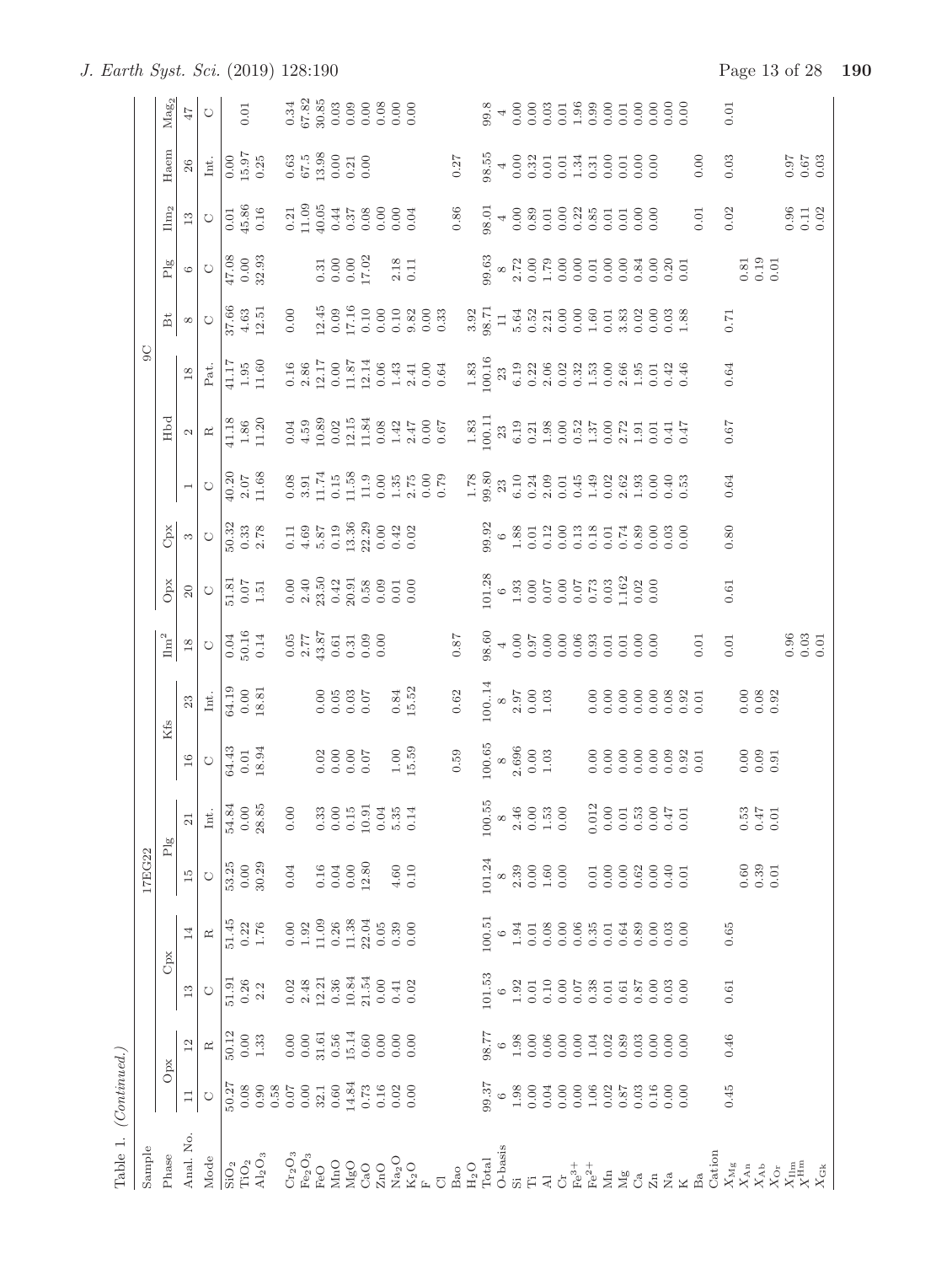

Figure 8. Element X-ray map of Na (**a**) and Ca (**b**) in patchy antiperthite. The maps show Na-loss and concomitant Ca-gain of plagioclase.

Table 2. EDS analytical data of pyrrhotite grains and calculated log  $fS<sub>2</sub>$  values from two samples of mafic granulite.

| Sample | No. of<br>analyses | Fe    |       | Total | $X_{\rm Fe}$ | $X_{\rm FeS}$ | (C  | 'K`  | $\log fS_2$ |
|--------|--------------------|-------|-------|-------|--------------|---------------|-----|------|-------------|
| 17EG16 |                    | 57.95 | 42.05 | 100   | 0.44         | 0.88          | 765 | 1038 | $-3.50$     |
| 17EG14 |                    | 57.54 | 42.46 | 100   | 0.44         | 0.88          | 733 | 1006 | $-3.67$     |

ilmenite grains contain a negligible haematite component. Some samples of assemblage A contain bipartite grains of  $\lim_{2}$  (both haematite-free and with haematite lamellae) and magnetite  $(Mag<sub>2</sub>)$ (figure 4d and e) in contact with orthopyroxene.  $Mag<sub>2</sub>$  does not contain ilmenite lamellae and has a low Ti content (TiO<sub>2</sub> < 1 wt%), which suggests that it contained a negligible ulvöspinel component.  $\lim_{1}$  within clinopyroxene in 17EG16 is free of exsolved haematite, while those occurring within porphyroblastic hornblende (sample 9C) contain haematite lamellae. Phase chemical data show no significant compositional variation between  $\text{Ilm}_1$  and  $\text{Ilm}_2$ . Therefore, it is likely that the ilmenite was inherited from lower grade assemblages. The occurrence of  $Mag_2$  and  $\lim_2$  (with exsolved haematite) in contact with orthopyroxene can be explained by the following reactions which probably took place simultaneously:

$$
6FeSiO3 + O2 = 2Fe3O4 + 6SiO2,(in Opx) Mag2 Qtz (1)4FeSiO3 + O2 = 2Fe2O3 + 4SiO2.(in Opx) (in Ilm2) Qtz (2)
$$

Reactions (1) and (2) occurred under oxidised conditions, which are indicated by the occurrence of fine-to-coarse exsolved lamellae (more than one sets) of haematite within ilmenite. This texture

has been previously described from many regional granulite terranes (Harlov and Hansen 2005; Bose *et al.* 2009). Exsolution probably occurred at temperatures below 700 $^{\circ}$ C across the FeTiO<sub>3</sub>–Fe<sub>2</sub>O<sub>3</sub> join (Lindsley 1973, 1991; Ghiorso 1990; Burton 1991; Haggerty 1991). The occurrence of sulphide phases along with these oxide assemblages is noteworthy. Regarding samples in which  $Mag<sub>2</sub>$  is absent and Ilm<sub>2</sub> is haematite-poor  $(X_{\text{Haem}}^{\text{Ilm}} = 0.01{\text -}0.03)$ , the latter phase is associated with Fe-rich orthopyroxene ( $X_{\text{Opx}}^{\text{Fe}} = 0.45{\text{-}}0.55$ , figure 9) and pyrrhotite. The latter dominates over pyrite and chalcopyrite. In comparison,  $\lim_{2}$  contains haematite component  $(X_{\text{Haem}}^{\text{Ilm}} = 0.09{\text -}0.11)$  in samples 17EG16 and 9C where  $Mag<sub>2</sub>$  coexists with pyrite and orthopyroxene. In sample 17EG16, pyrrhorite is mostly abundant with chalcopyrite. Orthopyroxene is more magnesian in the sample 9C ( $X_{\text{Mg}}^{\text{Opx}} = 0.62-$ 0.64) compared to the sample 17EG16  $(X_{\text{Mg}}^{\text{Opx}})$  $0.54 - 0.57$ .

The occurrence of pyrrhotite and pyrite in association with the rhombohedral oxide phases depends on the oxidation condition as explained by Hall (1986, his figure 1) who showed that pyrite can coexist with magnetite at a relatively high  $fO<sub>2</sub>$ , whereas pyrrhotite coexists with magnetite at a lower  $fO_2$  condition. As described in the oxide–sulphide textures, pyrite  $(Py_2)$  with/without Mag<sub>3</sub> grew marginally along the pyrrhotite grains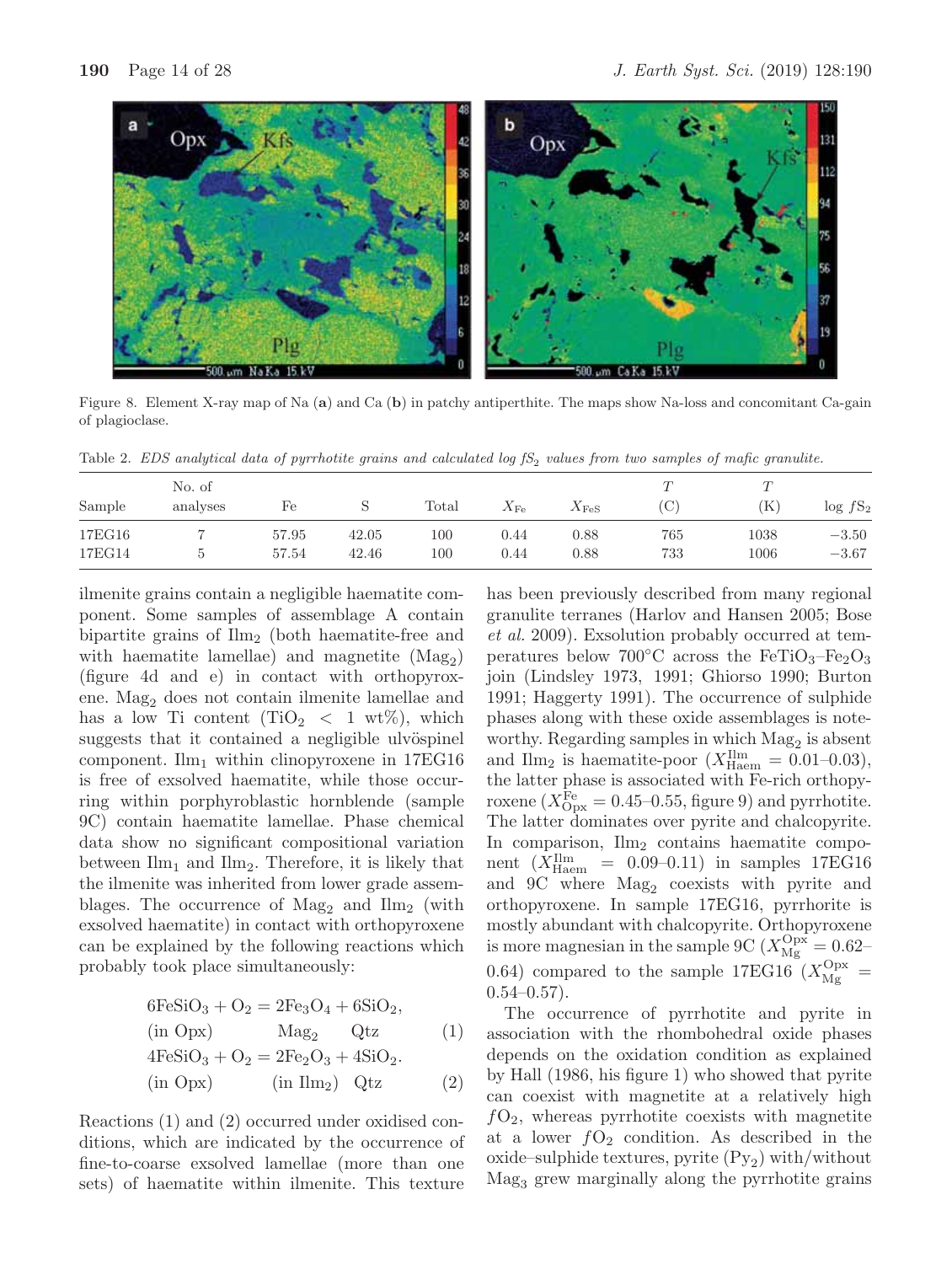| Table 3. Representative phase chemical data from mafic granulite assemblage $B$                                                                |                                                               |                                                       |                                                       |                                             |                                                      |                                              |                                                                                                                                                                                                                                                                  |                                                                                                                   |                                                                                                        |                                                                                                               |                                                                     |                                                                                                                                                                                                                                                                                                               |                                                                                                 |                                                             |                                                              |                                             |                                                                                                                        |                                                                                        |
|------------------------------------------------------------------------------------------------------------------------------------------------|---------------------------------------------------------------|-------------------------------------------------------|-------------------------------------------------------|---------------------------------------------|------------------------------------------------------|----------------------------------------------|------------------------------------------------------------------------------------------------------------------------------------------------------------------------------------------------------------------------------------------------------------------|-------------------------------------------------------------------------------------------------------------------|--------------------------------------------------------------------------------------------------------|---------------------------------------------------------------------------------------------------------------|---------------------------------------------------------------------|---------------------------------------------------------------------------------------------------------------------------------------------------------------------------------------------------------------------------------------------------------------------------------------------------------------|-------------------------------------------------------------------------------------------------|-------------------------------------------------------------|--------------------------------------------------------------|---------------------------------------------|------------------------------------------------------------------------------------------------------------------------|----------------------------------------------------------------------------------------|
| ${\bf Sample}$                                                                                                                                 |                                                               |                                                       |                                                       | 17EG23                                      |                                                      |                                              |                                                                                                                                                                                                                                                                  |                                                                                                                   |                                                                                                        |                                                                                                               |                                                                     |                                                                                                                                                                                                                                                                                                               | 17EG24                                                                                          |                                                             |                                                              |                                             |                                                                                                                        |                                                                                        |
| ${\rm Phase}$                                                                                                                                  | Grt                                                           |                                                       | $\rm{B}t$                                             | Cpx                                         | $\rm{Im}z$                                           | Kfs                                          | $\mathbf{P} \mathbf{g}$                                                                                                                                                                                                                                          | Grt                                                                                                               |                                                                                                        | Opx                                                                                                           |                                                                     | $\mathrm{Cpx}$                                                                                                                                                                                                                                                                                                |                                                                                                 | Plg                                                         |                                                              | $\rm Kfs$                                   | $\rm{Im}z$                                                                                                             |                                                                                        |
| Anal. No.                                                                                                                                      |                                                               | $\circ$                                               | 13                                                    | $\mathcal{L}$                               | $\Box$                                               | $18\,$                                       | $\mathbb{C}$                                                                                                                                                                                                                                                     | $41$                                                                                                              | $48\,$                                                                                                 | $20\,$                                                                                                        | $24\,$                                                              | $\frac{5}{2}$                                                                                                                                                                                                                                                                                                 | 16                                                                                              | $40\,$                                                      | $\overline{41}$                                              | $\sqrt{6}$                                  | $\circ$                                                                                                                | 10                                                                                     |
| Mode                                                                                                                                           | Cm.                                                           | Crn.                                                  | Inc.                                                  | $\circlearrowright$                         | $\bigcirc$                                           | Mat.                                         | $\circlearrowright$                                                                                                                                                                                                                                              | $\bigcirc$                                                                                                        | $\mathbf{R}$                                                                                           | $\circ$                                                                                                       | Int.                                                                | $\circlearrowright$                                                                                                                                                                                                                                                                                           | $\simeq$                                                                                        | $\circ$                                                     | $\mathbf{\underline{\upmu}}$                                 | $\circ$                                     | $\bigcirc$                                                                                                             | $\approx$                                                                              |
| $\rm SiO_2$                                                                                                                                    |                                                               |                                                       |                                                       | 51.16                                       |                                                      | 64.13                                        | 57.419                                                                                                                                                                                                                                                           |                                                                                                                   |                                                                                                        |                                                                                                               |                                                                     |                                                                                                                                                                                                                                                                                                               |                                                                                                 |                                                             |                                                              |                                             |                                                                                                                        |                                                                                        |
| $\rm TiO_2$                                                                                                                                    | $\begin{array}{c} 37.84 \\ 0.03 \\ 21.32 \\ 0.00 \end{array}$ | $\begin{array}{c} 38.35 \\ 0.02 \\ 21.77 \end{array}$ | $\frac{38.75}{5.37}$                                  |                                             | $\begin{array}{c} 0.03 \\ 51.53 \\ 0.16 \end{array}$ | 0.00                                         | $\circ$                                                                                                                                                                                                                                                          |                                                                                                                   | $\begin{array}{c} 37.87 \\ 0.02 \\ 21.60 \\ 0.00 \end{array}$                                          |                                                                                                               |                                                                     |                                                                                                                                                                                                                                                                                                               |                                                                                                 | $\begin{array}{c} 55.78 \\ 0.00 \\ 28.23 \end{array}$       | $\begin{array}{c} 55.62 \\ 0.07 \\ 27.75 \end{array}$        | $65.22$<br>$0.00$<br>$18.86$                |                                                                                                                        | $0.00$<br>$51.14$<br>$0.11$                                                            |
| $Al_2O_3$                                                                                                                                      |                                                               |                                                       | 13.24                                                 | $\begin{array}{c} 0.22 \\ 1.73 \end{array}$ |                                                      |                                              |                                                                                                                                                                                                                                                                  |                                                                                                                   |                                                                                                        |                                                                                                               |                                                                     |                                                                                                                                                                                                                                                                                                               |                                                                                                 |                                                             |                                                              |                                             |                                                                                                                        |                                                                                        |
| $\rm Cr_2O_3$                                                                                                                                  |                                                               | $0.08\,$                                              | $0.12\,$                                              | $0.00\,$                                    | $0.01\,$                                             | $\begin{array}{c} 18.63 \\ 0.00 \end{array}$ | $26.287\phantom{000}0.00$                                                                                                                                                                                                                                        |                                                                                                                   |                                                                                                        |                                                                                                               | $\begin{array}{c} 50.79 \\ 0.08 \\ 1.08 \\ 2.62 \end{array}$        |                                                                                                                                                                                                                                                                                                               |                                                                                                 |                                                             |                                                              |                                             |                                                                                                                        |                                                                                        |
| $\rm Fe_2O_3$                                                                                                                                  | $1.47\,$                                                      | $0.89\,$                                              | $0.00\,$                                              |                                             | $1.58\,$                                             | 0.00                                         |                                                                                                                                                                                                                                                                  |                                                                                                                   | $2.60\,$                                                                                               |                                                                                                               |                                                                     |                                                                                                                                                                                                                                                                                                               |                                                                                                 |                                                             |                                                              |                                             |                                                                                                                        |                                                                                        |
| FeO                                                                                                                                            | 26.74                                                         | 27.28                                                 | $\begin{array}{c} 12.83 \\ 0.11 \\ 17.08 \end{array}$ | $4.15$<br>7.82<br>0.04                      | $44.20$<br>0.29<br>1.01                              | $0.11$<br>$0.00$<br>$0.00$                   |                                                                                                                                                                                                                                                                  | $\begin{array}{l} 37.62 \\ 0.04 \\ 21.58 \\ 0.13 \\ 0.13 \\ 2.78 \\ 36.39 \\ 1.00 \\ 1.54 \\ 1.44 \\ \end{array}$ | 27.14                                                                                                  | $\begin{array}{c} 1.34 \\ 0.88 \\ 0.38 \\ 0.33 \\ 0.34 \\ 0.17 \\ 0.5 \\ 0.06 \\ 0.06 \\ 0.06 \\ \end{array}$ | $\begin{array}{c} 28.24 \\ 0.37 \\ 17.55 \\ 0.69 \end{array}$       | $\begin{array}{l} 7.50 \\ 1.51 \\ 1.52 \\ 1.53 \\ 1.54 \\ 1.55 \\ 1.56 \\ 1.57 \\ 1.57 \\ 1.57 \\ 1.57 \\ 1.57 \\ 1.57 \\ 1.57 \\ 1.57 \\ 1.59 \\ 1.51 \\ 1.53 \\ 1.53 \\ 1.53 \\ 1.55 \\ 1.55 \\ 1.55 \\ 1.55 \\ 1.55 \\ 1.55 \\ 1.55 \\ 1.55 \\ 1.55 \\ 1.55 \\ 1.55 \\ 1.55 \\ 1.55 \\ 1.55 \\ 1.55 \\ 1.$ | $\begin{array}{c} 51.65 \\ 0.07 \\ 1.70 \\ 0.04 \\ 0.08 \\ 0.08 \\ 0.08 \\ 0.08 \\ \end{array}$ | $\begin{array}{c} 0.09 \\ 0.03 \\ 0.03 \\ 0.04 \end{array}$ | $\begin{array}{c} 0.14 \\ 0.01 \\ 0.02 \\ 10.35 \end{array}$ | $0.05$<br>$0.04$<br>$0.13$                  | $\begin{array}{c} 0.00 \\ 0.21 \\ 0.21 \\ 0.38 \\ 0.43 \\ 0.44 \\ 0.43 \\ 0.00 \\ 0.01 \\ 0.00 \\ 0.01 \\ \end{array}$ | $\begin{array}{c} 0.07 \\ 5.06 \\ 43.9 \\ 0.16 \\ 0.03 \\ 0.02 \\ 0.16 \\ \end{array}$ |
| MnO                                                                                                                                            | $\begin{array}{c} 1.17 \\ 4.65 \\ 7.07 \end{array}$           | $1.01$<br>$4.79$<br>7.05                              |                                                       |                                             |                                                      |                                              |                                                                                                                                                                                                                                                                  |                                                                                                                   | $0.97$ 4.45                                                                                            |                                                                                                               |                                                                     |                                                                                                                                                                                                                                                                                                               |                                                                                                 |                                                             |                                                              |                                             |                                                                                                                        |                                                                                        |
| $\rm MgO$                                                                                                                                      |                                                               |                                                       |                                                       | $12.61$<br>$22.56$                          |                                                      |                                              |                                                                                                                                                                                                                                                                  |                                                                                                                   |                                                                                                        |                                                                                                               |                                                                     |                                                                                                                                                                                                                                                                                                               |                                                                                                 |                                                             |                                                              |                                             |                                                                                                                        |                                                                                        |
| CaO                                                                                                                                            |                                                               |                                                       | $0.01\,$                                              |                                             | 0.06                                                 | 0.09                                         |                                                                                                                                                                                                                                                                  |                                                                                                                   | 7.21                                                                                                   |                                                                                                               |                                                                     |                                                                                                                                                                                                                                                                                                               |                                                                                                 |                                                             |                                                              |                                             |                                                                                                                        |                                                                                        |
| $\rm ZnO$                                                                                                                                      | 0.0000                                                        | $0.00\,$                                              | $0.00\,$                                              | 0.00                                        | $0.00\,$                                             | 0.00                                         |                                                                                                                                                                                                                                                                  | 0.00                                                                                                              | 0.00                                                                                                   |                                                                                                               | 0.04                                                                |                                                                                                                                                                                                                                                                                                               |                                                                                                 |                                                             |                                                              |                                             |                                                                                                                        |                                                                                        |
| $\rm Na_2O$                                                                                                                                    |                                                               |                                                       | $0.11\,$                                              |                                             | $0.00\,$                                             | 1.02                                         |                                                                                                                                                                                                                                                                  |                                                                                                                   |                                                                                                        | 0.00                                                                                                          |                                                                     |                                                                                                                                                                                                                                                                                                               |                                                                                                 | $\frac{5.80}{0.19}$                                         | $6.19$<br>$0.14$                                             | $1.72$ $14.07$                              |                                                                                                                        |                                                                                        |
| $\rm K_2O$                                                                                                                                     |                                                               |                                                       | $\begin{array}{c} 10.14 \\ 0.00 \\ 0.15 \end{array}$  | $0.46$<br>0.00<br>0.00<br>0.00              | $0.00\,$                                             | $15.27$<br>0.00<br>0.00<br>0.82              |                                                                                                                                                                                                                                                                  |                                                                                                                   |                                                                                                        |                                                                                                               | $\begin{array}{c} 0.0000 \\ 0.0000 \\ 0.0000 \end{array}$           |                                                                                                                                                                                                                                                                                                               | $12.74$<br>$22.93$<br>$0.00$<br>$0.13$<br>$0.00$<br>$0.00$                                      |                                                             |                                                              |                                             |                                                                                                                        |                                                                                        |
| $\left[ \frac{1}{2} \right]$                                                                                                                   |                                                               |                                                       |                                                       |                                             |                                                      |                                              |                                                                                                                                                                                                                                                                  |                                                                                                                   |                                                                                                        |                                                                                                               |                                                                     |                                                                                                                                                                                                                                                                                                               |                                                                                                 |                                                             |                                                              |                                             |                                                                                                                        |                                                                                        |
| $\overline{C}$                                                                                                                                 |                                                               |                                                       |                                                       |                                             | $0.00$<br>$0.94$                                     |                                              |                                                                                                                                                                                                                                                                  |                                                                                                                   |                                                                                                        |                                                                                                               |                                                                     |                                                                                                                                                                                                                                                                                                               |                                                                                                 |                                                             |                                                              |                                             |                                                                                                                        |                                                                                        |
| Bao                                                                                                                                            |                                                               |                                                       |                                                       |                                             |                                                      |                                              |                                                                                                                                                                                                                                                                  |                                                                                                                   |                                                                                                        |                                                                                                               |                                                                     |                                                                                                                                                                                                                                                                                                               |                                                                                                 |                                                             |                                                              |                                             |                                                                                                                        |                                                                                        |
| $\rm H_2O$                                                                                                                                     |                                                               |                                                       | $4.19\,$                                              |                                             |                                                      |                                              |                                                                                                                                                                                                                                                                  |                                                                                                                   |                                                                                                        |                                                                                                               |                                                                     |                                                                                                                                                                                                                                                                                                               |                                                                                                 |                                                             |                                                              |                                             |                                                                                                                        |                                                                                        |
| $\mbox{Total}$                                                                                                                                 | 100.28                                                        | 101.23                                                | 101.97                                                | 100.75                                      | 99.64                                                | 99.23                                        | 99.68                                                                                                                                                                                                                                                            |                                                                                                                   |                                                                                                        | 101.54                                                                                                        | .01.46                                                              | .02.19                                                                                                                                                                                                                                                                                                        | 101.27                                                                                          |                                                             | 100.28                                                       | 100.13                                      | 02.32                                                                                                                  | .01.45                                                                                 |
| O-basis                                                                                                                                        | $\overline{12}$                                               | $12\,$                                                | $\Box$                                                | $\circ$                                     | $\overline{4}$                                       | $\infty$                                     |                                                                                                                                                                                                                                                                  |                                                                                                                   |                                                                                                        |                                                                                                               |                                                                     |                                                                                                                                                                                                                                                                                                               |                                                                                                 |                                                             |                                                              |                                             |                                                                                                                        |                                                                                        |
| $\ddot{\varpi}$                                                                                                                                | $2.70\,$                                                      | 2.98                                                  | 5.61                                                  | $1.91\,$                                    | $0.00\,$                                             | $2.98$<br>0.00<br>1.02<br>0.00               | $\begin{array}{r} 8\\ 3.5000000\\ 2.5100000\\ 0.000000\\ 0.000000\\ 0.00000\\ 0.00000\\ 0.00000\\ 0.0000\\ 0.0000\\ 0.0000\\ 0.0000\\ 0.0000\\ 0.0000\\ 0.0000\\ 0.0000\\ 0.0000\\ 0.0000\\ 0.0000\\ 0.0000\\ 0.0000\\ 0.0000\\ 0.0000\\ 0.0000\\ 0.0000\\ 0.00$ | $\begin{array}{r} 101.51 \\ 12 \\ 2.92 \\ 0.00 \\ 1.98 \\ 0.01 \\ 0.16 \\ 1.72 \\ \end{array}$                    | $\begin{array}{r} 101.86 \\ 12 \\ 2.94 \\ 0.00 \\ 1.97 \\ 0.01 \\ 0.15 \\ 0.15 \\ 1.76 \\ \end{array}$ | $\begin{array}{c} 6 \\ 1.95 \\ 0.00 \\ 0.04 \\ 0.06 \end{array}$                                              | $1.94$<br>0.05<br>0.06<br>0.08                                      | $\begin{array}{c} 6 \\ 1.91 \\ 0.01 \\ 0.00 \\ 0.12 \end{array}$                                                                                                                                                                                                                                              |                                                                                                 | 101.03<br>8<br>2.49<br>0.00<br>1.49                         | $8$<br>$2.50$<br>$0.00$<br>$1.47$                            | $8$<br>$2.99$<br>$0.00$<br>$1.02$           |                                                                                                                        |                                                                                        |
| $\widetilde{\Box}$                                                                                                                             |                                                               |                                                       | 0.59                                                  | $0.01\,$                                    | $0.98\,$                                             |                                              |                                                                                                                                                                                                                                                                  |                                                                                                                   |                                                                                                        |                                                                                                               |                                                                     |                                                                                                                                                                                                                                                                                                               |                                                                                                 |                                                             |                                                              |                                             |                                                                                                                        |                                                                                        |
| $\overline{A}$                                                                                                                                 | $0.00$<br>1.97<br>0.00                                        | $0.00$<br>$1.99$<br>$0.01$                            | $2.26$ $0.00$                                         | 0.08                                        | 0.01                                                 |                                              |                                                                                                                                                                                                                                                                  |                                                                                                                   |                                                                                                        |                                                                                                               |                                                                     |                                                                                                                                                                                                                                                                                                               |                                                                                                 |                                                             |                                                              |                                             |                                                                                                                        |                                                                                        |
| $\ddot{\circ}$                                                                                                                                 |                                                               |                                                       |                                                       |                                             |                                                      |                                              |                                                                                                                                                                                                                                                                  |                                                                                                                   |                                                                                                        |                                                                                                               |                                                                     |                                                                                                                                                                                                                                                                                                               |                                                                                                 |                                                             |                                                              |                                             |                                                                                                                        |                                                                                        |
|                                                                                                                                                | $\begin{array}{c} 0.09 \\ 1.76 \end{array}$                   | $0.05$ $1.77$                                         | 0.00                                                  | $0.12\,$                                    | 0.04                                                 | 0.00                                         |                                                                                                                                                                                                                                                                  |                                                                                                                   |                                                                                                        |                                                                                                               |                                                                     |                                                                                                                                                                                                                                                                                                               |                                                                                                 |                                                             |                                                              |                                             |                                                                                                                        |                                                                                        |
| $\begin{array}{l} \frac{1}{2}+\frac{1}{2}+\frac{1}{2}\\ \frac{1}{2}+\frac{1}{2}+\frac{1}{2}\\ \frac{1}{2}+\frac{1}{2}+\frac{1}{2} \end{array}$ |                                                               |                                                       | $1.55\,$                                              | 0.25                                        | 0.92                                                 | 0.00                                         |                                                                                                                                                                                                                                                                  |                                                                                                                   |                                                                                                        |                                                                                                               |                                                                     |                                                                                                                                                                                                                                                                                                               |                                                                                                 |                                                             |                                                              |                                             |                                                                                                                        |                                                                                        |
|                                                                                                                                                | 0.08                                                          | 0.07                                                  | 0.01                                                  | 0.00                                        | 0.01                                                 | 0.00                                         |                                                                                                                                                                                                                                                                  |                                                                                                                   | 0.06                                                                                                   |                                                                                                               |                                                                     |                                                                                                                                                                                                                                                                                                               |                                                                                                 |                                                             |                                                              |                                             |                                                                                                                        |                                                                                        |
| $\rm Mg$                                                                                                                                       | $0.54$<br>$0.59$                                              | $\begin{array}{c} 0.55 \\ 0.59 \end{array}$           | 3.69                                                  | $0.70$                                      | $\begin{array}{c} 0.04 \\ 0.00 \end{array}$          |                                              |                                                                                                                                                                                                                                                                  | $0.53$<br>$0.53$<br>$0.62$                                                                                        | $\begin{array}{c} 0.51 \\ 0.60 \end{array}$                                                            | $\begin{array}{c} 0.91 \\ 0.01 \\ 1.02 \\ 0.03 \\ 0.00 \end{array}$                                           | $\begin{array}{c} 0.90 \\ 0.01 \\ 1.00 \\ 0.03 \\ 0.06 \end{array}$ | $0.25$<br>$0.69$<br>$0.89$                                                                                                                                                                                                                                                                                    |                                                                                                 | $0.00$<br>$0.00$<br>$0.52$                                  | $0.01$<br>$0.00$<br>$0.50$                                   |                                             |                                                                                                                        |                                                                                        |
| $\mathcal{C}^{\mathfrak{a}}$                                                                                                                   |                                                               |                                                       | $0.00\,$                                              | 0.90                                        |                                                      |                                              |                                                                                                                                                                                                                                                                  |                                                                                                                   |                                                                                                        |                                                                                                               |                                                                     |                                                                                                                                                                                                                                                                                                               |                                                                                                 |                                                             |                                                              |                                             |                                                                                                                        |                                                                                        |
| $\rm Zn$                                                                                                                                       |                                                               |                                                       | $0.00$                                                |                                             |                                                      |                                              |                                                                                                                                                                                                                                                                  |                                                                                                                   |                                                                                                        |                                                                                                               |                                                                     |                                                                                                                                                                                                                                                                                                               |                                                                                                 |                                                             |                                                              |                                             |                                                                                                                        |                                                                                        |
| $\stackrel{\text{a}}{\times}$                                                                                                                  |                                                               |                                                       | 0.03                                                  |                                             | 0.04                                                 | 0.09                                         |                                                                                                                                                                                                                                                                  |                                                                                                                   |                                                                                                        |                                                                                                               |                                                                     | 0.04                                                                                                                                                                                                                                                                                                          | $\begin{array}{c} 0.01 \\ 0.00 \end{array}$                                                     | $0.50$<br>0.01                                              | $0.54$<br>0.01                                               | $\begin{array}{c} 0.16 \\ 0.82 \end{array}$ |                                                                                                                        |                                                                                        |
|                                                                                                                                                |                                                               |                                                       | 1.87                                                  | 0.00                                        | 0.96                                                 | $\begin{array}{c} 0.91 \\ 0.01 \end{array}$  |                                                                                                                                                                                                                                                                  |                                                                                                                   |                                                                                                        |                                                                                                               |                                                                     |                                                                                                                                                                                                                                                                                                               |                                                                                                 |                                                             |                                                              |                                             |                                                                                                                        |                                                                                        |
| $_{\rm Ba}$                                                                                                                                    |                                                               |                                                       |                                                       |                                             | 0.01                                                 |                                              |                                                                                                                                                                                                                                                                  |                                                                                                                   |                                                                                                        |                                                                                                               |                                                                     |                                                                                                                                                                                                                                                                                                               |                                                                                                 |                                                             |                                                              | 0.01                                        |                                                                                                                        |                                                                                        |
| $X_{\rm Mg}$                                                                                                                                   | $0.24\,$                                                      | 0.24                                                  | $0.70\,$                                              | $0.74\,$                                    | 0.04                                                 |                                              |                                                                                                                                                                                                                                                                  | $0.24\,$                                                                                                          | 0.23                                                                                                   | $0.53\,$                                                                                                      | 0.53                                                                | 0.73                                                                                                                                                                                                                                                                                                          | 0.72                                                                                            |                                                             |                                                              |                                             | $0.05\,$                                                                                                               | $0.04\,$                                                                               |
| $X_{\rm An}$                                                                                                                                   |                                                               |                                                       |                                                       |                                             |                                                      | 0.01                                         | 0.41                                                                                                                                                                                                                                                             |                                                                                                                   |                                                                                                        |                                                                                                               |                                                                     |                                                                                                                                                                                                                                                                                                               |                                                                                                 | $0.\overline{5}$                                            | 0.48                                                         | 0.01                                        |                                                                                                                        |                                                                                        |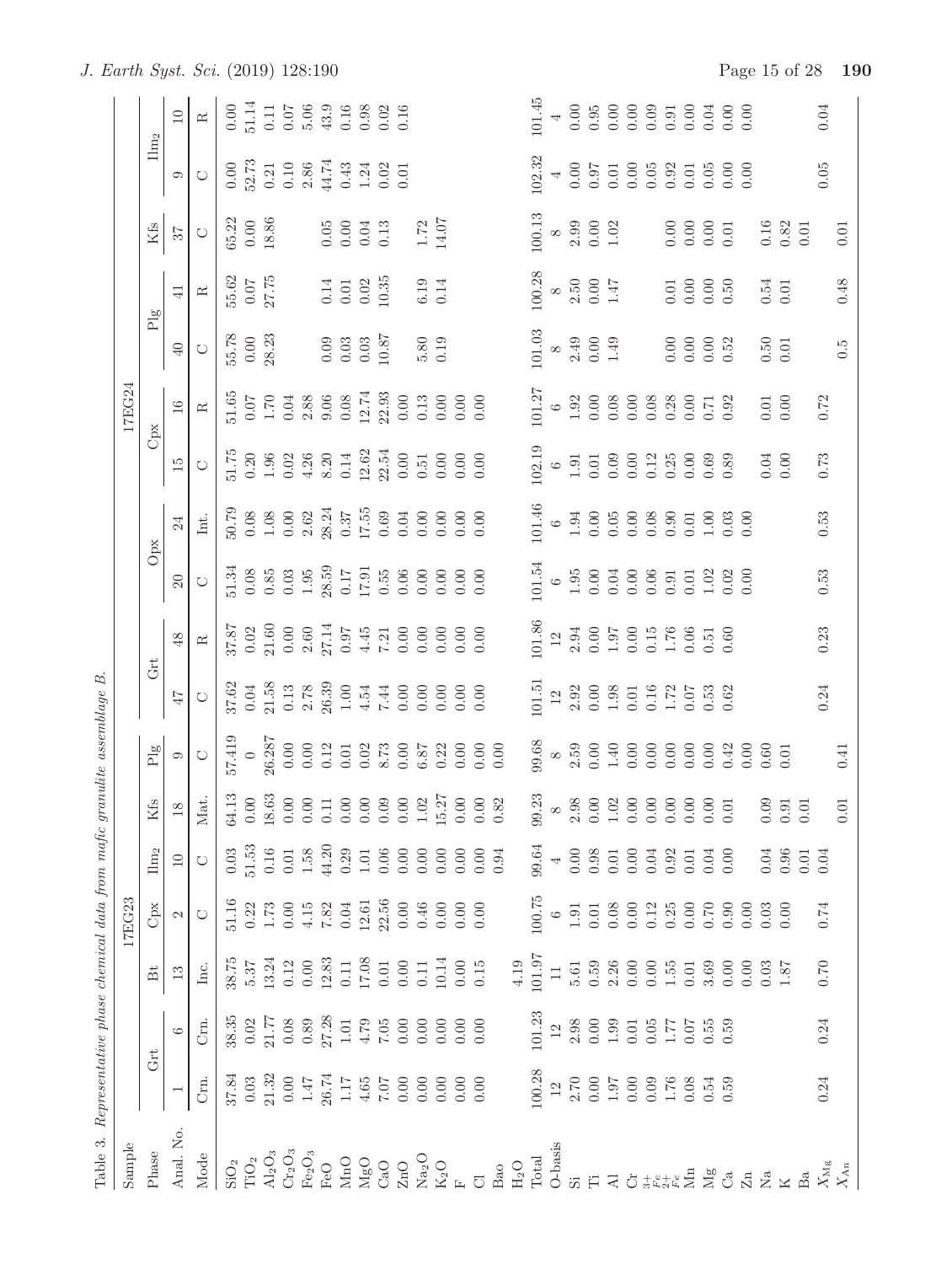| Table 3. (Continued.)                                                                                                                                                                                                                                                                                                                                                                 |                                             |         |             |        |                                                     |                |         |                                                     |                                                      |                          |      |                |           |                |                 |      |            |                 |
|---------------------------------------------------------------------------------------------------------------------------------------------------------------------------------------------------------------------------------------------------------------------------------------------------------------------------------------------------------------------------------------|---------------------------------------------|---------|-------------|--------|-----------------------------------------------------|----------------|---------|-----------------------------------------------------|------------------------------------------------------|--------------------------|------|----------------|-----------|----------------|-----------------|------|------------|-----------------|
| Sample                                                                                                                                                                                                                                                                                                                                                                                |                                             |         |             | 17EG23 |                                                     |                |         |                                                     |                                                      |                          |      |                | 17EG24    |                |                 |      |            |                 |
| Phase                                                                                                                                                                                                                                                                                                                                                                                 | $\tilde{G}t$                                |         | $_{\rm Bt}$ | Cpx    | $\rm{Im}_{2}$                                       | Kfs            | Plg     | Grt                                                 |                                                      | Opx                      |      | Cpx            |           | Plg            |                 | Kfs  | $\lim_{2}$ |                 |
| Anal. No.                                                                                                                                                                                                                                                                                                                                                                             |                                             | $\circ$ | 13          | 2      | $\overline{10}$                                     | $\frac{8}{18}$ | $\circ$ | 47                                                  | 48                                                   | $\overline{\mathcal{S}}$ | 24   | $\frac{5}{10}$ | 16        | $\frac{40}{5}$ | $\overline{41}$ | 27   | $\circ$    | $\overline{10}$ |
| Mode                                                                                                                                                                                                                                                                                                                                                                                  | Crn.                                        | Crn.    | Inc.        | O      | Ò                                                   | Mat.           | $\circ$ | Õ                                                   | $\approx$                                            | Ò                        | Int. | Ò              | $\approx$ | Õ              | $\approx$       | Õ    | $\circ$    | $\approx$       |
|                                                                                                                                                                                                                                                                                                                                                                                       |                                             |         |             |        |                                                     | 0.09           | 0.58    |                                                     |                                                      |                          |      |                |           | 0.49           | 0.52            | 0.16 |            |                 |
| $\begin{array}{l} X_{A5} \\ X_{C1} \\ X_{A1} \\ X_{B2} \\ X_{B1} \\ X_{B1} \\ X_{B1} \\ X_{B1} \\ X_{B1} \\ X_{B1} \\ X_{B1} \\ X_{B1} \\ X_{B1} \\ X_{B2} \\ X_{B2} \\ X_{B1} \\ X_{B2} \\ X_{B2} \\ X_{B1} \\ X_{B2} \\ X_{B2} \\ X_{B3} \\ X_{B1} \\ X_{B2} \\ X_{B2} \\ X_{B3} \\ X_{B4} \\ X_{B5} \\ X_{B5} \\ X_{B6} \\ X_{B7} \\ X_{B8} \\ X_{B1} \\ X_{B2} \\ X_{B2} \\ X_{B$ |                                             |         |             |        |                                                     | 0.90           | $0.01$  |                                                     |                                                      |                          |      |                |           | $0.01$         | 0.01            | 0.84 |            |                 |
|                                                                                                                                                                                                                                                                                                                                                                                       |                                             |         |             |        |                                                     |                |         |                                                     |                                                      |                          |      |                |           |                |                 |      | $0.94\,$   | 0.95            |
|                                                                                                                                                                                                                                                                                                                                                                                       |                                             |         |             |        | $\begin{array}{c} 0.94 \\ 0.02 \\ 0.04 \end{array}$ |                |         |                                                     |                                                      |                          |      |                |           |                |                 |      | $0.03\,$   | 0.05            |
|                                                                                                                                                                                                                                                                                                                                                                                       |                                             |         |             |        |                                                     |                |         |                                                     |                                                      |                          |      |                |           |                |                 |      | 0.05       | 0.04            |
|                                                                                                                                                                                                                                                                                                                                                                                       |                                             | 0.18    |             |        |                                                     |                |         |                                                     |                                                      |                          |      |                |           |                |                 |      |            |                 |
|                                                                                                                                                                                                                                                                                                                                                                                       | $\begin{array}{c} 0.18 \\ 0.60 \end{array}$ | 0.60    |             |        |                                                     |                |         |                                                     | $\begin{array}{c} 0.17 \\ 0.62 \\ 0.019 \end{array}$ |                          |      |                |           |                |                 |      |            |                 |
| $X_{\rm Grs}$                                                                                                                                                                                                                                                                                                                                                                         | 0.19                                        | 0.19    |             |        |                                                     |                |         | $\begin{array}{c} 0.17 \\ 0.61 \\ 0.20 \end{array}$ |                                                      |                          |      |                |           |                |                 |      |            |                 |
| $X_{\rm Sps}$                                                                                                                                                                                                                                                                                                                                                                         | 0.03                                        | 0.02    |             |        |                                                     |                |         | 0.02                                                | 0.02                                                 |                          |      |                |           |                |                 |      |            |                 |
| $X_{Mg} = Mg/(Mg + Fe^{2+})$ . Modal type: C = core of porphyroblast; R = rim of porphyroblast; Inc. = inclusion; Int. = intergrowth; Mat = matrix.                                                                                                                                                                                                                                   |                                             |         |             |        |                                                     |                |         |                                                     |                                                      |                          |      |                |           |                |                 |      |            |                 |



Figure 9. Plot of  $X_{\text{De}}^{\text{fe}}$  vs.  $X_{\text{Haem}}^{\text{lim}}$  showing the correlation of the oxidation states between the oxide, sulphide and silicate phases of the studied mafic granulite samples. Samples represented by black symbols are dominated by Po–Py. The blue coloured filled symbol represents samples dominated by Py–Mag with minor Po.

or pyrrhotite occurred as relics within  $Py<sub>2</sub>$ , which implies the later appearance of pyrite compared to pyrrhotite. This can be explained by the reaction

$$
6FeS_{1-x} + (2-x)O_2 + xSO_2 = 3FeS_2 + Fe_3O_4.
$$
  
Po  

$$
Py_2
$$
 Mag<sub>3</sub> (3)

This reaction occurs at increasing  $fO_2$  condition (with a minor increase in  $SO_2$ ) during the retrogressive stage which is vindicated by the development of fine  $Py_2$  over coarse Po grains.

The important sulphur-bearing metamorphic fluids include  $SO_2$ ,  $H_2S$  and  $COS$  (Ohmoto and Kerrick 1977; Frost *et al.* 1988). COS plays an important role as a sulphur-bearing species in a  $CO_2$ -rich,  $H_2O$ -poor fluid environment. Lack of  $CO<sub>2</sub>$ -bearing minerals in the mafic granulites implies that the presence of COS is negligible during retrogression. In such a scenario, the other two species could play significant roles.

Pyrite  $(Py_2)$  in sample 17EG16 occurs in close association with  $Mag<sub>2</sub>$  and haemo-ilmenite (Ilm<sub>2</sub>) as tripartite grains, which can be explained by the following reaction:

$$
Fe3O4 + 6H2S + O2 = 3FeS2 + 6H2O.
$$
  
Mag<sub>2</sub> Py<sub>2</sub> (4)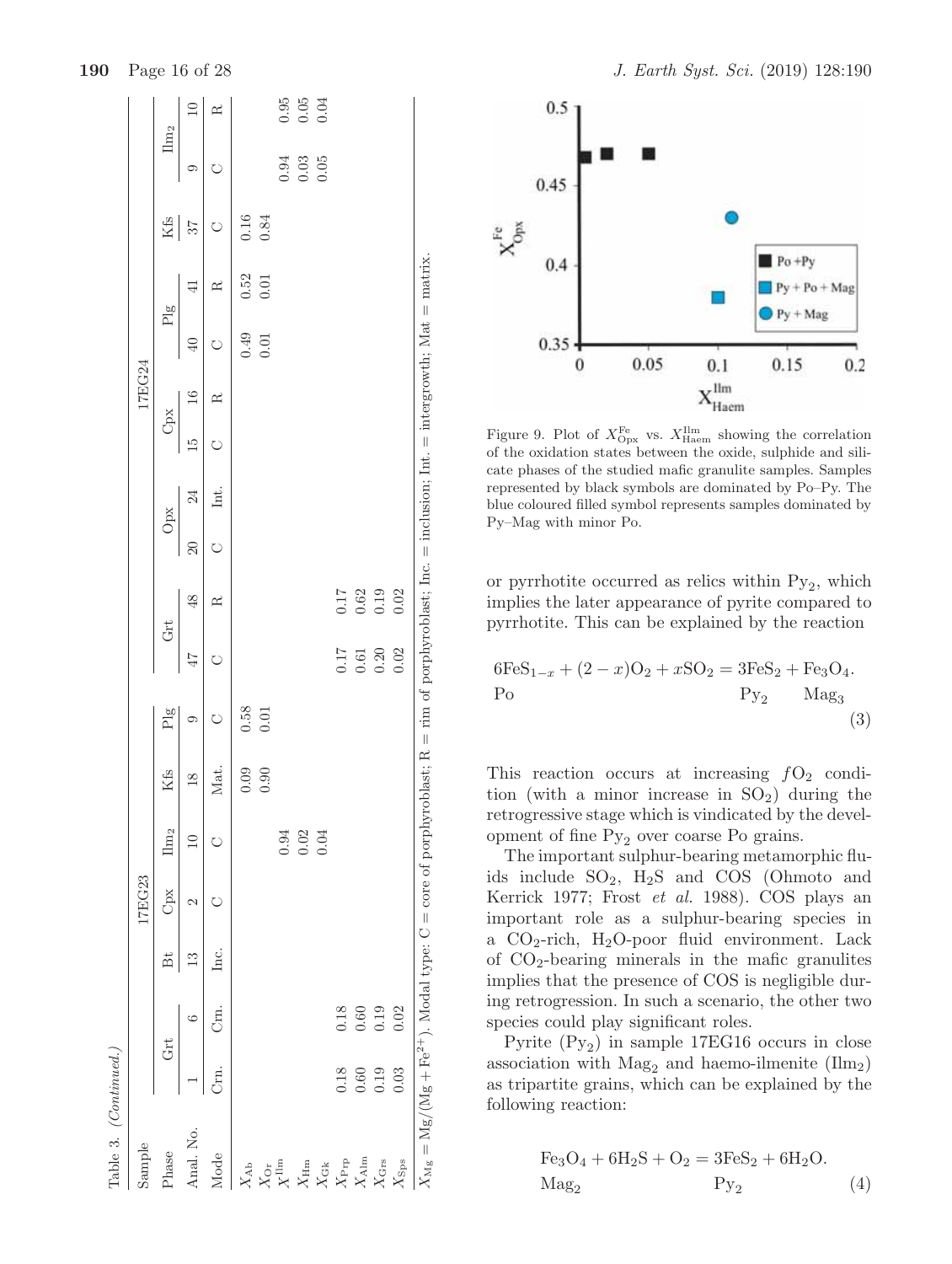In sample 9C (figure 6f),  $Py_1$  occurs within Mag<sub>3</sub>, which suggests a late stage oxidation reaction

$$
3FeS2 + 8O2 = Fe3O4 + 6SO2.
$$
  
Py<sub>1</sub> Mag<sub>3</sub> (5)

Development of magnetite veins  $(Mag_4)$  along the intra-granular fractures often replaced by pyrite possibly occurs at this stage.

Chalcopyrite occurs as an intergrowth phase within pyrrhotite and pyrite. Experimental data of Yund and Kullerud (1966) show that a solid solution in the Cu–Fe–S system can be stable from 700◦C down to 334◦C. Therefore, chalcopyrite possibly was in equilibrium with the other sulphide phases throughout the cooling history and exsolved at a much later stage.

The peak assemblage of the migmatitic variety in sample 17EG23 contains garnet in association with clinopyroxene, orthopyroxene, plagioclase, antiperthite, K-feldspar, quartz, ilmenite, pyrite and chalcopyrite with some minor amount of calcite. Similar assemblage is reported from many high-pressure granulites (O'Brien 2008; Racek *et al.* 2008). In sample 17EG24, garnet occurs as thick to thin rim surrounding plagioclase, orthopyroxene and clinopyroxene grains. Porphyroblastic garnet in sample 17EG23 shows stable grain contacts with orthopyroxene, plagioclase and clinopyroxene. Although there is no direct textural evidence for the appearance of garnet in the peak assemblage, we consider the breakdown of hornblende by the following reaction as the plausible reason:

$$
Hornblende + plagioclase
$$

$$
= garnet + clinopyroxene + melt.
$$
 (6)

Experimental data on hornblende dehydration melting show the stability of the restitic assemblage of garnet + clinopyroxene + quartz +  $Fe-Ti$ oxide form at pressure >10 kbar (Skjerlie and PatinõDouce 1995) with tonalitic to trondhjemitic melt composition (Beard and Lofgren 1991; Rushmer 1991, 1993; Wolf and Wyllie 1994; Springer and Seck 1997). The presence of orthopyroxene in the assemblage presumably indicates pressure <10 kbar (Pattison 2003). The leucosome layers of the migmatitic mafic granulite samples possibly bear the evidence of melting, melt migration and local crystallisation. Textural features such as cuspate grain boundaries of quartz and thin film of

K-feldspar over plagioclase may further be considered as evidences of melt presence in the system (Sawyer 1999; Brown 2001).

The formation of garnet corona (+ quartz) surrounding orthopyroxene and clinopyroxene in 17EG24 suggests the reactions:

Orthopyroxene + plagioclase = garnet + quartz, (7) Clinopyroxene + plagioclase = garnet + quartz. (8)

These reactions have a moderately positive  $dP/dT$ slope and may occur during cooling as well as loading. Given the incipient nature of reaction products (garnet corona), the former possibility looks more possible. The formation of garnet corona in migmatitic mafic granulite implies a lowering of temperature and pressure under  $H_2O$ undersaturated condition when  $H_2O$  was partitioned into the anatectic melt that was mostly lost from the system (Dziggel *et al.* 2012).

The late stage development of barite replacing pyrite grains in assemblage B must have occurred under much lower temperature conditions as evidenced by the filling of the brittle fracture in plagioclase grains. These partially healed fractures often crosscut the sulphide–sulphate grains. Barite crystallisation is usually favoured in a highly oxygenated condition. Carroll and Rutherford (1987) experimentally showed that the sulphate phases become stable when the  $fO_2$  condition reaches 2 units above the FMQ buffer. In the present case, ilmenite also contains a minor amount of Ba in both the assemblages. Thus, fluctuation of  $fO<sub>2</sub>$  occurred over a wide range of post-peak metamorphic temperature in mafic granulite.

The development of patchy antiperthite in plagioclase indicates the formation of the latter by metasomatic fluid. The loss of Na and gain of Ca in plagioclase can occur in a  $CaCl<sub>2</sub>$ -dominated fluid through a reaction

$$
CaCl2 (aq) + 2NaAlSi3O8
$$
  
= 2NaCl (aq) + CaAl<sub>2</sub>Si<sub>2</sub>O<sub>8</sub> + 4SiO<sub>2</sub>. (9)

This reaction has been experimentally constrained (Shmulovich and Graham 2004; Khodorevskaya and Aranovich 2016). The interaction of plagioclase with  $CaCl<sub>2</sub>$  rich aqueous fluids during retrogression would shift this reaction to the right and subsequently enrich the aqueous fluid in NaCl.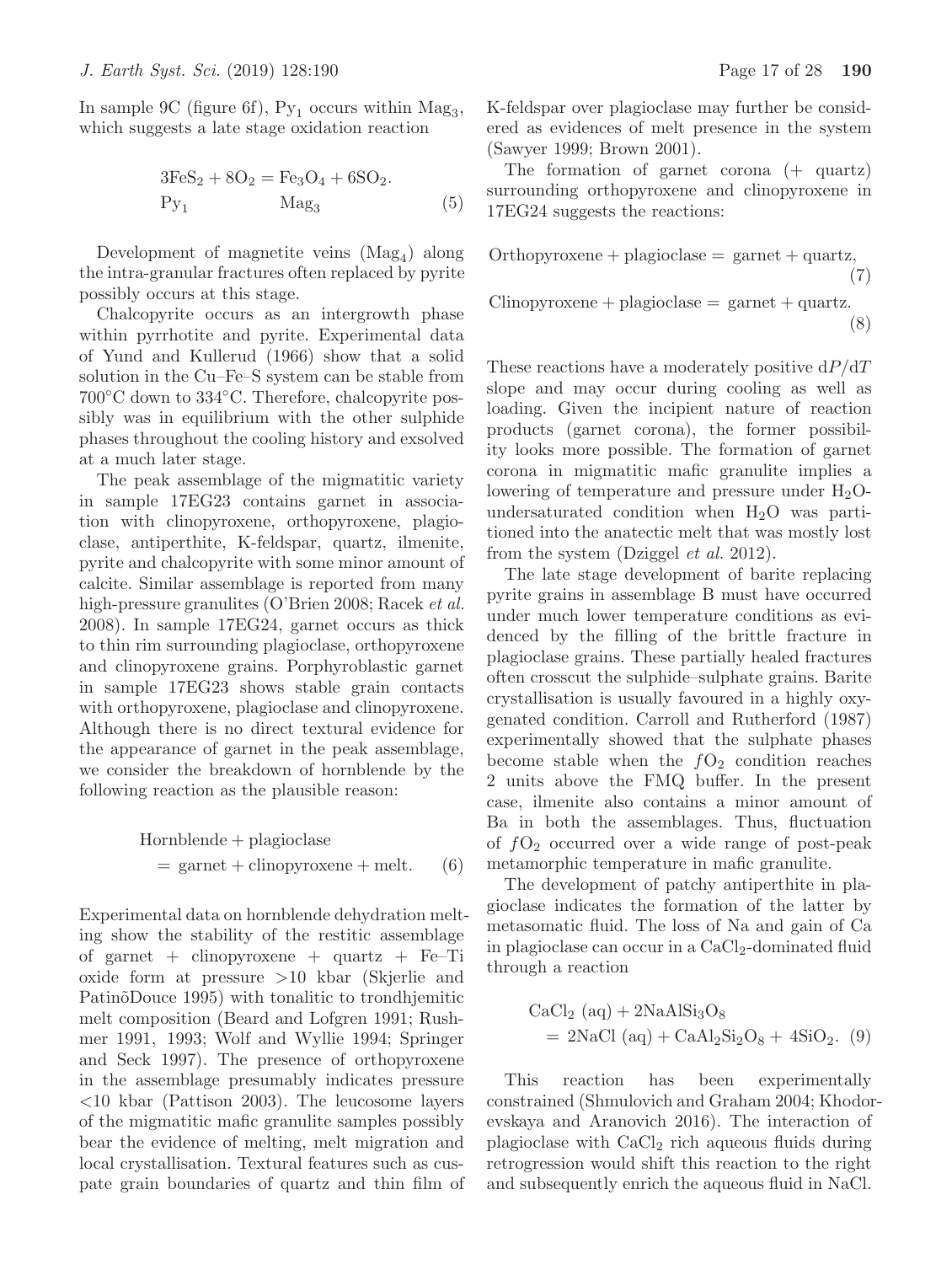| Sample no.     | Thermo/barometer used       | Model                      | Assumed $P/T$   | Results                 |
|----------------|-----------------------------|----------------------------|-----------------|-------------------------|
| 17EG14         | Opx-Ilm thermometer         | Bishop $(1980)$            | 8.0 kbar        | $890^{\circ}$ C         |
|                | Cpx-Ilm thermometer         | <b>Bishop</b> (1980)       | 8.0 kbar        | $733^{\circ}$ C         |
|                | 2Pyroxene thermometer       | Kretz (1982)               |                 | $677^{\circ}$ C         |
|                | 2 Feldspar thermometer      | Stormer and Whitney (1977) | 8.0 kbar        | $870^{\circ}$ C         |
| 17EG16         | Opx-Ilm thermometer         | <b>Bishop</b> (1980)       | 8.0 kbar        | $778^{\circ}{\rm C}$    |
|                | 2Pyroxene thermometer       | Kretz (1982)               |                 | $686^{\circ}$ C         |
| 9 <sup>C</sup> | Al-in-hornblende barometers | Anderson and Smith (1995)  | $600^{\circ}$ C | $7.15$ kbar             |
|                | Cpx-Ilm thermometer         | Bishop $(1980)$            | 8.0 kbar        | $536^{\circ}\mathrm{C}$ |
|                | Opx-Ilm thermometer         | <b>Bishop</b> (1980)       | 8.0 kbar        | $612^{\circ}$ C         |
| 17EG22         | Opx-Ilm thermometer         | <b>Bishop</b> (1980)       | 8.0 kbar        | $785^{\circ}$ C         |
|                | Cpx-Ilm thermometer         | <b>Bishop</b> (1980)       | 8.0 kbar        | $609^{\circ}$ C         |
|                | 2Pyroxene thermometer       | Kretz (1982)               |                 | $704^{\circ}$ C         |
|                | 2 Feldspar thermometer      | Stormer and Whitney (1977) | 8.0 kbar        | $892^{\circ}$ C         |
| 17EG23         | Gt-Cpx geothermometer       | Ganguly (1979)             | 8.0 kbar        | $750^{\circ}$ C         |
|                | Cpx-Ilm thermometer         | Bishop $(1980)$            | 8.0 kbar        | $773^{\circ}$ C         |
|                | GCPS (Di-barometer)         | Moecher et al. $(1988)$    | $780^{\circ}$ C | 7.5 kbar                |
| 17EG24         | Gt-Opx geothermometer       | Lee and Ganguly (1988)     | 8.0 kbar        | $741^{\circ}$ C         |
|                | GOPQ, RCLC                  | Pattison $(2003)$          | $7.97$ kbar     | $672^{\circ}$ C         |
|                | Gt-Cpx thermometer          | Ganguly (1979)             | 8.0 kbar        | $780^{\circ}$ C         |
|                | Gt-Ilm thermometer          | Pownceby et al. (1987)     |                 | $545^{\circ}$ C         |
|                | Cpx-Ilm thermometer         | <b>Bishop</b> (1980)       | 8.0 kbar        | $726^{\circ}$ C         |
|                | GCPS (di-barometer)         | Moecher et al. $(1988)$    | $765^{\circ}$ C | 7.8 kbar                |

Table 4. Geothermobarometric results from representative samples of mafic granulite.

## **6. Geothermobarometry**

Estimation of P−T condition of metamorphism in a polymetamorphosed UHT terrane is always problematic, particularly for mafic granulites (Huang *et al.* 2018). A major problem is related to lower temperature reequlibration of mineral composition (Frost and Chacko 1989; Harley 1989; Pattison *et al.* 2003). Lack of garnet in mafic granulite assemblage A restricts us from using common geothermobarometers. Peak metamorphic temperature was estimated from fossil thermometers using the reintegrated composition of peak phases. The two-feldspar thermometer of Stormer and Whitney (1977) gives a temperature estimation close to 870◦C in sample 17EG14. The orthopyroxene– ilmenite thermometer of the same assemblage yields a temperature ∼890◦C. The two-pyroxene model of Kretz (1982) yields lower temperatures (table 4). On the other hand, sample 17EG16 yields a maximum temperature of 780◦C using the orthopyroxene–ilmenite thermometer of Bishop (1980).

Sample 9C contains hornblende as an additional phase within the assemblage. The aluminiumin hornblende barometer of Anderson and Smith (1995) yields ∼7 kbar pressure. The orthopyroxene– ilmenite thermometer yields 600◦C for the same sample.

In sample 17EG22, patches of K-feldspar within plagioclase give a temperature close to 890◦C estimated from a two feldspar thermometer proposed by Stormer and Whitney (1977). The two-pyroxene thermometer yields a maximum temperature of ∼700◦C, while the orthopyroxene–ilmenite thermometer yields a temperature ∼785◦C.

The P−T condition has been also constrained from type B migmatitic mafic granulite in 17EG23 and 17EG24 samples. The assemblage garnet– clinopyroxene–plagioclase–quartz in the 17EG23 sample yields a pressure of ∼7.5 kbar using the model of Moecher *et al.* (1988). The orthopyroxene– ilmenite thermometer gives ∼780◦C temperature. In the same sample, the garnet–clinopyroxene thermometer gives ∼750◦C temperature using the model of Ganguly (1979), while the clinopyroxene– ilmenite thermometer of Bishop (1980) gives a temperature ∼775◦C. In sample 17EG24, the garnet– orthopyroxene thermometer of Lee and Ganguly (1988) gives the maximum temperature of ∼740◦C while the GOPQ barometer of Pattison *et al.* (2003) gives pressure estimates 7.7–7.9 kbar. Temperature was also calculated for the garnet–clinopy roxene using the model of Ganguly (1979) which yields a maximum temperature of 830◦C, greater than the garnet–orthopyroxene temperature estimate.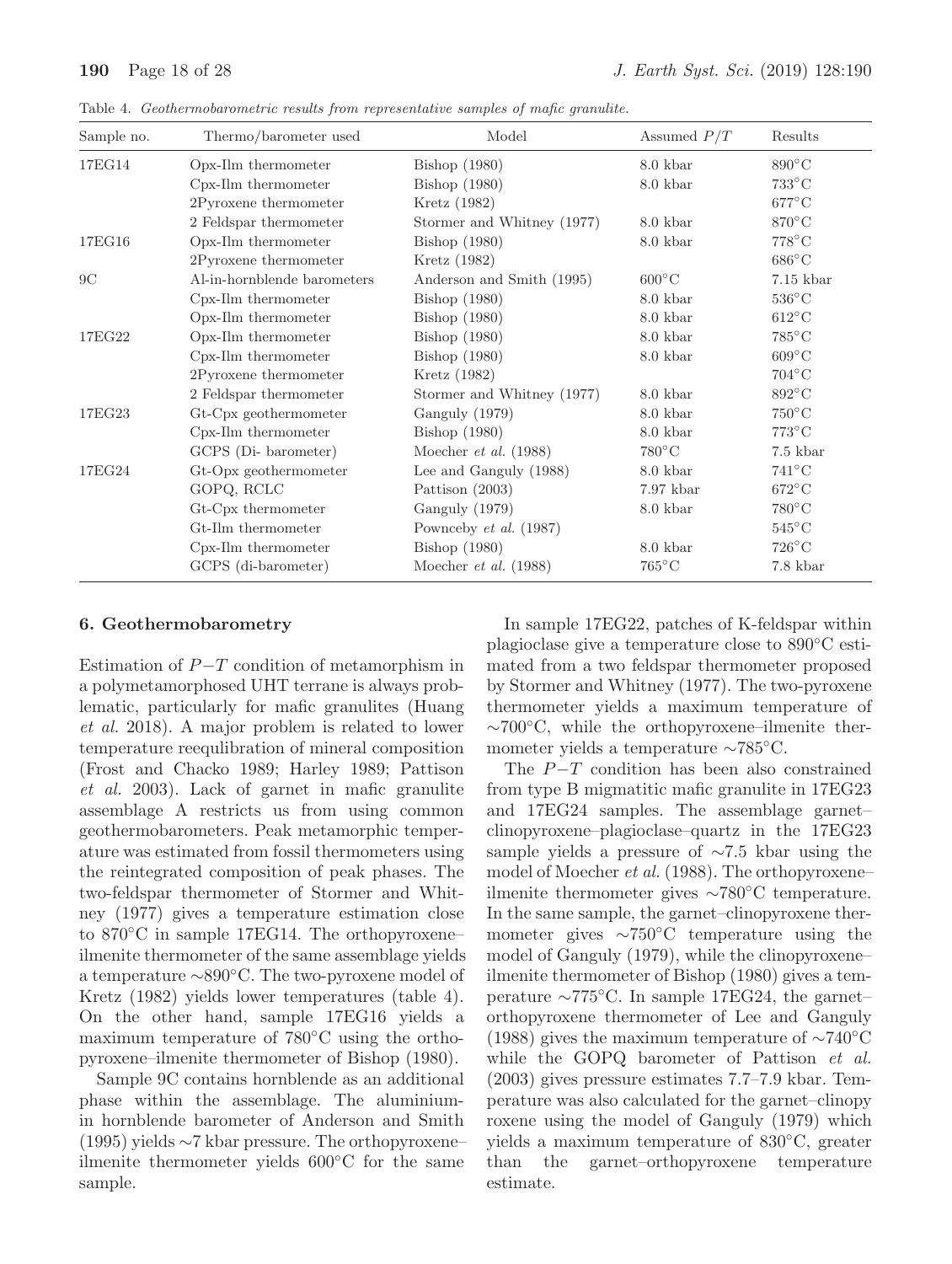Table 5. Oxygen fugacity values calculated at estimated pressure and temperature (QUILF reactions are after Andersen et al. 1993).

| Sample         | Oxide-silicate/oxide pairs                                                                | Temperature<br>$({}^{\circ}C)$ | Pressure<br>(kbar) | $\log fO_2$ | $\Delta$ FMQ |
|----------------|-------------------------------------------------------------------------------------------|--------------------------------|--------------------|-------------|--------------|
| 17EG14         | $Opx$ -Ilm                                                                                | 890                            | 8                  | $-22.35$    | $-10.31$     |
|                | $Fe2Si2O6+2MgTiO3 = Mg2Si2O6+2FeTiO3$                                                     |                                |                    |             |              |
|                | $Opx$ -Ilm                                                                                | 765                            | 8                  | $-10.01$    | 4.52         |
| 17EG16         | Mag-Haem                                                                                  | 765                            | 8                  | $-9.99$     | 4.53         |
|                | $4Fe3O4 + O2 = 6Fe2O3$                                                                    |                                |                    |             |              |
|                | $Opx-Mag-Qtz$ $(OMQ)/Opx-Haem-Qtz$                                                        | 900                            | 8                  | $-9.45$     | 4.59         |
|                | $(OHQ)/Aug-Mag-Qtz$                                                                       |                                |                    |             |              |
|                | $(AMQ)/Aug$ -Haem-Qtz $(AHQ)$                                                             |                                |                    |             |              |
|                | $3Fe_2Si_2O_6 + O_2 = 2Fe_3O_4 + 6SiO_2$                                                  |                                |                    |             |              |
|                | $2Fe_2Si_2O6 + O_2 = 2Fe_2O_3 + 4SiO_2$                                                   |                                |                    |             |              |
| 9 <sub>C</sub> | $Opx-Mag-Qtz$ $(OMQ)/Opx-Haem-Qtz$                                                        | 600                            | 8                  | $-9.84$     | 4.50         |
|                | $(OHQ)/Aug-Mag-Qtz$                                                                       |                                |                    |             |              |
|                | $(AMQ)/Aug$ -Haem-Qtz $(AHQ)$                                                             |                                |                    |             |              |
|                | $3Fe_2Si_2O_6 + O_2 = 2Fe_3O_4 + 6SiO_2$                                                  |                                |                    |             |              |
|                | $2\text{Fe}_2\text{Si}_2\text{O}_6 + \text{O}_2 = 2\text{Fe}_2\text{O}_3 + 4\text{SiO}_2$ |                                |                    |             |              |
| 17EG22         | $Opx$ -Ilm                                                                                | 785                            | 8                  | $-17.14$    | $-3.05$      |
| 17EG24         | $Opx$ -Ilm                                                                                | 740                            | 8                  | $-17.79$    | $-2.69$      |

# **7. Oxygen fugacity**

Oxygen fugacity was calculated using the QUILF programme (Andersen *et al.* 1993) using suitable oxide–silicate and oxide–oxide mineral pairs in samples from both the assemblages (table 5). Mafic granulite samples having assemblage A show similar mineralogy (albeit some minor variation in oxide–sulphide assemblages) and reflect an end product of the same metamorphic cycle, even though temperature and pressure calculated from both assemblages show minor differences. To avoid uncertainty in calculation, we chose to take exact temperature values constrained from each sample. The pressure value for each sample has been fixed at 8 kbar considering the present estimates and published *P*–*T* records (Dasgupta *et al.* 1993; Bose *et al.* 2000, 2003).

The  $fO<sub>2</sub>$  value was calculated from the reactions involving the coexisting orthopyroxene–ilmenite, magnetite–haematite and orthopyroxene–magnetite–quartz:

$$
Fe2Si2O6 + 2MgTiO3
$$
  
= Mg<sub>2</sub>Si<sub>2</sub>O<sub>6</sub>, + 2FeTiO<sub>3</sub>, (10)

$$
4Fe3O4 + O2 = 6Fe2O3, \t(11)
$$

$$
FeSiO3 + O2 = 2Fe3O4 + 6SiO2.
$$
 (12)

Oxygen fugacity values calculated from all these reactions are 3–4 log units higher than the FMQ



Figure 10. Plot of temperature vs. oxygen fugacities of the mafic granulite samples at 8 kbar. The positions of HM, NNO, CCO and QFM buffers are drawn for comparison and reference. Abbreviations used for assemblages: OMQ, orthopyroxene–magnetite–quartz; OHQ, orthopyroxene–haematite–quartz; AMQ, augite–magnetite– quartz; AHQ, augite–haematite–quartz.

equilibrium for samples 9C and 17EG16. For samples 17EG14, 17EG22 and 17EG24, oxygen fugacity values were calculated by only using reaction (10). From other reactions, the  $fO<sub>2</sub>$  values could not be ascertained due to the absence of discrete magnetite grain within the assemblage.

Equilibrium reaction (11) has been used to calculate  $fO_2$  values for 17EG16 which show a high  $fO_2$  value (figure 10), except for one value for 17EG16 calculated from reaction (12), which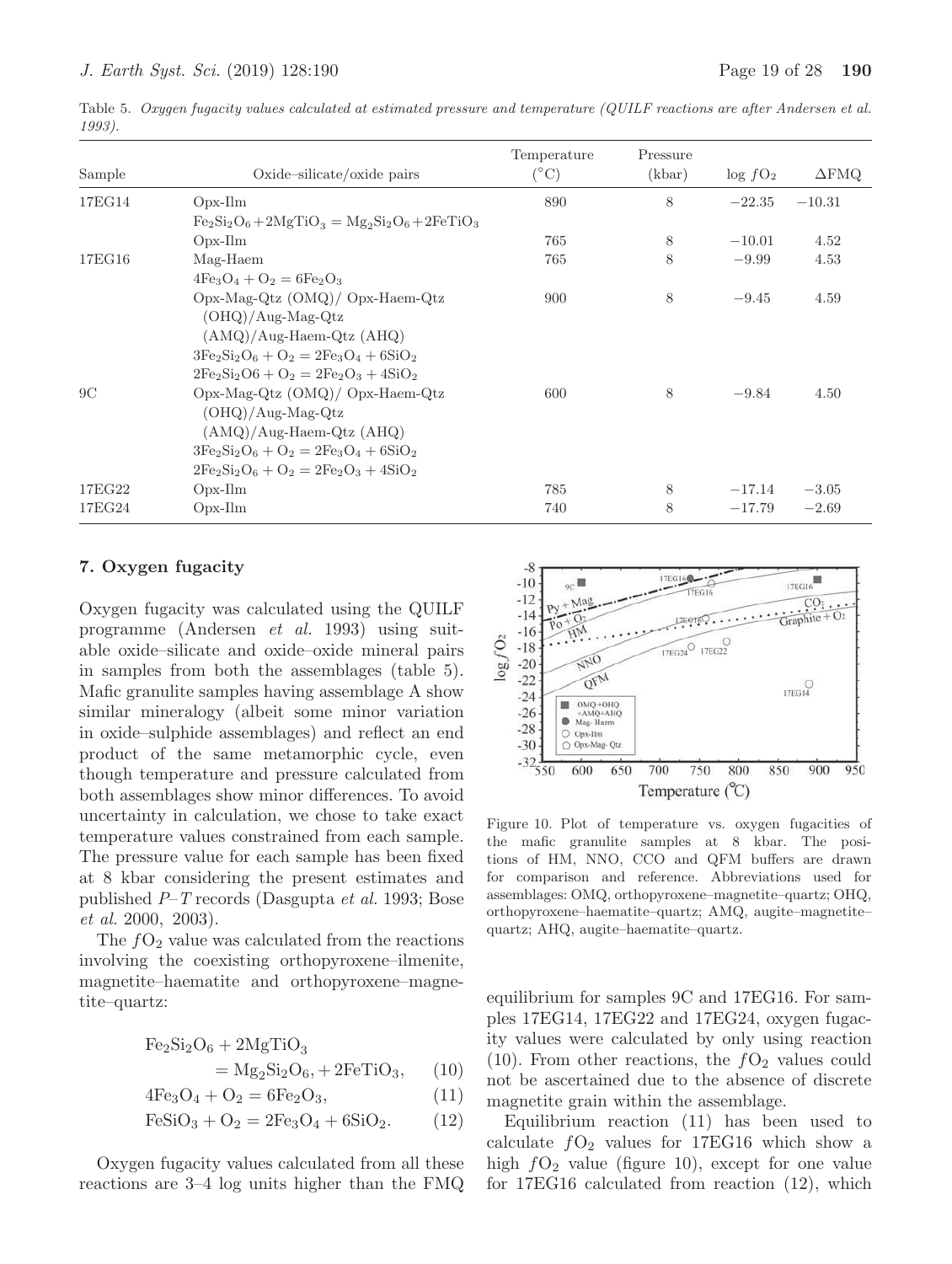shows a fugacity value close to the graphite stability curve. On the other hand, a fugacity value was estimated from reaction (10) for 17EG14 samples which show significantly low oxygen fugacity values below the graphite stability curve. The absence of any discrete magnetite grains and presence of exsolution-free ilmenite in the mineral assemblage yield low oxygen fugacity values which need clarification. Fugacity values calculated from samples 17EG22 and 17EG24 also yield log  $fO<sub>2</sub>$  values below the FMQ buffer. The pyrite– pyrrhotite buffer curve (reaction (12)) in figure 10 vindicates our textural observation. Both samples 9C and 17EG16 show the dominance of pyrite over pyrrhotite, but pyrite  $(Py_2)$  and magnetite  $(Mag<sub>3</sub>)$  replace pyrrhotite in the latter sample. As pyrrhotite is stable in a comparatively reduced condition, there must be a decrease in oxygen fugacity during the peak stage. The rocks experienced higher oxygen fugacity during retrogression, which promoted the formation of  $Py_2$  and Mag<sub>3</sub> replacing the pyrrhotite. All the other samples have low oxygen fugacity below the FMQ buffer but show textural evidence in favour of an increase in oxygen fugacity, except for sample 17EG14 (figure 10).

# **8. Discussion**

# 8.1 *Petrological evolution of mafic granulites of the EGB*

Mafic granulite is an important member of many regional granulite rock suites and preserves information about the interaction between the lower crust and the sub-lithospheric mantle (Harley 1989). This rock occurs either as a dismembered mafic intrusive that later underwent high-grade metamorphism and recrystallisation (Harley 1989; Montanini and Tribuzio 2001; Faryad and Hoinkes 2004) or as a basic rock metamorphosed by dehydration melting (Beard and Lofgren 1991; Pattison 1991; PatiñoDouce and Beard 1995; Springer and Seck 1997). For the latter, mafic granulite usually occurs as enclaves within felsic components of the granulite suite without intrusive contact. Two different types of mafic granulites have been studied in the present work. The massive variety of mafic granulite is reported from many localities of the EGB where it has been established that this rock has a mafic magmatic protolith which was emplaced at a deep crustal level before being metamorphosed to UHT condition

(Dasgupta *et al.* 1993; Sengupta *et al.* 1996; Bose *et al.* 2003; Bhui *et al.* 2007). A similar evolutionary history is invoked in the present massive variety of mafic granulite. Geochronological data of Shaw *et al.* (1997) from the Rayagada area of the EGB suggest ca. 1450 Ma emplacement age of mafic magma within the lower crust. Kelsey *et al.* (2017) studied the mafic granulite of the Anakapalle locality of the EGB and reported that the mafic magma was emplaced at ca. 1580 Ma. Recent tectonic modelling of EGB indicates that the UHT metamorphism of the Eastern Ghats Province (including the Domain 2 of EGB) took place in an accretionary tectonic setting where rifting occurred with the opening of the back arc basin during ca. 1480–1250 Ma (Dasgupta *et al.* 2013, 2017; Bose and Dasgupta 2018). The sediments that were deposited within the back arc basin along with the mafic and alkaline magma (emplaced at ca. 1.48–1.30 Ga, Upadhyay 2008; Ranjan *et al.* 2018) suffered UHT metamorphism along an anticlockwise path during 1130–990 Ma (Bose *et al.* 2011; Das *et al.* 2011; Korhonen *et al.* 2013b). Such an anticlockwise path could be a manifestation of intense magmatic activity after or during tectonic crustal thinning (magmatic intraor under-plating), which is a characteristic of a magmatic arc (Abati *et al.* 2003).

The occurrence of migmatitic mafic granulite is rare in the EGB and its evolutionary history is thus less constrained. The origin of the migmatitic variety is related to anatexis of mafic protolith as reported from many regional metamorphic terranes (Brown 1994; Hartel and Pattison 1996; Jones and Escher 2002; Padrón-navarta *et al.* 2008; Gross *et al.* 2009; Dziggel *et al.* 2012; Feisel *et al.* 2018). Experimental data show that mafic protolith undergoes melting at a temperature above 800 $^{\circ}$ C, but a tangible percentage (>10\%) of melt is generated at >850◦C in the pressure range of 5–10 kbar (Beard and Lofgren 1991; Rapp *et al.* 1991; Rushmer 1991; Sen and Dunn 1994; Wolf and Wyllie 1994; PatiñoDouce and Beard 1995; Rapp and Watson 1995; López and Castro 2001). A general observation of all the experimental results is that the produced melt has a tonalitic– trondhjemite composition, whereas the solid residue assemblage is represented by orthopyroxene + clinopyroxene + plagioclase with or without garnet. A crucial textural evidence for anatectic mafic migmatite is the presence of relic hornblende within garnet (Hartel and Pattison 1996). Unfortunately, we could not find any relic hornblende within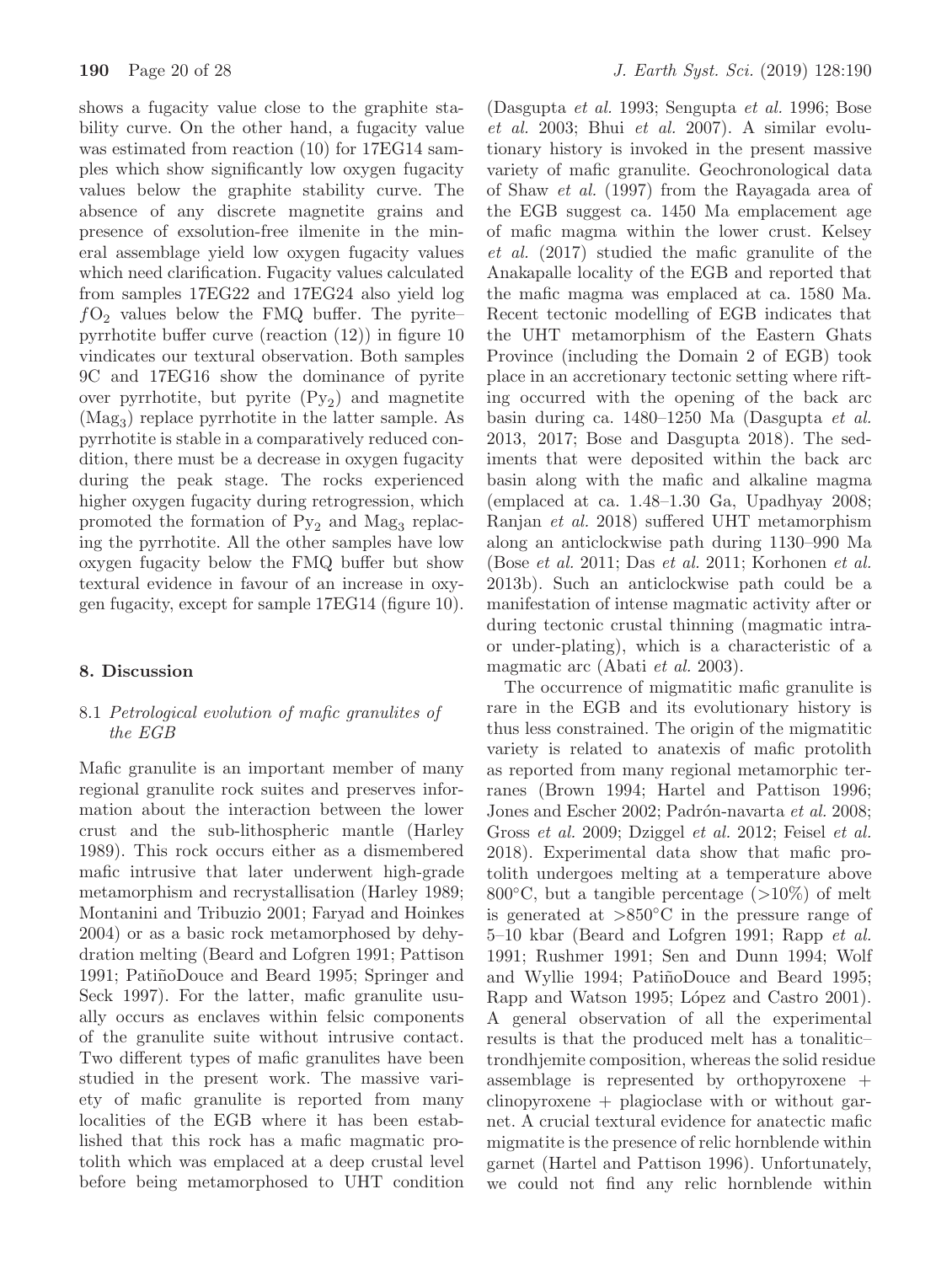porphyroblastic garnet and thus direct textural evidence for anatexis of mafic protolith could not be provided. One possibility is that the peritectic melting reaction consuming hornblende overstepped in the realm of UHT metamorphism without leaving any relic. On the other hand, textural evidences like thin K-feldspar film on plagioclase and quartz support onset of melting. Conventional thermobarometric data suggest a peak metamorphic temperature of ∼890◦C at 8 kbar pressure, but this must be a reset value as similar mafic granulites from the nearby localities yield higher temperature estimates (Dasgupta *et al.* 1991, 1993; Bose *et al.* 2003). It is also important to mention that the aluminous granulites of the same suite of rocks preserve textural and compositional evidence of UHT metamorphism (Sengupta *et al.* 1990; Bose *et al.* 2000, 2006; Das *et al.* 2011; Korhonen *et al.* 2013a). Moreover, the presence of orthopyroxene lamellae within clinopyroxene in the studied samples provides fossil evidence of UHT metamorphism (Frost and Chacko 1989; Harley 2008).

#### 8.2 *Fluid evolution at the lower crust*

An attempt has been done in this study to understand the fluid–rock interaction in lower crustal condition using the texture and mineralogy of the oxide–sulphide–silicate mineral assemblages. The textural study of both the varieties of mafic granulite suggests the stability of clinopyroxene + orthopyroxene + plagioclase + ilmenite  $\pm$  garnet  $\pm$  magnetite  $\pm$  pyrrhotite, chalcopyrite,  $\pm$  pyrite (Py<sub>1</sub>) at the peak metamorphic condition. Oxide mineralogy at the peak stage is dominated by ilmenite  $(\text{Ilm}_2)$  with/without discrete magnetite. When occurring adjacent to ilmenite, magnetite does not contain exsolved ilmenite, and thus unmixing from an oxide solid solution (Vincent and Phillips 1954) is not a feasible mechanism for the formation of the two-oxide aggregate. On the contrary, the intimate association of discrete magnetite  $(Mag_2)$  with  $Ilm_2$  possibly implies that the former stabilised in the oxidised samples through reaction (1). There is no discrete haematite grain in any of the assemblages, which implies that the  $fO_2$  condition never reached the HM buffer during the metamorphic evolution. In sample 9C, haemo-ilmenite  $(\text{Ilm}_2)$  coexists with  $Mag<sub>2</sub>$  in the matrix in a more oxidised assemblage, indicating fluctuations of the  $fO_2$  condition for different samples, and the fluid composition was

mostly buffered by mineral assemblages. In a multicomponent fluid, such fluctuation of  $fO<sub>2</sub>$  should be dependent on fugacities of other components. Based on the composition of the pyrrhotite and calculated sulphide phase relationships (Toulmin and Barton 1964), the estimated value of  $fS_2$  varies in the range of  $-3.50$  to  $-3.67$  at the appropriate temperature conditions (table 2).

Sulphide phases are dominated either by pyrite (samples 17EG16 and 9C) or pyrrhotite (samples 17EG14, 17EG22, 17EG23 and 17EG24). Temperature vs.  $fO_2$  plot using QUILF equilibria (Andersen *et al.* 1993) suggests lower  $fO_2$  values for pyrrhotite-bearing assemblages compared to the pyrite-bearing ones. Experimental data suggest that the stability of sulphide phases in mafic rock depends on  $fO_2$  conditions at temperature >743◦C, above which pyrrhotite becomes stable over pyrite irrespective of  $fO_2$  values (Kullerud 1957). Therefore, pyrrhotite should occur as the stable phase at the UHT metamorphic peak in both the assemblages while pyrite (both  $Py_1$  and  $Py_2$ ) must have formed at a temperature lower than the metamorphic peak. The calculated  $fO<sub>2</sub>$  values of samples with pyrite-dominated assemblages are 3- 4 log units higher than the FMQ buffer. Another important feature is the development of  $Py<sub>2</sub>$  and  $Mag<sub>3</sub>$  at the retrograde stage of metamorphism that presumably was augmented by cooling at high  $fO<sub>2</sub>$  condition.

A sustained high oxygen fugacity in the lower crust can be achieved in several ways:

(1) High  $fO_2$  mineral assemblages in the lower crust can be inherited from an oxidised protolith (e.g., Arima *et al.* (1986) for metapelitic granulite). Considering that the protolith of the massive variety of mafic granulite is basic magma, we explore the possibility of inheriting highly oxidised mineral assemblage. In the lower crustal condition,  $fO_2$  conditions of basic magma are controlled by mechanisms like partial melting and melt segregation (Ballhaus 1993; Zhang *et al.* 2013). Phase relations in the  $FeO-Fe<sub>2</sub>O<sub>3</sub>$  system show that magnetite can be a stable mineral with haematite up to ∼1530°C with increasing  $fO_2$  (Darken and Gurry 1945; Muan 1958). Experimental data suggest that basic magma in arc settings is more oxidised compared to other tectonic settings (Carmichael 1991; Ballhaus 1993). Geochemical characterisation of mafic magmatism in EGB is poorly constrained and available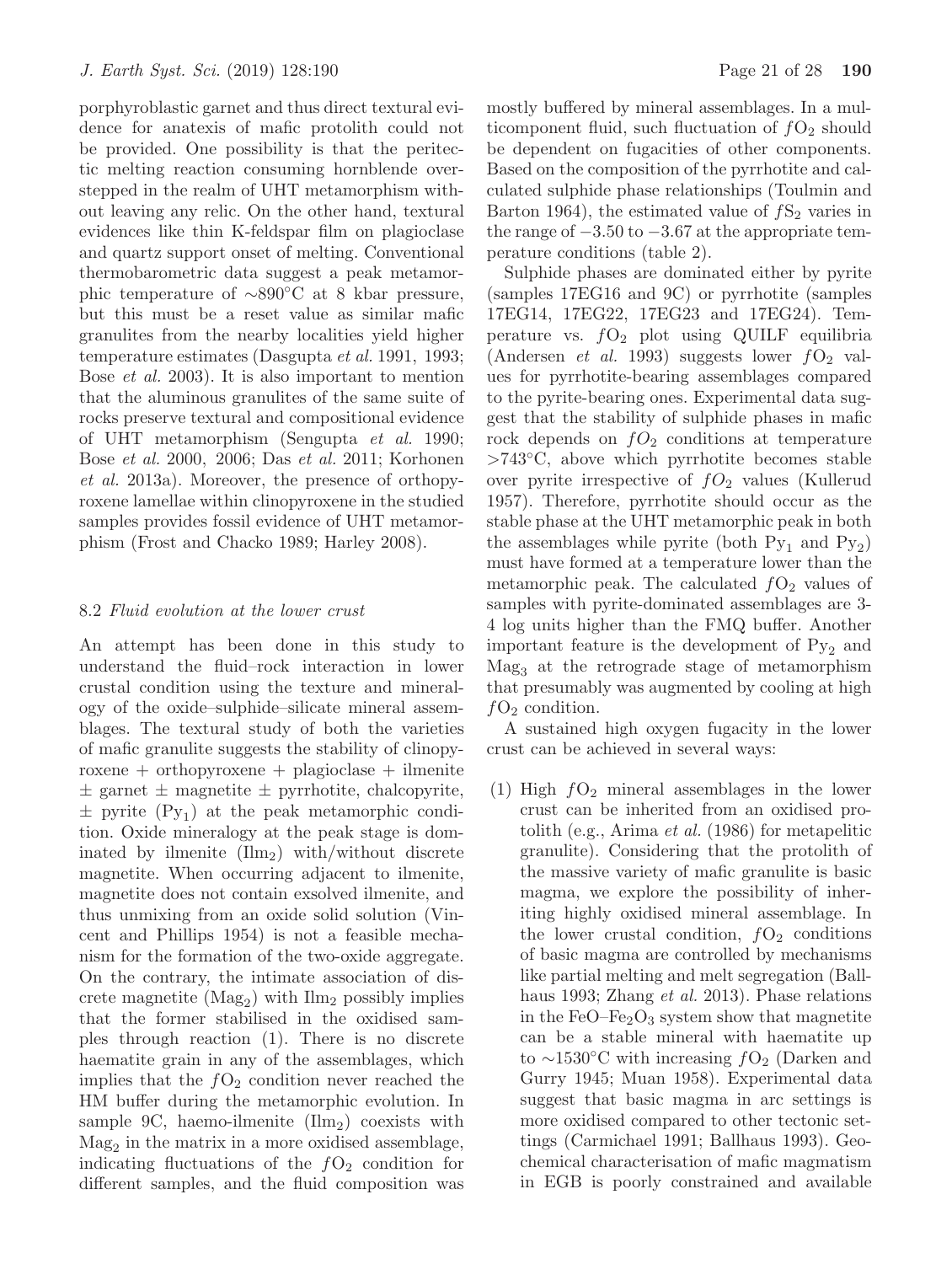data suggest an extensional setting (Sengupta *et al.* 1996) possibly during ca. 1580–1350 Ma (Shaw *et al.* 1997; Kelsey *et al.* 2017; Ranjan *et al.* 2018). On the other hand, metamorphic and geochronological histories suggest a prolonged subduction–accretion history of the EGB during ca. 1.2–0.9 Ga (Dasgupta *et al.* 2013, 2017; Bose and Dasgupta 2018). This time frame witnessed high temperature metamorphism, deformation and emplacement of granitoids of suspected arc signatures (Saha and Karmakar 2015). It is likely that the mafic granulites of Domain 2 of EGB could be chemically modified by arc magmas. Some of the rhombohedral oxides thus could be inherited from a magmatic source. This possibility could not be further explored in the absence of precision geochemical data.

- (2) The other possibility for high  $fO<sub>2</sub>$  in lower crustal rocks is the internal fluid buffering. The high oxidation states of the mineral in samples 17EG16 and 9C could only reflect an oxidised protolith with internal buffering of oxygen during metamorphism. This is probably the most dominant process for the present samples. On the other hand, features like  $Mag<sub>4</sub>$  veins, rims of  $Py_2$  on Po and alteration textures are likely to be formed at a later stage by an external fluid source.
- (3) The third possibility is the external fluid source. Oxidation by an infiltrating fluid during granulite facies metamorphism was not clearly understood for a long time. Although  $CO<sub>2</sub>$  and  $H<sub>2</sub>O$  are not much effective as oxidising agents in graphite-free rocks (Frost 1991), the  $SO<sub>2</sub>$  component in brine could be an important oxidising agent (Crawford and Hollister 1986; Stout *et al.* 1986; Cameron and Hattori 1994; Harlov *et al.* 1997; Newton and Manning 2005; Harlov 2012). In a subduction–accretion setting, fluid comes from the dehydration of the hot subduction zone and is dominated by  $H_2O$  with solutes of Ca and Al (Manning 2004; Zheng *et al.* 2016). This hydrothermal supercritical fluid acts as an ideal agent for material transport (including sulphates) owing to the alkali chloride components in it (Keppler 1996; Ni *et al.* 2017; Barnes *et al.* 2018). In such a halogen-enriched aqueous fluid, ion pair formation (NaClaq−KClaq) is favoured at higher temperature and Ca shows strong mobility (Barnes *et al.* 2018). Other sources

of concentrated brines could be deeply buried evaporates (Yardley and Graham 2002) or downward circulating dissolved salts of surficial origin in thermally excited convection cells (McLelland *et al.* 2002). Despite this, direct evidence of brine-rich fluid inclusions from lower crustal rocks is rare (Touret and Huizenga 2012; Touret and Nijland 2013), possibly due to their wetting behaviour with mineral phases (Touret 1985; Watson and Brenan 1987; Manning and Aranovich 2014).

Fluid inclusion data from the EGB (Chilka Lake by Bose *et al.* (2016); Simliguda by Bose *et al.* (2009); G. Madugula by Mohan *et al.* (2003); Vizianagaram by Sarkar *et al.* (2003)) show evidence of  $CO<sub>2</sub>–H<sub>2</sub>O$  fluid species without any direct evidence for brine. Interestingly, the high F contents in fluor-biotite  $(>3 \text{ wt\%})$ ; Bose *et al.* 2005; Ganguly *et al.* 2017) and fluor-wagnerite  $(>6 \text{ wt})$ F; Das *et al.* 2017) in mineral assemblages indicate the possible association of halogen-rich fluid species during peak and retrograde metamorphic stages. For the granitic rocks, the composition of brine is dominated by NaCl, whereas  $CaCl<sub>2</sub>$  dominates in mafic rocks (Möller *et al.* 1997; Stober and Bucher 2005). In the present samples, the development of Ca–Na patchy zoning in plagioclase possibly indicates the formation of the latter by a brine-rich fluid interaction (Harlov 2012). In addition to that, extensive veining of magnetite across the oxide–sulphide grains and myrmekite development along the boundary between perthitic K-feldspar and plagioclase possibly resulted from metasomatism by brine-rich fluid (Harlov *et al.* 2006; Touret 2009; Harlov 2012). Harlov and Hansen (2005) made a systematic study in Tamil Nadu, South India and proposed that the trend of oxide–silicate–sulphide mineral assemblages, composition and textures is the result of infiltrating brine (NaCl–KCl containing oxidising component  $CaSO<sub>4</sub>$ ) during high-grade metamorphism. Therefore, the high oxidation state in the rocks during retrogression could have occurred due to infiltration of a similar fluid. From the nearby area, Bose *et al.* (2009) showed that the UHT granulite metamorphism occurred at a high  $fO_2$  condition (3–4 log unit above the FMQ buffer) and subsequent infiltration of a separate fluid phase  $CO<sub>2</sub>–H<sub>2</sub>O$ (evident from the fluid inclusion data). They also argued that the post-peak metamorphic fluid was richer in brine concentration compared to the prepeak fluid.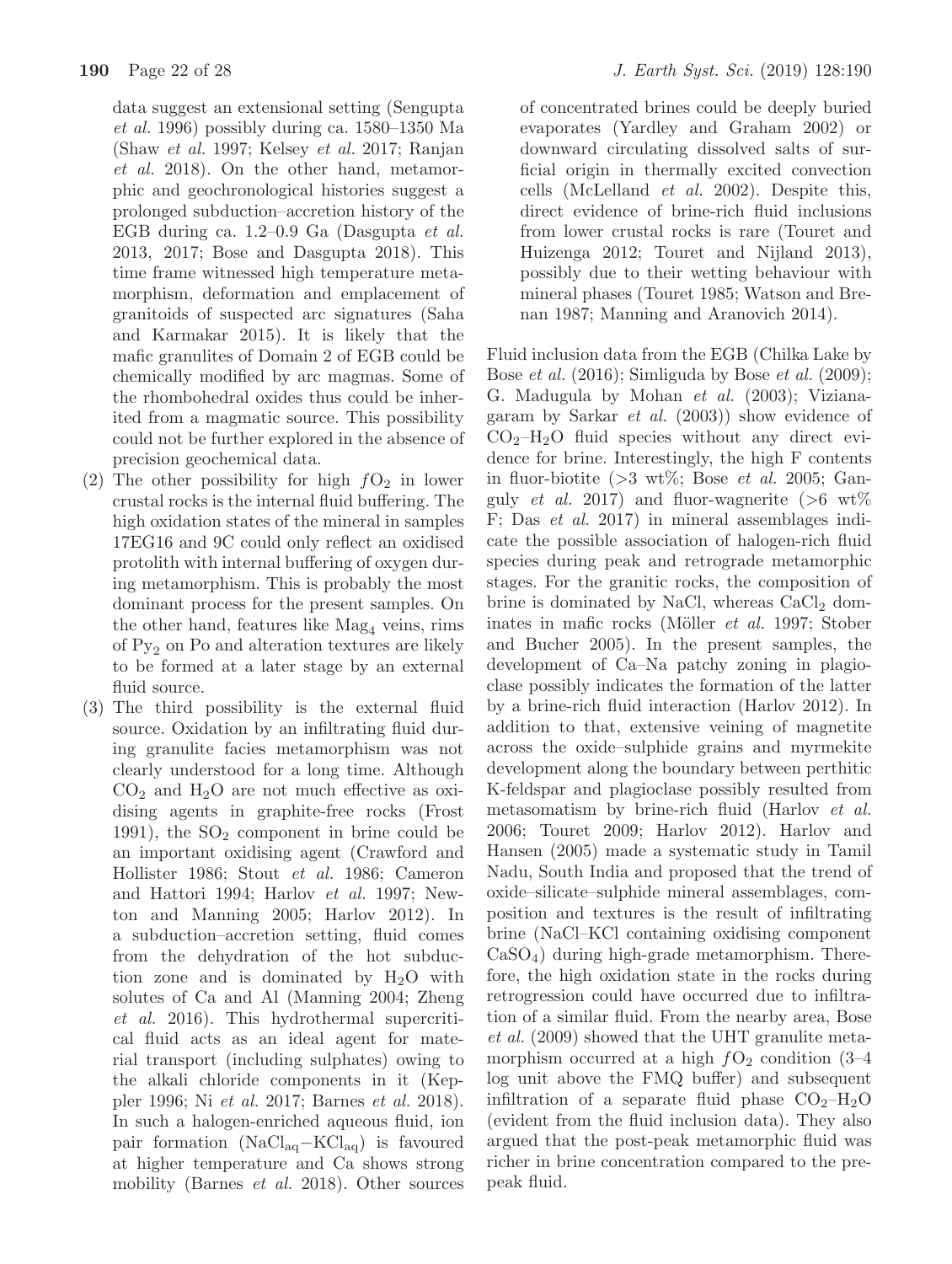#### 8.3 *Fluid evolution in shallow crustal level*

The migmatitic variety of mafic granulite contains barite along the brittle fractures, often replacing the sulphide and oxide phases and also found in association with calcite within the inter-granular space. Experiments on anhydrite show that stability of sulphate is favoured only when the  $fO<sub>2</sub>$  is 2 log units above FMQ (Carroll and Rutherford 1987; Török et al. 2003). Experimental data suggest that barite precipitates at a shallow  $( $400^{\circ}C$ ,$ 2 kbar) crustal condition under a high oxygenated condition (Hanor 1994, 2000; Yardley 2005). Since externally derived hydrothermal fluids could be responsible for oxidation and subsequently favoured barite precipitation (Ohmoto and Skinner 1983; Shikazono *et al.* 1983; Van Cranendonk and Pirajno 2004), infiltration of such a fluid possibly caused precipitation of barite along the brittle fractures of the migmatitic mafic granulite. In such a case, mixing of hot deep crustal fluid with cooler surficial hypersaline brine may cause leaching of sulphide minerals to release oxygen (Valenza *et al.* 2000). An increase in oxygen fugacity at the shallow level can also be caused by bacterial activity (Hattori and Cameron 1986).

The other possible external sources are connate fluid or remobilised meta-evaporites in shallow crustal condition (Hanor 2000). Shallow crustal brine may also arise from dissolution of halite followed by evaporation and precipitation (Rittenhouse 1967). However, fluid inclusion studies of a low temperature ore field suggest that relative to evaporites, bittern brines are more common in the subsurface geologic column (Yardley 2009).

# **9. Conclusion**

From the field petrographic, geothermobarometric and calculated fluid data, we conclude that:

- (1) The two varieties of mafic granulites evolved in two different processes. While the massive type mafic granulite represents metamorphosed deep-crustal basic magma, the migmatitic type underwent anatexis of the middle crust of basic composition. Both the varieties are now occurring as enclaves within charnockite gneiss.
- (2) The calculated peak temperature is  $890^{\circ}$ C, which is a reset value considering the UHT metamorphic history of the associated aluminous granulites.
- (3) The occurrence of magnetite–ilmenite and pyrite–pyrrhotite in different textural modes indicates fluctuations of the  $fO<sub>2</sub>$  condition during metamorphism, although the calculated values are always high with respect to the QFM buffer. The absence of haematite discrete grain indicates that the  $fO_2$  conditions never reached the HM buffer.
- (4) A consistently high  $fO_2$  condition throughout the metamorphic history of the mafic granulite closely matches that of the aluminous granulite. We argue that infiltration of the Ca-rich brine solution could be responsible for elevating both the  $fO_2$  conditions and metasomatism of the lower crust. Fluid inclusion data from the nearby localities do not reveal the presence of brine fluid, which may be explained by the high wetting capacity of brine.

### **Acknowledgements**

We acknowledge the financial support from the Council of Scientific and Industrial Research (CSIR), Government of India (Grant No. 24(0333)/ 14/EMR-II). Constructive review comments from Prof. Somnath Dasgupta helped us improve the quality of the paper. We thank Proloy Ganguly for his help during EPMA work. S B acknowledges infrastructural support from UGC-CAS and DST-FIST facilities extended to the Department of Geology, Presidency University. The efficient editorial handling by Prof Pulak Sengupta is greatly appreciated.

#### **References**

- Abati J, Arenas R, Catalan J R M and Garcia F D 2003 Anticlockwise P–T path of granulites from the Monte Castelo gabbro (Ordenes Complex, NW Spain); J. Petrol. **44** 305–327.
- Anderson J L and Smith D R 1995 The effects of temperature and  $fO_2$  on the Al-in-hornblende barometer; Am. Mineral. **80** 549–559.
- Andersen D J, Lindsley D H and Davidson P M 1993 QUILF: A pascal program to assess equilibria among Fe-Mg-Mn-Ti oxides, pyroxenes, olivine, and quartz; Comput. Geosci. **19** 1333–1350.
- Arima M, Kerrich R and Thomas A 1986 Sapphirinebearing paragneiss from the northern Grenville Province in Labrador, Canada. Protolith compositions and metamorphic P–T conditions; Geology **14** 884–887.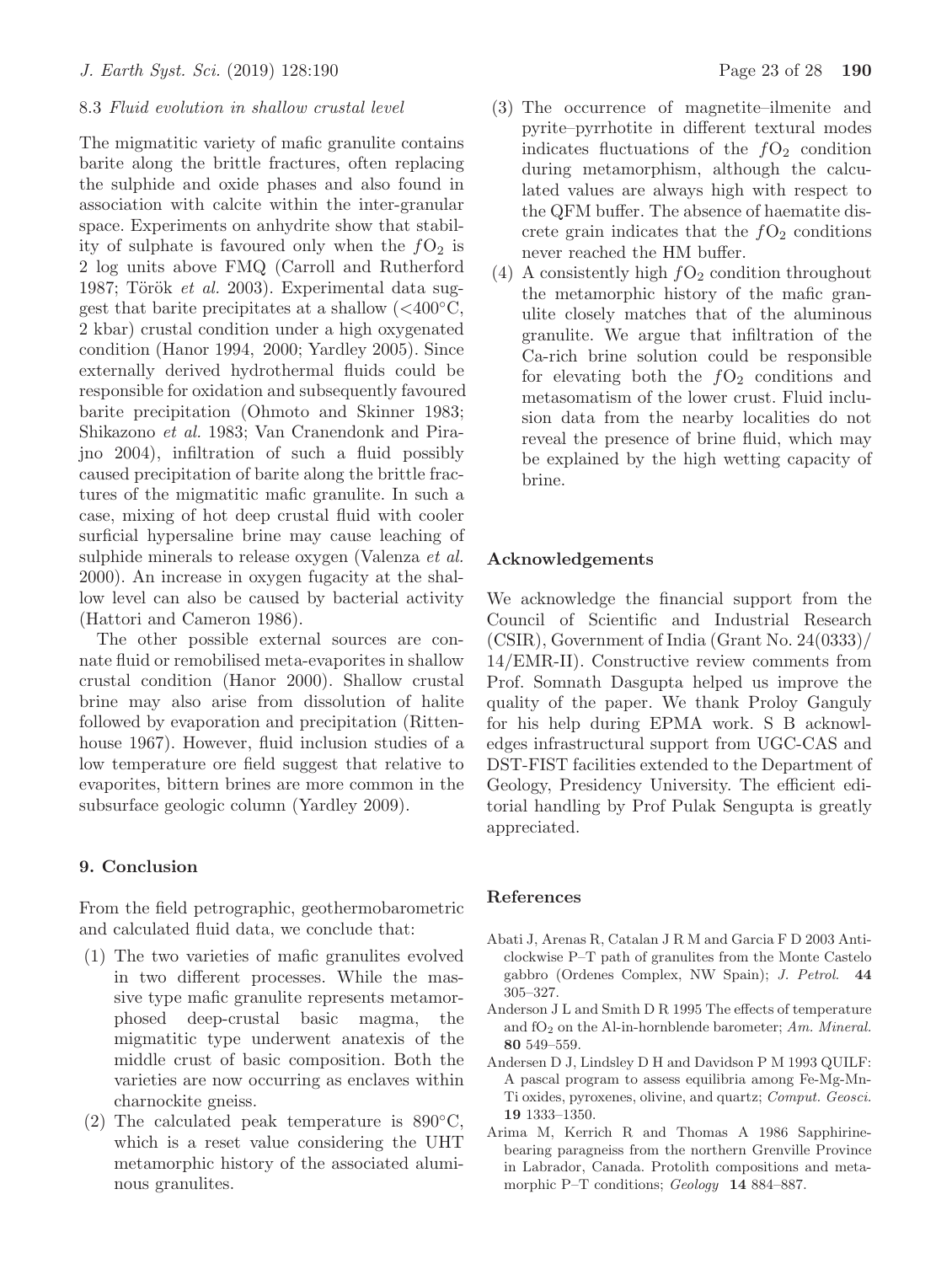- Ballhaus C 1993 Redox states of lithospheric and asthenospheric upper mantle; Contrib. Mineral. Petrol. **114** 331–348.
- Barnes J D, Manning C E, Scambelluri M and Selverstone J 2018 The behavior of halogens during subduction-zone processes; In: The role of halogens in terrestrial and extraterrestrial geochemical processes: Surface, crust, and mantle (eds) Harlov D E and Aranovich L, Springer, Berlin, Geochemistry Chapter, Vol. **8**, pp. 545–590, https://doi.org/10.1007/978-3-319-61667-4\_8.
- Beard J S and Lofgren G E 1991 Dehydration melting and water-saturated melting of basaltic and andesitic greenstones and amphibolites at 1, 3, and 6. 9 kbar; J. Petrol. **32** 365–401.
- Bhui U K, Sengupta P and Sengupta P 2007 Phase relations in mafic dykes and their host rocks from Kondapalle, Andhra Pradesh, India: Implications for the time–depth trajectory of the Palaeoproterozoic (late Archaean?) granulites from southern Eastern Ghats belt; Precamb. Res. **156** 153–174.
- Bishop F C 1980 The distribution of  $\text{Fe}^{2+}$  and Mg between coexisting ilmenite and pyroxene with applications to geothermometry; Am. J. Sci. **280** 46–77.
- Bohlen S R and Essene E J 1977 Feldspar and oxide thermometry of granulites in the Adirondack Highlands; Contrib. Mineral. Petrol. **62** 153–169.
- Bose S and Das K  $2007$  Sapphirine  $+$  quartz assemblage in contrasting textural modes from the Eastern Ghats belt, India: Implications for stability relations in UHT metamorphism and retrograde processes; Gondwana Res. **11** 492–503.
- Bose S and Dasgupta S 2018 Eastern Ghats belt, Grenvillianage tectonics and the evolution of the Greater Indian Landmass: A critical perspective; J. Indian Inst. Sci., https://doi.org/10.1007/s41745-018-0068-2.
- Bose S, Fukuoka M, Sengupta P and Dasgupta S 2000 Evolution of high-Mg-Al granulites from sunkarametta, Eastern Ghats, India: Evidence for a lower crustal heating-cooling trajectory; J. Metamorph. Geol. **18** 223–240.
- Bose S, Pal S and Fukuoka M 2003 Pressure–temperaturefluid evolutionary history of orthopyroxene-bearing quartzofeldspathic and mafic granulites from northern parts of the Eastern Ghats belt, India: Implications for Indo-Antarctic correlation; J. Asian Earth Sci. **22** 81–100.
- Bose S, Das K and Fukuoka M 2005 Fluorine content of biotite in granulite-grade metapelitic assemblages and its implications for the Eastern Ghats granulites; Eur. J. Mineral. **17** 665–674.
- Bose S, Das K, Dasgupta S, Miura H and Fukuoka M 2006 Exsolution textures in orthopyroxene in aluminous granulites as indicators of UHT metamorphism: New evidence from the Eastern Ghats belt, India; Lithos **92**pg 506–523.
- Bose S, Das K, Ohnishi I, Torimoto J, Karmakar S, Shinoda K and Dasgupta S 2009 Characterization of oxide assemblages of a suite of granulites from Eastern Ghats belt, India: Implication to the evolution of C-O-H-F fluids during retrogression; Lithos **113** 483–497.
- Bose S, Dunkley D J, Dasgupta S, Das K and Arima M 2011 India–Antarctica–Australia–Laurentia connection in the Paleoproterozoic–Mesoproterozoic revisited: Evidence from new zircon U–Pb and monazite chemical age data

from the Eastern Ghats belt, India; GSA Bull. **123** 2031–2049.

- Bose S, Das K, Torimoto J, Arima M and Dunkley DJ 2016 Evolution of the Chilka Lake granulite complex, northern Eastern Ghats belt, India: First evidence of ∼780 Ma decompression of the deep crust and its implication on the India–Antarctica correlation; Lithos **263**pg 161–189.
- Brown M 1994 The generation, segregation, ascent and emplacement of granite magma: The migmatite-tocrustally-derived granite connection in thickened orogens; Earth-Sci. Rev. **36** 83–130.
- Brown M 2001 Crustal melting and granite magmatism: Key issues; Phys. Chem. Earth A; Solid Earth Geod. **26** 201–212.
- Buddington A and Lindsley D 1964 Iron-titanium oxide minerals and synthetic equivalents; J. Petrol. **5** 310–357.
- Burton B P 1991 The interplay of chemical and magnetic ordering; Rev. Mineral. Geochem. **25** 303–322.
- Cameron E and Hattori K 1994 Highly oxidized deep metamorphic zones: Occurrence and origin; Mineral. Mag. A **58** 142–143.
- Cameron E M, Cogulu E H and Stirling J 1993 Mobilization of gold in the deep crust: Evidence from mafic intrusions in the Bamble belt, Norway; Lithos **30** 151–166.
- Carmichael I S 1991 The redox states of basic and silicic magmas: A reflection of their source regions? Contrib. Mineral. Petrol. **106** 129–141.
- Carroll M R and Rutherford M J 1987 The stability of igneous anhydrite: Experimental results and implications for sulfur behavior in the 1982 El Chichon trachyandesite and other evolved magmas; J. Petrol. **28** 781–801.
- Crawford M and Hollister L 1986 Metamorphic fluids: The evidence from fluid inclusions. Fluid-rock interactions during metamorphism; Springer, NY, pp. 1–35.
- Darken L and Gurry R 1945 The system iron-oxygen. I. The wüstite field and related equilibria; J. Am. Chem. Soc. **67** 1398–1412.
- Das K, Bose S, Karmakar S, Dunkley D J and Dasgupta S 2011 Multiple tectonometamorphic imprints in the lower crust: First evidence of ca. 950 Ma (zircon U–Pb SHRIMP) compressional reworking of UHT aluminous granulites from the Eastern Ghats belt, India; Geol. J. **46** 217–239.
- Das K, Tomioka N, Bose S, Ando J and Ohnishi I 2017 The occurrence of fluor-wagnerite in UHT granulites and its implications towards understanding fluid regimes in the evolution of deep crust: A case study from the Eastern Ghats belt, India; Mineral. Petrol. **111** 417–429.
- Dasgupta S, Sengupta P, Guha D and Fukuoka M 1991 Mafic granulites from the Eastern Ghats, India: Further evidence for extremely high temperature crustal metamorphism; J. Geol. **99** 124–133.
- Dasgupta S, Sengupta P, Mondal A and Fukuoka M 1993 Mineral chemistry and reaction textures in metabasites from the Eastern Ghats belt, India and their implications; Mineral. Mag. **57** 113–120.
- Dasgupta S, Sengupta P, Ehl J, Raith M and Bardhan S 1995 Reaction textures in a suite of spinel granulites from Eastern Ghats belt, India: Evidence for polymetamorphism and a partial petrogenetic grid in the system KFMASH and the roles of ZnO and Fe2O3; J. Petrol. **<sup>36</sup>** 435–461.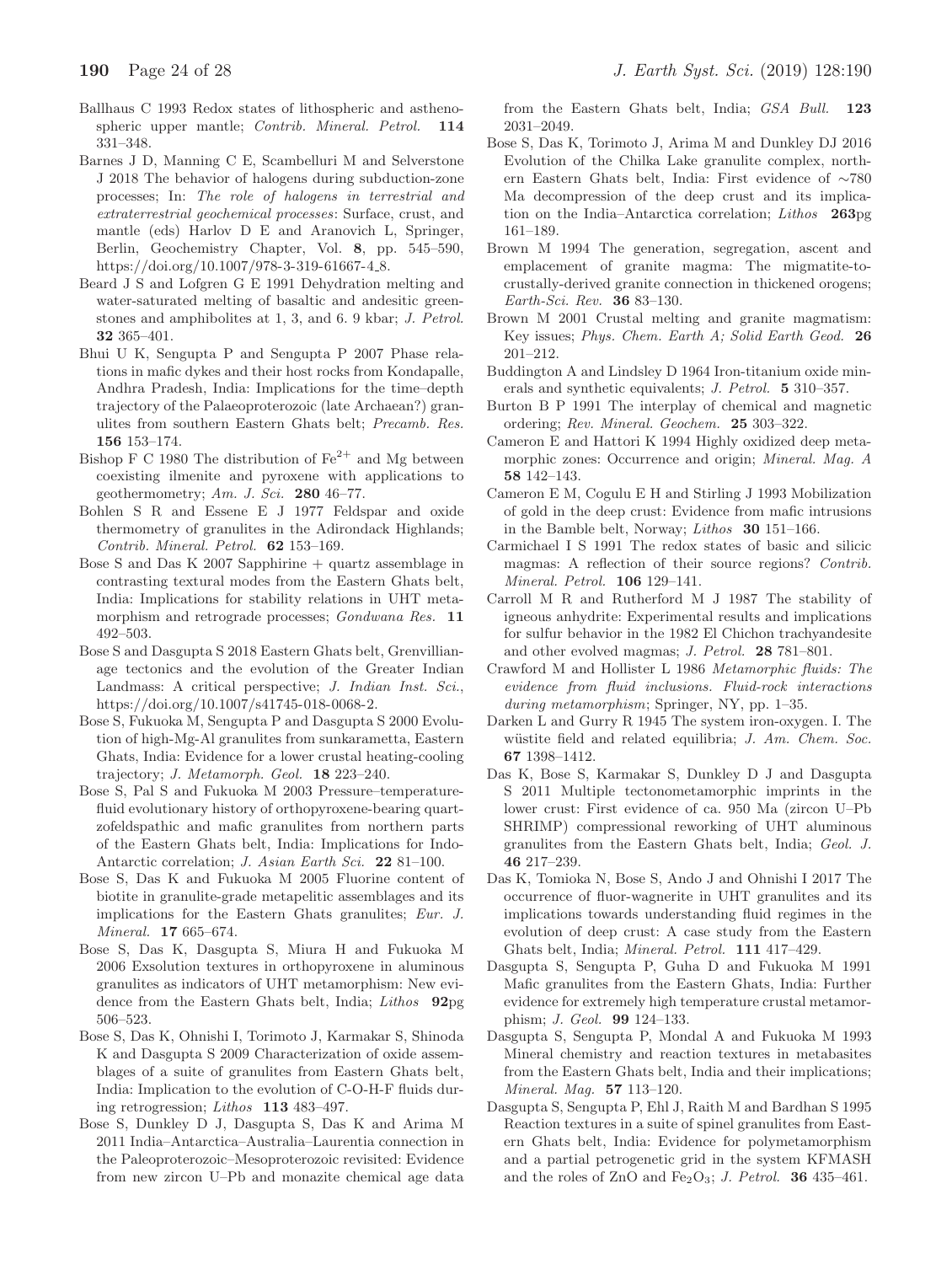- Dasgupta S, Bose S and Das K 2013 Tectonic evolution of the Eastern Ghats belt, India; Precamb. Res. **227**pg 247–258.
- Dasgupta S, Bose S, Bhowmik S K and Sengupta P 2017 The Eastern Ghats belt, India, in the context of supercontinent assembly; In: Crustal evolution of India and Antarctica: The supercontinent connection (eds.) Pant N C and Dasgupta S, Geol. Soc. London Spec. Publ. **457** 87–104.
- Dobmeier C J and Raith M M 2003 Crustal architecture and evolution of the Eastern Ghats Belt and adjacent regions of India, in Yoshida M, Windley B F and Dasgupta S (eds.) Proterozoic East Gondwana: Supercontinent Assembly and Breakup; Geol. Soc. London Spec. Publ. **206** 145–168.
- Duchesne J C 1972 Iron-titanium oxide minerals in the Bjerkrem-Sogndal Massif, south-western Norway; J. Petrol. **13** 57–81.
- Dziggel A, Diener J F A, Stoltz N B and Kolb J 2012 Role of  $H_2O$  in the formation of garnet coronas during near-isobaric cooling of mafic granulites: The Tasiusarsuaq terrane, southern West Greenland; J. Metamorph. Geol. **30** 957–972.
- Faryad S W and Hoinkes G 2004 Complex growth textures in a polymetamorphic metabasite from the Kraubath Massif (Eastern Alps); J. Petrol. **45** 1441–1451.
- Feisel Y, White R W and Palin R M 2018 New constraints on granulite-facies metamorphism and melt production in the Lewisian Complex, northwest Scotland; J. Metamorph. Geol., https://doi.org/10.1111/jmg.12311.
- Frost B R 1991 Introduction to oxygen fugacity and its petrologic importance; Rev. Mineral. Geochem. **25** 1–9.
- Frost B R and Chacko T 1989 The granulite uncertainty principle: Limitations on thermobarometry in granulites; J. Geol. **97** 435–450.
- Frost B R, Lindsley D H and Andersen D J 1988 Fe-Ti oxidesilicate equilibria; assemblages with fayalitic olivine;  $Am$ . Mineral. **73** 727–740.
- Ganguly J 1979 Garnet and clinopyroxene solid solutions, and geothermometry based on Fe-Mg distribution coefficient; Geochim. Cosmochim. Acta **43** 1021–1029.
- Ganguly P, Bose S, Das K, Torimoto J and Ghosh G 2017 Origin of spinel+quartz assemblage in a Si-undersaturated ultrahigh-temperature aluminous granulite and its implication for the P–T–fluid history of the phulbani domain, Eastern Ghats belt, India; J. Petrol. **58** 1941–1974.
- Ghiorso M S 1990 Thermodynamic properties of hematiteilmenite-geikielite solid solutions; Contrib. Mineral. Petrol. **104** 645–667.
- Gross A, Droop G T R and Porcer C C 2009 Petrology and thermobarometry of mafic granulites and migmatites from the Chafalote Metamorphic Suite: new insights into the Neoproterozoic P–T evolution of the Uruguayan-Sul-Rio-Grandense shield; Precamb. Res. **170** 157–174.
- Haggerty S E 1991 Oxide textures: A mini-atlas; Rev. Mineral. Geochem. **25** 129–219.
- Hall A 1986 Pyrite-pyrrhotite redox reactions in nature; Mineral. Mag. **50** 223–229.
- Hanor J S 1994 Origin of saline fluids in sedimentary basins; In: Geofluids: Origin, migration and evolution of fluids in sedimentary basins (ed.) Parnell J, Geol. Soc. London Spec. Publ. **78** 151–174.
- Hanor J S 2000 Barite–celestine geochemistry and environments of formation; In: Sulfate minerals: Crystallography, geochemistry and environmental significance (eds.) Hawthorne F C, Krivovichev V and Burns P C, Rev. Mineral. Geochem. **40** 193–275.
- Harley S 1989 The origins of granulites: A metamorphic perspective; Geol. Mag. **126** 215–247.
- Harley S 2008 Refining the P–T records of UHT crustal metamorphism; J. Metamorph. Geol. **26** 125–154.
- Harlov D, Newton R C and Hansen E C 1997 Oxide and sulphide minerals in highly oxidized, Rb-depleted, Archaean granulites of the Shevaroy Hills Massif, south India: Oxidation states and the role of metamorphic fluids; J. Metamorph. Geol. **15** 701–717.
- Harlov D E 1992 Comparative oxygen barometry in granulites, Bamble Sector, SE Norway; J. Geol. **100** 447–464.
- Harlov D E 2000a Apparent pyrrhotite-chalcopyrite solid solutions in charnockites: The Shevaroy Hills Massif, Tamil Nadu, S India and the Bamble Sector, SE Norway; Mineral. Mag. **64** 853–865.
- Harlov D E 2000b Titaniferous magnetite–ilmenite thermometry and titaniferous magnetite–ilmenite– orthopyroxene–quartz oxygen barometry in granulite facies gneisses, Bamble Sector, SE Norway: Implications for the role of high-grade  $CO<sub>2</sub>$ -rich fluids during granulite genesis; Contrib. Mineral. Petrol. **139** 180–197.
- Harlov D E 2012 The potential role of fluids during regional granulite-facies dehydration in the lower crust; Geosci. Front. **3** 813–827.
- Harlov D E and Hansen E 2005 Oxide and sulphide isograds along a Late Archean, deep-crustal profile in Tamil Nadu, south India; J. Metamorph. Geol. **23** 241–259.
- Harlov D E, Johansson L, Van Den Kerkhof A and Förster H J 2005 The role of advective fluid flow and diffusion during localized, solid-state dehydration: Söndrum Stenhuggeriet, Halmstad, SW Sweden; J. Petrol. **47** 3–33.
- Harlov D E, Tropper P, Seifert W, Nijland T and Förster H J 2006 Formation of Al-rich titanite  $(CaTiSiO<sub>4</sub>O CaAlSiO<sub>4</sub>OH$ ) reaction rims on ilmenite in metamorphic rocks as a function of fH2O and fO2; Lithos **<sup>88</sup>** 72–84.
- Hartel T and Pattison D 1996 Genesis of the Kapuskasing (Ontario) migmatitic mafic granulites by dehydration melting of amphibolite: The importance of quartz to reaction progress; J. Metamorph. Geol. **14** 591–611.
- Hattori K and Cameron EM 1986 Archaean magmatic sulphate; Nature **319** 45–47.
- Huang G, Brown M, Guo J, Piccoli P and Zhang D 2018 Challenges in constraining the P–T conditions of mafic granulites: An example from the northern Trans-North China Orogen; J. Metamorph. Geol., https://doi.org/10. 1111/jmg.12308.
- Jones K and Escher J 2002 Near-isothermal decompression within a clockwise P-T evolution recorded in migmatitic mafic granulites from clavering  $\emptyset$ , NE Greenland: Implications for the evolution of the Caledonides; J. Metamorph. Geol. **20** 365–378.
- Kelsey D E, Morrissey L J, Hand M, Clark C, Tamblyn R, Gaehl A A and Marshall S 2017 Significance of post-peak metamorphic reaction microstructures in the ultrahigh temperature Eastern Ghats Province, India; J. Metamorph. Geol. **35** 1081–1109.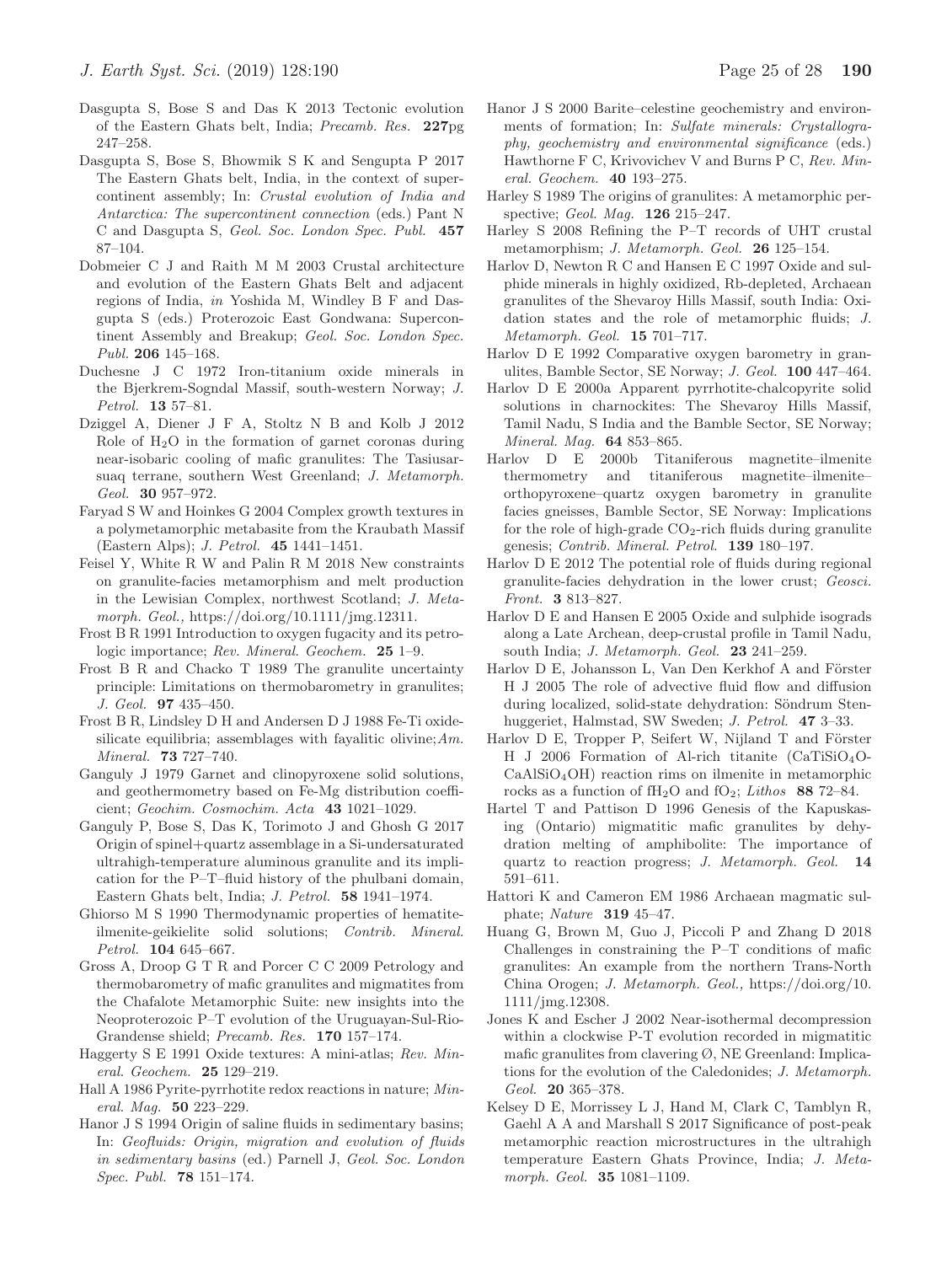- Keppler H 1996 Constraints from partitioning experiments on the composition of subduction-zone fluids; Nature **380** 237–240.
- Khodorevskaya L and Aranovich L Y 2016 Experimental study of amphibole interaction with H2O–NaCl fluid at 900◦C, 500 MPa: Toward granulite facies melting and mass transfer; Petrology **24** 215–233.
- Korhonen F J, Brown M, Clarke C and Bhattacharya S 2013a Osumilite–melt interactions in ultrahigh temperature granulites: Phase equilibria modelling and implications for the P–T–t evolution of the Eastern Ghats province, India; J. Metamorph. Geol. **31** 881–907.
- Korhonen F J, Clark C, Brown M, Bhattacharya S and Taylor R 2013b How long-lived is ultrahigh temperature (UHT) metamorphism? Constraints from zircon and monazite geochronology in the Eastern Ghats orogenic belt, India; Precamb. Res. **234** 322–350.
- Kretz R 1982 Transfer and exchange equilibria in a portion of the pyroxene quadrilateral as deduced from natural and experimental data; Geochim. Cosmochim. Acta **46** 411– 421.
- Kullerud G 1957 Phase relations in the Fe-SO system; Carnegie Inst. Wash. Yb. **56** 198–200.
- Lal R, Ackermand D and Upadhyay H 1987 P-T-X relationships deduced from corona textures in sapphirinespinel-quartz assemblages from Paderu, Southern India; J. Petrol. **28** 1139–1168.
- Lee H Y and Ganguly J 1988 Equilibrium compositions of coexisting garnet and orthopyroxene: Experimental determinations in the system FeO-MgO-Al<sub>2</sub>O<sub>3</sub>-SiO<sub>2</sub>, and applications; J. Petrol. **29** 93–113.
- Lindsley D H 1973 Delimitation of the hematite-ilmenite miscibility gap; GSA Bull. **84** 657–662.
- Lindsley D H 1991 Experimental studies of oxide minerals; In: Oxide minerals: Petrologic and magnetic significance (ed.) Lindsley D H, Rev. Mineral. **25** 69–106.
- López S and Castro A 2001 Determination of the fluidabsent solidus and supersolidus phase relationships of MORB-derived amphibolites in the range 4–14 kbar; Am. Mineral. **86** 1396–1403.
- Manning C and Aranovich L 2014 Brines at high pressure and temperature: Thermodynamic, petrologic and geochemical effects; Precamb. Res. **253** 6–16.
- Manning C E 2004 The chemistry of subduction-zone fluids; Earth Planet. Sci. Lett. **223** 1–16.
- McLelland J, Morrison J, Selleck B, Cunningham B, Olson C and Schmidt K 2002 Hydrothermal alteration of late-to post-tectonic Lyon Mountain Granitic Gneiss, Adirondack Mountains, New York: Origin of quartz–sillimanite segregations, quartz–albite lithologies, and associated Kirunatype low-Ti Fe-oxide deposits; J. Metamorph. Geol. **20** 175–190.
- Moecher D, Essene E J and Anovitz L M 1988 Calculation and application of clinopyroxene-garnet-plagioclasequartz geobarometers; Contrib. Mineral. Petrol. **100** 92–106.
- Mohan A, Sachan H K and Singh P K 2003 High-density carbonic fluid inclusions in charnockites from Eastern Ghats, India: Petrologic implications; J. Asian Earth Sci. **22** 101–113.
- Mohr D and Newton R C 1983 Kyanite-staurolite metamorphism in sulfidic schists of the Anakeesta formation, Great

Smoky Mountains, North Carolina; Am. J. Sci. **283** 97–134.

- Möller P, Weise S M, Althaus E, Bach W, Behr H J, Borchardt R, Bräuer K, Drescher J, Erzinger J, Faber E, Hansen B T, Horn E E, Huenges E, Kämpf H, Kessels W and Kirsten T 1997 Paleofluids and recent fluids in the upper continental crust: Results from the German continental deep drilling program (KTB); J. Geophys. Res.: Solid Earth **102** 18233–18254.
- Montanini A and Tribuzio R 2001 Gabbro-derived granulites from the northern Apennines (Italy): Evidence for lowercrustal emplacement of tholeiitic liquids in post-Variscan times; J. Petrol. **42** 2259–2277.
- Muan A 1958 Phase equilibria at high temperatures in oxide systems involving changes in oxidation states; Am. J. Sci. **256** 171–207.
- Newton R C and Manning C E 2005 Solubility of anhydrite, CaSO4, in NaCl–H2O solutions at high pressures and temperatures: Applications to fluid–rock interaction; J. Petrol. **46** 701–716.
- Ni H, Zhang L, Xiong X, Mao Z and Wang J 2017 Supercritical fluids at subduction zones: Evidence, formation condition, and physicochemical properties; Earth Sci. Rev. **167** 62–71.
- O'Brien P 2008 Challenges in high-pressure granulite metamorphism in the era of pseudosections: Reaction textures, compositional zoning and tectonic interpretation with examples from the Bohemian Massif; J. Metamorph. Geol. **26** 235–251.
- Ohmoto H and Kerrick D 1977 Devolatilization equilibria in graphitic systems; Am. J. Sci. **277** 1013–1044.
- Ohmoto H and Skinner B J 1983 The Kuroko and related volcanogenic massive sulfide deposits; Vol. **5**, Econ. Geol. Publ. Co., New Haven
- Padrón-navarta J, Garrido C J, Sánchez-Navas A, Tommasi A, López Sánchez-Vizcaíno V, Gómez-Pugnaire M T and Hussain S S 2008 Oriented growth of garnet by topotactic reactions and epitaxy in high-pressure, mafic garnet granulite formed by dehydration melting of metastable hornblende-gabbronorite (Jijal Complex, Kohistan Complex, north Pakistan); J. Metamorph. Geol. **26** 855–870.
- PatiñoDouce A E and Beard J S 1995 Dehydration-melting of biotite gneiss and quartz amphibolite from 3 to 15 kbar; J. Petrol. **36** 707–738.
- Pattison D R M 1991 Infiltration-driven dehydration and anatexis in granulite facies meragabbro, Grenville Province, Ontario, Canada; J. Metamorph. Geol. **9** 315– 332.
- Pattison D R M 2003 Petrogenetic significance of orthopyroxene-free garnet + clinopyroxene + plagioclase  $\pm$  quartz-bearing metabasites with respect to the amphi-<br>bolite and granulite facies: *J. Metamorph. Geol.* 21 bolite and granulite facies; J. Metamorph. Geol. **21** 21–34.
- Pattison D R M, Chacko T J, Farquhar J and McFarlane C R M 2003 Temperatures of granulite-facies metamorphism: Constraints from experimental phase equilibria and thermobarometry corrected for retrograde exchange; J. Petrol. **44** 867–900.
- Pownceby M I, Wall V J and O'Neill HSt 1987 Fe–Mn partitioning between garnet and ilmenite: Experiments and applications; Contrib. Mineral. Petrol. **97** 116– 126.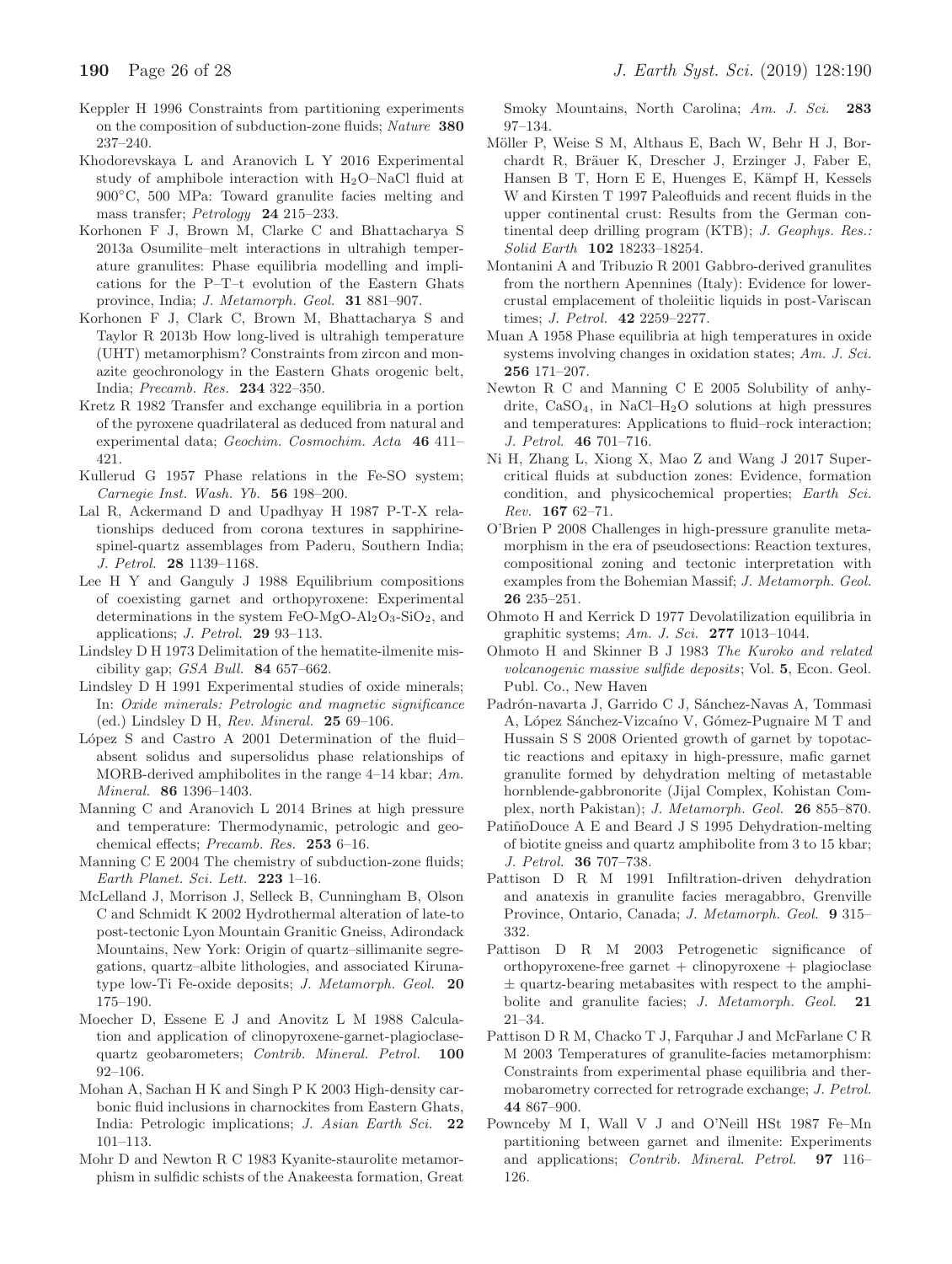- Racek M, Štípská P and Powell R 2008 Garnet– clinopyroxene intermediate granulites in the St. Leonhard massif of the Bohemian massif: Ultrahigh-temperature metamorphism at high pressure or not? J. Metamorph. Geol. **26** 253–271.
- Ramakrishnan M, Nanda J K and Augustin P 1998 Geological evolution of the proterozoic Eastern Ghats mobile belt; In: Geological evolution of proterozoic Eastern Ghats Mobile belt (eds.) Ramakrishnan M, Paul D K and Mishra R N, Geol. Surv. India Spec. Publ. **44** 1–21.
- Ranjan S, Upadhyay D, Pruseth K L and Nanda J K 2018 Zircon geochronology of deformed alkaline rocks along the Eastern Ghats belt margin: India–Antarctica connection and the Enderbia continent; Precamb. Res., https://doi. org/10.1016/j.precamres.2018.04.005.
- Rapp R P and Watson E B 1995 Dehydration melting of metabasalt at 8–32 kbar: Implications for continental growth and crust-mantle recycling; J. Petrol. **36** 891–931.
- Rapp R P, Bruce E, Calvin W and Miller F 1991 Partial melting of amphibolite/eclogite and the origin of Archean trondhjemites and tonalities; Precamb. Res. **51** 1–25.
- Rickers K, Mezger K and Raith M M 2001 Evolution of the continental crust in the Proterozoic Eastern Ghats Belt, and new constraints for Rodinia reconstruction: Implications from Sm-Nd, Rb-Sr and Pb-Pb isotopes; Precamb. Res. **112** 183–210
- Rittenhouse G 1967 Bromine in oil-field waters and its use in determining possibilities of origin of these waters; AAPG Bull. **51** 2430–2440.
- Rollinson H R 1980 Iron-titanium oxides as an indicator of the role of the fluid phase during the cooling of granites metamorphosed to granulite grade; Mineral. Mag. **43** 623–631.
- Rushmer T 1991 Partial melting of two amphibolites: Contrasting experimental results under fluid-absent conditions; Contrib. Mineral. Petrol. **107** 41–59.
- Rushmer T 1993 Experimental high-pressure granulites: Some applications to natural mafic xenolith suites and Archean granulite terranes; Geology **21** 411–414.
- Saha T and Karmakar S 2015 Petrotectonic framework of granitoids and associated granulites at Nagavalli Shear Zone (NSZ), Eastern Ghats belt: Evidence of a late transpression orogeny; J. Earth Syst. Sci. **124** 707–727.
- Sarkar S, Santosh M, Dasgupta S and Fukuoka M 2003 Very high density  $CO<sub>2</sub>$  associated with ultrahigh-temperature metamorphism in the Eastern Ghats granulite belt, India; Geology **31** 51–54.
- Sawyer E 1999 Criteria for the recognition of partial melting; Phys. Chem. Earth A; Solid Earth Geod. **24** 269–279.
- Sen C and Dunn T 1994 Dehydration melting of a basaltic composition amphibolite at 1.5 and 2.0 GPa: Implications for the origin of adakites; Contrib. Mineral. Petrol. **117** 394–409.
- Sengupta P, Dasgupta S, Bhattacharya P K, Fukuoka M, Chakraborti S and Bhowmick S 1990 Petro-tectonic imprints in the sapphirine granulites from Anantagiri, Eastern Ghats mobile belt, India; J. Petrol. **31** 971–996.
- Sengupta P, Dasgupta S, Bhui U K, Ehl J and Fukuoka M 1996 Magmatic evolution of mafic granulites from Anakapalle, Eastern Ghats, India: Implications for tectonic setting of a Precambrian high-grade terrain; J. Southeast Asian Earth Sci. **14** 185–198.
- Shaw R K, Arima M, Kagami H, Fanning C M, Shiraishi K and Motoyoshi Y 1997 Proterozoic events in the Eastern Ghats granulite belt, India: Evidence from Rb–Sr, Sm–Nd systematics, and SHRIMP dating; J. Geol. **105** 645–656.
- Shikazono N, Holland H D and Quirk R F 1983 Anhydrite in Kuroko deposits: Mode of occurrence and depositional mechanisms; Econ. Geol. Mon. **5** 329– 344.
- Shmulovich K I and Graham C M 2004 An experimental study of phase equilibria in the systems  $H_2O-CO_2-CaCl_2$ and  $H_2O-CO_2-NaCl$  at high pressures and temperatures  $(500-800°\text{C}, 0.5-0.9 \text{ GPa})$ : Geological and geophysical applications; Contrib. Mineral. Petrol. **146** 450– 462.
- Skjerlie K P and PatinõDouce A 1995 Anatexis of interlayered amphibolite and pelite at 10 kbar: Effect of diffusion of major components on phase relations and melt fraction; Contrib. Mineral. Petrol. **122** 62–78.
- Springer W and Seck H A 1997 Partial fusion of basic granulites at 5 to 15 kbar: Implications for the origin of TTG magmas; Contrib. Mineral. Petrol. **127** 30–45.
- Stober I and Bucher K 2005 The upper continental crust, an aquifer and its fluid: Hydaulic and chemical data from 4 km depth in fractured crystalline basement rocks at the KTB test site; Geofluids **5** 8–19.
- Stormer J C and Whitney J A 1977 Two-feldspar geothermometry in granulite facies metamorphic rocks; Contrib. Mineral. Petrol. **65** 123–133.
- Stout M, Crawford M L and Ghent E D 1986 Pressuretemperature and evolution of fluid compositions of Al2SiO5-bearing rocks, mica creek, BC, in light of fluid inclusion data and mineral equilibria; Contrib. Mineral. Petrol. **92** 236–247.
- Török K, Bali E, Szabó C and Szakál J A 2003 Sr-barite droplets associated with sulfide blebs in clinopyroxene megacrysts from basaltic tuff (Szentbékkálla, western Hungary); Lithos **66** 275–289.
- Toulmin P and Barton P B 1964 A thermodynamic study of pyrite and pyrrhotite; Geochim. Cosmochim. Act **28** 641–671.
- Touret J L 1985 Fluid regime in southern Norway: The record of fluid inclusions. The deep proterozoic crust in the north Atlantic provinces; Springer, Dordrecht, pp. 517–549.
- Touret J L 2009 Mantle to lower-crust fluid/melt transfer through granulite metamorphism; Russ. Geol. Geophys. **50** 1052–1062.
- Touret J L and Huizenga J M 2012 Fluid-assisted granulite metamorphism: A continental journey; Gondwana Res. **21** 224–235.
- Touret J L and Nijland T 2013 Prograde, peak and retrograde metamorphic fluids and associated metasomatism in upper amphibolite to granulite facies transition zones. Metasomatism and the chemical transformation of rock; Springer, Berline, Heidelberg, pp. 415–469.
- Tracy R J and Robinson P 1988 Silicate-sulfide-oxide-fluid reactions in granulite-grade pelitic rocks, central Massachusetts; Am. J. Sci. **288** 45–74.
- Upadhyay D 2008 Alkaline magmatism along the southeastern margin of the Indian shield: Implications for regional geodynamics and constraints on craton–Eastern Ghats belt suturing; Precamb. Res. **162** 59–69.